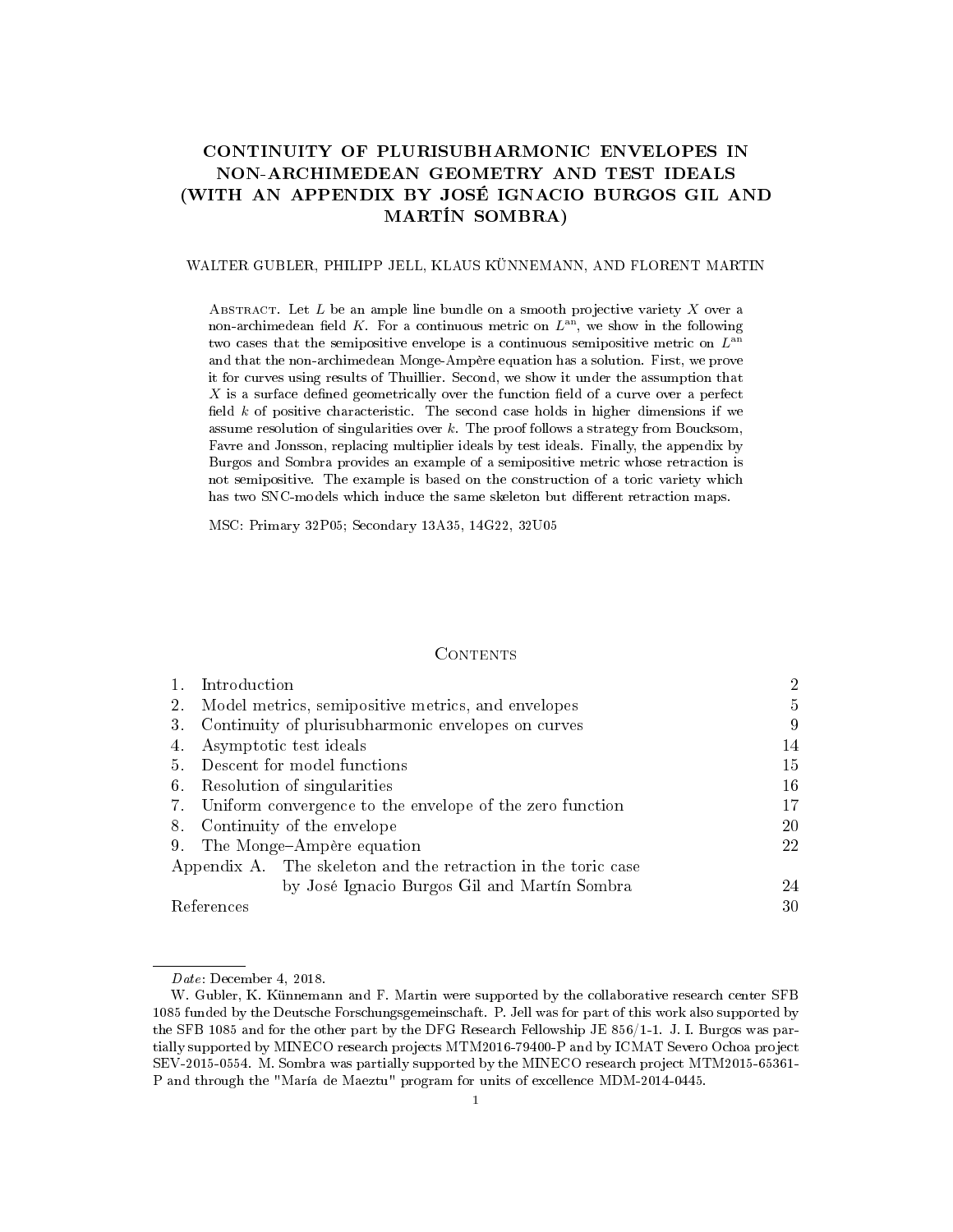#### <span id="page-1-1"></span>1. INTRODUCTION

<span id="page-1-0"></span>Let  $L$  be an ample line bundle on an n-dimensional complex projective variety  $X$  and let  $\mu$  be a smooth volume form on the associated complex manifold  $X<sup>an</sup>$  of total mass  $\deg_L(X)$ . The *Calabi conjecture* claims that there is a smooth semipositive metric  $\| \ \|$ on  $L<sup>an</sup>$ , unique up to positive multiples, solving the Monge-Ampère equation

$$
(1.1) \t\t c_1(L, \|\ \|)^{\wedge n} = \mu.
$$

This was conjectured by Calabi who proved uniqueness [\[Cal54,](#page-29-1) [Cal57\]](#page-29-2) and the existence part was solved by Yau [\[Yau78\]](#page-31-0). In fact, they proved a more general version in the setting of compact Kähler manifolds, but this will not be relevant for our paper.

The motivation of this paper is the study of the non-archimedean version of this conjecture. We consider a non-archimedean field  $K$  with valuation ring  $K^{\circ}$ . Let  $L$  be an ample line bundle on an  $n$ -dimensional smooth projective variety  $X$  over  $K$ . The line bundle L induces a line bundle  $L^{\text{an}}$  on the analytification  $X^{\text{an}}$  of  $X$  as a Berkovich nonarchimedean analytic space. In non-archimedean geometry, model metrics on  $L^{\text{an}}$  play a similar role as smooth metrics on line bundles on complex manifolds. We call a model metric on  $L^{\text{an}}$  semipositive if it is induced by an nef model. Zhang [\[Zha95\]](#page-31-1) introduced continuous semipositive metrics on  $L^{\text{an}}$  as uniform limits of semipositive model metrics. For such metrics, Chambert-Loir [\[CL06\]](#page-29-3) defined a Monge–Ampère measure  $c_1(L,{\|\hspace{1ex}\|})^{\wedge n}$ on  $X^{an}$  which is a positive Radon measure of total mass  $\deg_L(X)$ . These measures play an important role in arithmetic equidistribution results (see [\[Yua08\]](#page-31-2)). We refer to Section [2](#page-4-0) for details about these notions.

In the *non-archimedean Calabi-Yau problem*, one looks for continuous semipositive metrics on  $L^{an}$  solving the Monge-Ampère equation [\(1.1\)](#page-1-1). Yuan and Zhang [\[YZ17\]](#page-31-3) proved that such a metric is unique up to constants. The existence of a singular semipositive solution was proven in the case of curves by Thuillier [\[Thu05,](#page-31-4) Cor. 3.4.13]. Liu [\[Liu11\]](#page-30-0) proved existence of a continuous semipositive solution for totally degenerate abelian varieties A if  $\mu$  is a smooth volume form on the canonical skeleton of A.

Next, we describe the fundamental existence result of Boucksom, Favre and Jonsson  $[BFJ16a, BFJ15]$  $[BFJ16a, BFJ15]$ . We assume that K is a complete discretely valued field with valuation ring  $K^{\circ}$ . We recall that an SNC-model is a regular model of X such that the special ber has simple normal crossing support. Boucksom, Favre and Jonsson prove in [\[BFJ15,](#page-29-5) Thm. A that the non-archimedean Calabi–Yau problem has a continuous semipositive solution  $\| \cdot \|$  if the following assumptions are satisfied:

- (a) The characteristic of the residue field  $\tilde{K}$  is zero.
- (b) The positive Radon measure  $\mu$  is supported on the skeleton of a projective SNCmodel of X and satisfies  $\mu(X^{\text{an}}) = \text{deg}_L(X)$ .
- (c) The smooth projective variety  $X$  is of geometric origin from a 1-dimensional family over  $\tilde{K}$ .

The last condition will play an important role in this paper. More generally, we say that X is of geometric origin from a d-dimensional family over the field  $k$  if there is a codimension 1 point b in a normal variety B over k such that  $K^{\circ}$  is the completion of  $\mathcal{O}_{B,b}$  and such that X is defined over the function field  $k(B)$ . In [\[BGJKM16,](#page-29-6) Thm. D], we have shown that (c) is not necessary for the existence of a continuous semipositive solution of the non-archimedean Calabi–Yau problem if we assume  $(a)$  and  $(b)$ .

We will later look for a similar result in equicharacteristic  $p > 0$ . To do so, we have to understand the basic ingredients in the proof of the existence result of Boucksom, Favre and Jonsson. In [\[BFJ16a\]](#page-29-4), the authors develop a global pluripotential theory on  $X^{\text{an}}$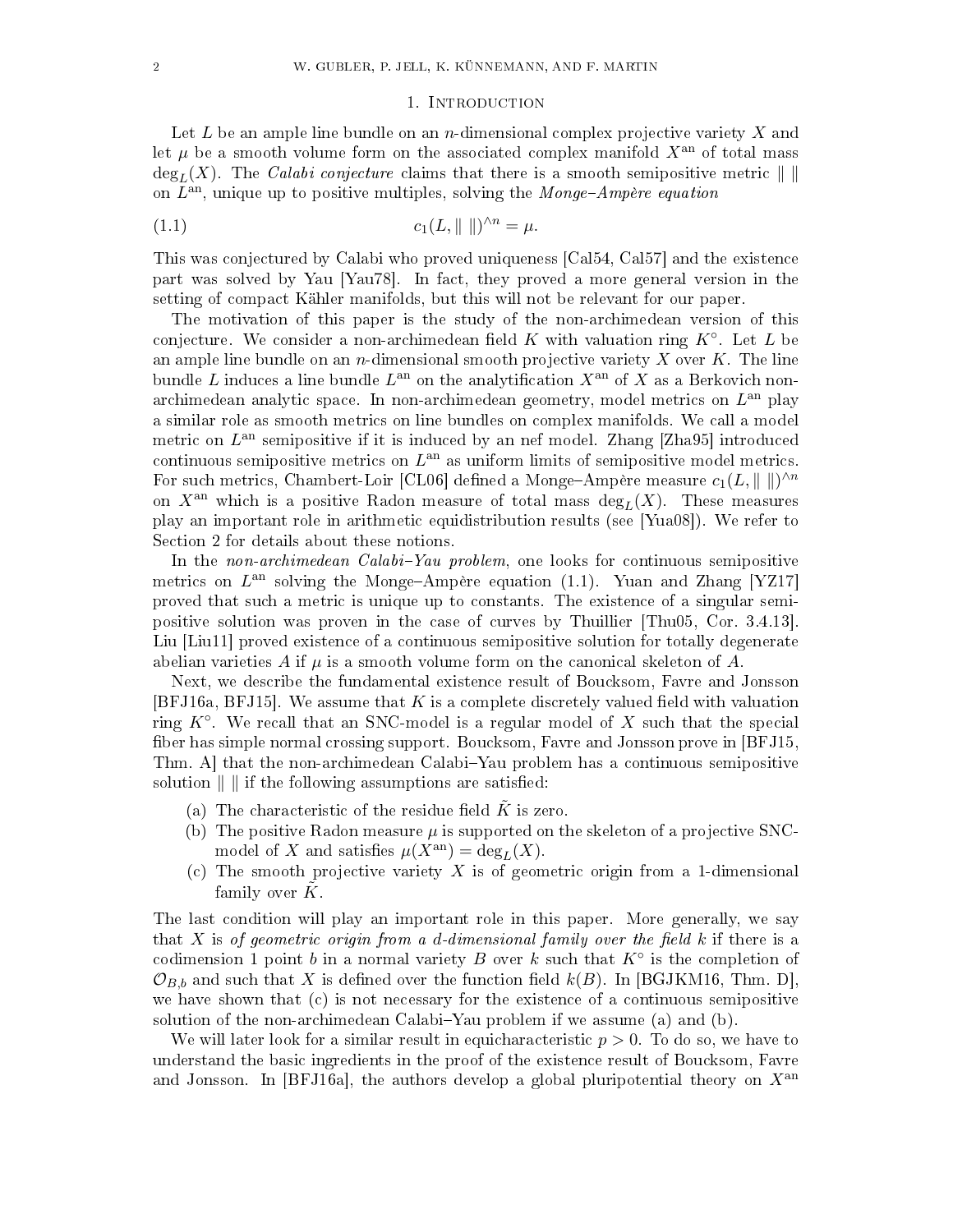for singular semipositive metrics using the piecewise linear structure on the skeletons of SNC-models. It is here where Assumption  $(a)$  enters the first time as resolution of singularities is used to have sufficiently many  $SNC$ -models of X at hand. For a continuous metric  $\| \cdot \|$ , we define the *semipositive envelope*  $P(\| \cdot \|)$  by

<span id="page-2-2"></span>(1.2)  $P(\|\ \|) := \inf \{\|\ \|' \|\ \| \le \|\ \|' \text{ and } \|\ \|' \text{ is a semipositive model metric on } L^{\text{an}}\}.$ 

It is absolutely crucial for pluripotential theory to prove that  $P(\|\cdot\|)$  is continuous as this is equivalent to the monotone regularization theorem (see [\[BFJ16a,](#page-29-4) Lemma 8.9]). The monotone regularization theorem is the basis in  $[BFJ15]$  to introduce the Monge-Ampère measure, capacity and energy for singular semipositive metrics. The proof of continuity of  $P(\Vert \cdot \Vert)$  in [\[BFJ16a,](#page-29-4) §8] uses multiplier ideals on regular projective models. In the proof of the required properties of multiplier ideals (see [\[BFJ16a,](#page-29-4) Appendix B]), the authors use vanishing results which hold only in characteristic zero, and hence Assumption (a) plays an important role here as well.

A second important result is the *orthogonality property* for  $P(|| ||)$  given in [\[BFJ15,](#page-29-5) Thm. 7.2]. Multiplier ideals occur again in their proof and it is here where the geometric assumption (c) is used. However, it is shown in [\[BGJKM16,](#page-29-6) Thm. 6.3.3] that continuity of  $P(\Vert \cdot \Vert)$  is enough to prove the orthogonality property without assuming (a) or (c). Then the variational method of Boucksom, Favre and Jonsson can be applied to prove existence of a continuous semipositive solution for the non-archimedean Calabi-Yau problem.

This makes it very clear that continuity of the semipositive envelope  $P(\Vert \cdot \Vert)$  plays a crucial role in the non-archimedean Calabi–Yau problem. It is the main object of study in this paper. In Section [2,](#page-4-0) we will study the basic properties of a slight generalization of  $P(|| ||)$  which is called the  $\theta$ -psh envelope for a closed (1, 1)-form  $\theta$  on X. For the sake of simplicity, we will restrict our attention in the introduction to the semipositive envelope  $P(|| ||)$ , while all the results hold more generally for the  $\theta$ -psh envelope assuming that the de Rham class of  $\theta$  is ample.

In Section [3,](#page-8-0) we will look at continuity of the semipositive envelope in the case of a smooth projective curve X over an arbitrary complete non-archimedean field  $K$ . Potential theory on the curve  $X<sup>an</sup>$  was developed in Thuillier's thesis [\[Thu05\]](#page-31-4). We will use Thuillier's results and the slope formula of Katz, Rabinoff, and Zureick-Brown [\[KRZB16,](#page-30-1) Thm. 2.6] to prove:

<span id="page-2-0"></span>**Theorem 1.1.** Let  $L$  be an ample line bundle on a smooth projective curve  $X$  over any non-archimedean field K. Then  $P(\|\ \|)$  is a continuous semipositive metric on  $L^{\rm an}$  for any continuous metric  $\parallel \ \parallel on \ L^{\text{an}}$ .

A slightly more general version will be proved in Theorem [3.1.](#page-8-1) The following is important in the proof: Let  $L$  be any line bundle on the smooth projective curve  $X$ . We assume that  $X$  has a strictly semistable model  $\mathscr X$  such that  $L^{\rm an}$  has a model metric  $\|\ \|_0$ associated to a line bundle on  $\mathscr X$ . For any metric  $\|\ \|$  on  $L^{\rm an}$ , we consider the function  $\varphi \coloneqq -\log(\Vert \Vert / \Vert \Vert_0)$ . Let  $p_{\mathscr{X}} \colon X^{\mathrm{an}} \to \Delta$  be the canonical retraction to the skeleton  $\Delta$ associated to  $\mathscr X$ . Then

$$
(1.3) \t\t\t || \t||_{\Delta} := e^{-\varphi \circ p_{\mathscr{X}}} || \t||_0
$$

is a metric on  $L^{\text{an}}$  which does not depend on the choice of  $\|\ \|_0$ . The following result is crucial in the proof of Theorem [1.1:](#page-2-0)

<span id="page-2-1"></span>**Proposition 1.2.** Using the hypotheses above, we consider a model metric  $\| \parallel$  of  $L^{\text{an}}$ . Then we have the following properties:

(i) The metric  $\Vert \ \Vert_{\wedge}$  is a model metric.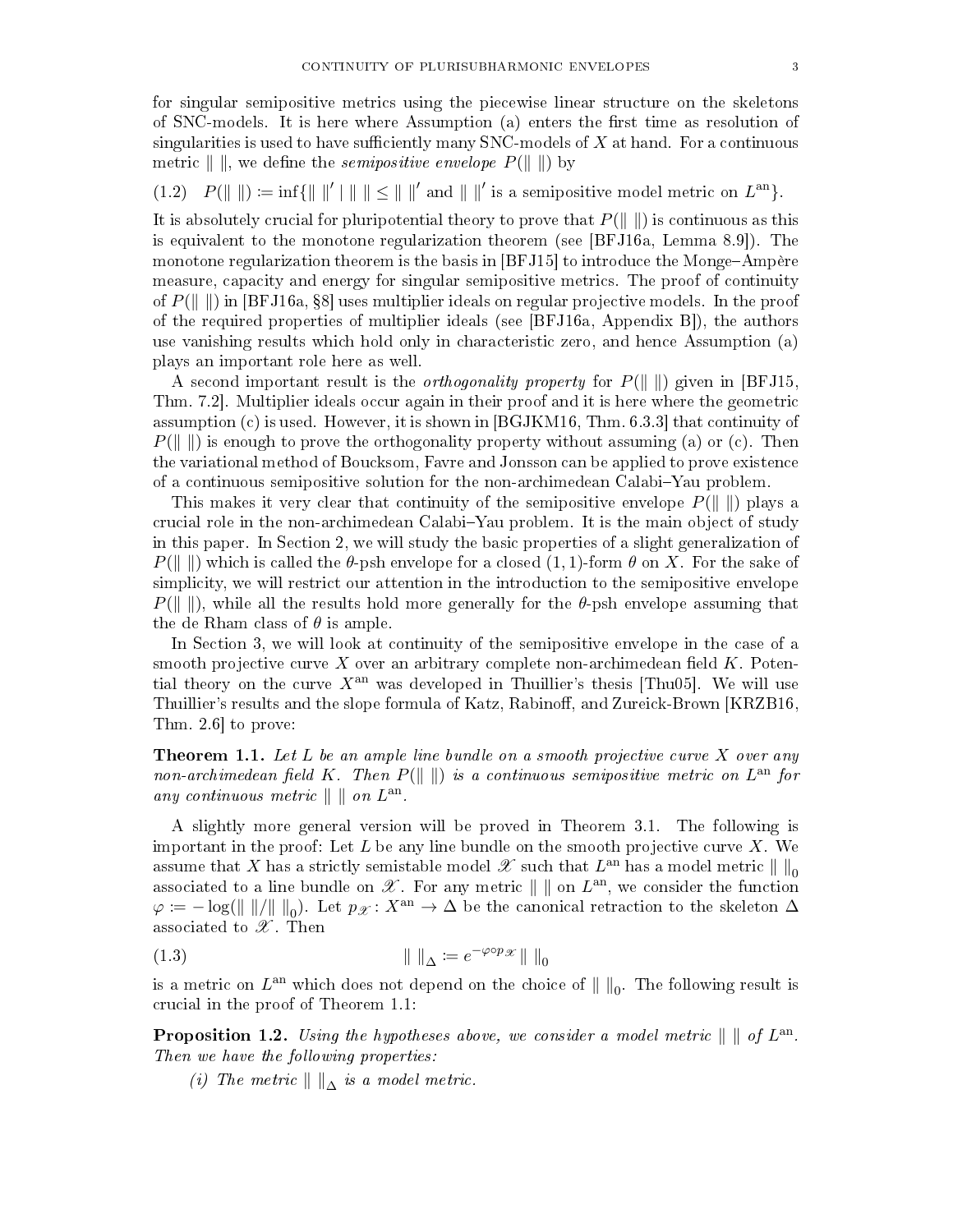- (ii) There is an equality of measures  $c_1(L, \|\ \|_{\Delta}) = (p_{\mathscr{X}})_*(c_1(L, \|\ \|)).$
- (iii) If  $\| \ \|$  is semipositive, then  $\| \ \|_{\Delta}$  is semipositive and  $\| \ \|_{\Delta} \leq \| \ \|$ .

This will be proven in Propositions [3.5](#page-8-2) and [3.8.](#page-9-0) It would make pluripotential theory and the solution of the non-archimedean Calabi-Yau problem much easier if Proposition [1.2](#page-2-1) would also hold in higher dimensions as we could work more combinatorically on skeletons. It is still true that  $\| \cdot \|_{\Delta}$  is a model metric which satisfies  $\| \cdot \|_{\Delta} \leq \| \cdot \|$ . Burgos and Sombra show in a two dimensional toric counterexample in the Appendix that  $\| \cdot \|_{\Delta}$ does not have to be semipositive.

We show now that Proposition [1.2](#page-2-1) is also crucial for the existence of the solution of the non-archimedean Calabi-Yau problem in the case of curves arguing as in  $[BFJ16b, §9]$  $[BFJ16b, §9]$ . By Thuillier [\[Thu05,](#page-31-4) Cor. 3.4.13], there is a semipositive metric  $\| \cdot \|$  solving [\(1.1\)](#page-1-1), but it might be singular. Here, semipositive means that the metric is an increasing pointwise limit of semipositive model metrics of the ample line bundle  $L$ . If we assume that the positive Radon measure  $\mu$  has support in the skeleton  $\Delta$  of a strictly semistable model  $\mathscr X$ of X, then it follows easily from Proposition [1.2](#page-2-1) that  $\| \cdot \|_{\Delta}$  is a continuous semipositive metric solving [\(1.1\)](#page-1-1). Burgos and Sombra show in their counterexample in the Appendix that this does not hold in higher dimensions either.

To look for solutions of the higher dimensional non-archimedean Monge-Ampère equation in positive characteristic, we will replace the use of multiplier ideals by the use of test ideals. Test ideals were introduced by Hara and Yoshida [\[HY03\]](#page-30-2) using a generalization of tight closure theory. In Section [4,](#page-13-0) we will gather the necessary facts about test ideals mainly following Mus13 and so we work on a smooth variety X over a perfect field  $k$ of characteristic  $p > 0$ . Similarly as in the case of multiplier ideals, one can define an asymptotic test ideal  $\tau(\lambda||D||)$  of exponent  $\lambda \in \mathbb{R}_{\geq 0}$  for a divisor D on X. Crucial for us is that  $\tau(\lambda||D||)$  satisfies a subadditivity property and the following uniform generation property:

**Theorem 1.3.** Let X be a projective scheme over a finitely generated k-algebra R such that  $X$  is a smooth n-dimensional variety over  $k$ . We assume that  $H$  is an ample and basepoint-free divisor, D is a divisor with  $h^0(X, \mathcal{O}(mD)) \neq 0$  for some  $m \in \mathbb{N}_{>0}$  and E is a divisor such that the Q-divisor  $D - \lambda E$  is nef for some  $\lambda \in \mathbb{Q}_{\geq 0}$ . Then the sheaf  $\mathcal{O}_X(K_{X/k}+E+dH)\otimes_{\mathcal{O}_X}\tau(\lambda\cdot\Vert D\Vert)$  is globally generated for all  $d\geq n+1.$ 

This was proven by Mustată if X is projective over k. As we will later work over discrete valuation rings, we need the more general version with  $X$  only projective over R. This will be possible in Theorem [4.6](#page-14-1) as we can replace the use of Fujita's vanishing theorem in Mustată's proof by Keeler's generalization.

Now we come to the non-archimedean Calabi-Yau problem in equicharacteristic  $p >$ 0. For the remaining part of the introduction, we now fix an *n*-dimensional smooth projective variety X over a complete discretely valued field  $K$  of characteristic  $p$ . To apply the results on test ideals, we have to require that  $X$  is of geometric origin from a d-dimensional family over a perfect field k. We also fix an ample line bundle L on X.

<span id="page-3-0"></span>Theorem 1.4. Under the hypotheses above, we assume that resolution of singularities holds over k in dimension  $d + n$ . Then the semipositive envelope  $P(|| ||)$  of a continuous metric  $\| \ \|$  on  $L^{\text{an}}$  is a continuous semipositive metric on  $L^{\text{an}}$ .

For the precise definition about resolution of singularities, we refer to Definition [6.1.](#page-15-1) As resolution of singularities is known in dimension 3 over a perfect field by a result of Cossart and Piltant [\[CP09,](#page-30-4) Thm. p. 1839], Theorem [1.4](#page-3-0) is unconditional if  $X$  is a smooth projective surface of geometric origin from a 1-dimensional family over  $k$ .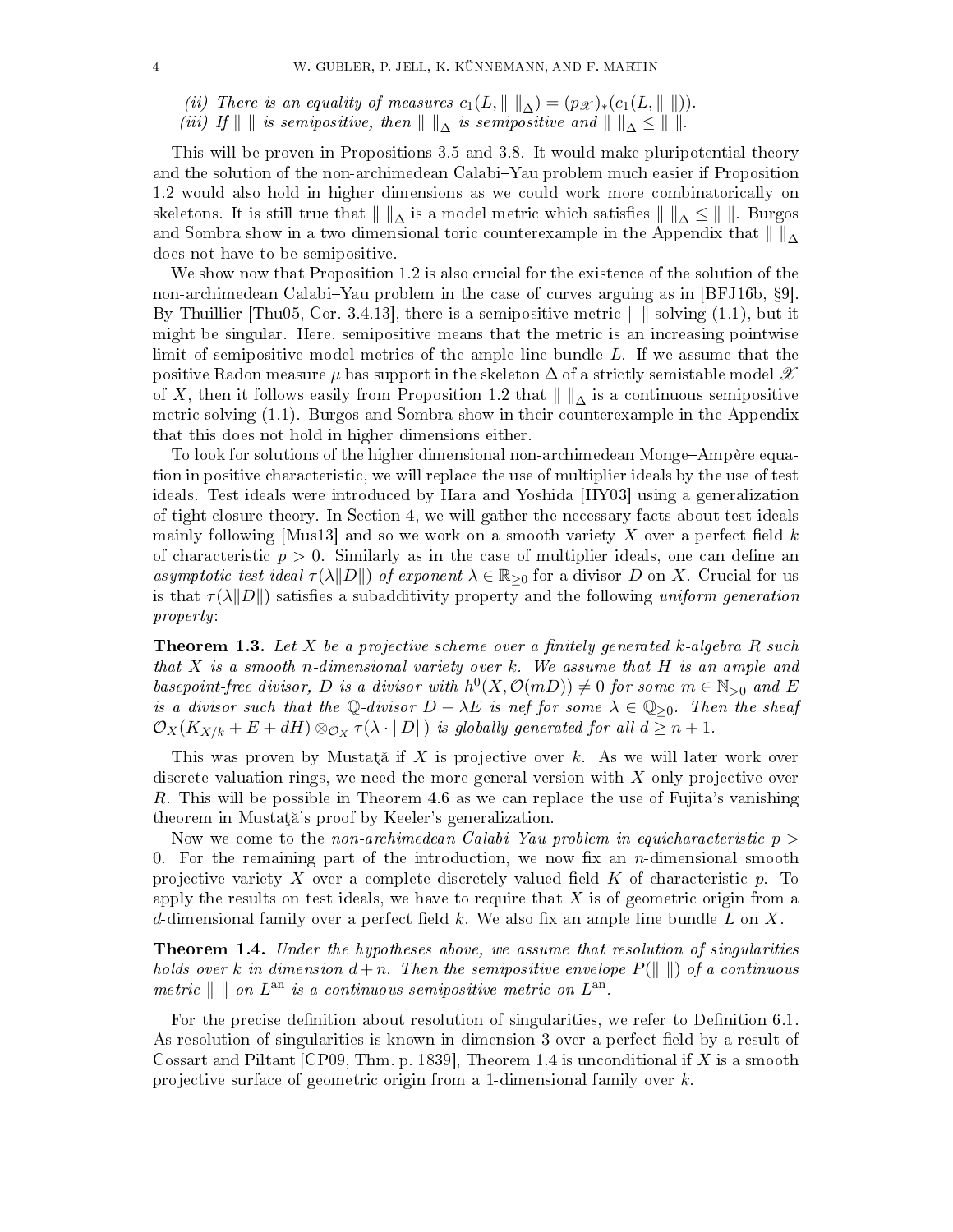In Section [7,](#page-16-0) we will prove Theorem [1.4](#page-3-0) in the case when  $\| \cdot \|$  is a model metric associated to a model which is also defined geometrically over  $k$ . We will follow the proof of Boucksom, Favre, and Jonsson, replacing multiplier ideals by test ideals. As we use a rather weak notion of resolution of singularities, a rather subtle point in the argument is necessary in the proof of Lemma [7.5](#page-18-0) which involves a result of Pépin about semi-factorial models. Theorem [1.4](#page-3-0) will be proved in full generality in Section [8](#page-19-0) using the dd<sup>c</sup>-lemma and basic properties of the semipositive envelope. In fact, we will prove in Theorem [8.2](#page-19-1) a slightly more general result.

If we use additionally that embedded resolution of singularities (see Definition  $6.2$ ) holds over k in dimension  $d+n$ , then the family of projective SNC-models will be cofinal in the category of all models of  $X$ . We will see in Section [9](#page-21-0) that this and Theorem [1.4](#page-3-0) allow us to set up the pluripotential theory from [\[BFJ16a\]](#page-29-4) on  $X^{an}$ . By [\[BFJ15,](#page-29-5) Thm. 7.2 again, the continuity of  $P(\Vert \cdot \Vert)$  yields that the orthogonality property holds for any continuous metric on  $L^{\text{an}}$ . We will use this in Section [9](#page-21-0) to show that the variational method of Boucksom, Favre and Jonsson proves the following result (see Theorem [9.3\)](#page-22-0).

<span id="page-4-1"></span>**Theorem 1.5.** Let X be an n-dimensional smooth projective variety of geometric origin from a d-dimensional family over a perfect field k of characteristic  $p > 0$ . We assume that resolution of singularities and embedded resolution of singularities hold over k in dimension  $d+n$ . Let L be an ample line bundle on X and let  $\mu$  be a positive Radon measure supported on the skeleton of a projective SNC-model of X with  $\mu(X^{\text{an}}) = \text{deg}_L(X)$ . Then the non-archimedean Monge-Ampère equation  $(1.1)$  has a continuous semipositive metric  $\parallel \ \parallel on \ L^{\text{an}}$  as a solution.

Cossart and Piltant [\[CP08,](#page-29-8) [CP09\]](#page-30-4) have shown resolution of singularities and embed-ded resolution of singularities in dimension 3 over a perfect field, hence Theorem [1.5](#page-4-1) holds unconditionally for a smooth projective surface  $X$  of geometric origin from a 1dimensional family over the perfect field  $k$ .

Acknowledgement. We thank Mattias Jonsson for his valuable comments on a first version, Matthias Nickel for helpful discussions, and the referee for his useful remarks.

# NOTATIONS AND CONVENTIONS

Let X be a scheme. An *ideal* in  $\mathcal{O}_X$  is a quasi-coherent ideal sheaf in  $\mathcal{O}_X$ . A *divisor* on X is always a Cartier divisor on X. Given  $m \in \mathbb{N}$  we write  $X^{(m)}$  for the set of all  $p \in X$  where the local ring  $\mathcal{O}_{X,p}$  has Krull dimension m. Let k be a field. A variety X over  $k$  is an integral  $k$ -scheme  $X$  which is separated and of finite type. A curve (resp. surface) is a variety of dimension one (resp. two).

Throughout this paper  $(K, | \cdot |)$  denotes a complete non-archimedean valued field with valuation ring  $K^{\circ}$  and residue field  $\tilde{K}$ . Starting in Section [7](#page-16-0) we will assume furthermore that the valuation is discrete and that K has positive characteristic  $p > 0$ . In this case there exists an isomorphism  $K^{\circ} \xrightarrow{\sim} \tilde{K}[[T]]$  [\[Mat89,](#page-30-5) Thm. 29.7]. Let X be a K-variety. We denote the analytification of X in the sense of Berkovich [\[Ber90,](#page-29-9) Thm. 3.4.1] by  $X^{\text{an}}$ .

#### 2. Model metrics, semipositive metrics, and envelopes

<span id="page-4-0"></span>Let X be a proper variety over a complete non-archimedean valued field  $(K, | \cdot |)$ .

<span id="page-4-2"></span>**2.1.** A model of X is given by a proper flat scheme  $\mathscr X$  over  $S := \operatorname{Spec} K^{\circ}$  together with an isomorphism h between X and the generic fiber  $\mathscr{X}_n$  of the S-scheme  $\mathscr{X}$  which we read as an identification. Given a model  $\mathscr X$  of  $X$  there is a canonical surjective *reduction* map red:  $X^{\text{an}} \longrightarrow \mathscr{X}_s$  where  $\mathscr{X}_s$  denotes the special fiber  $\mathscr{X} \otimes_{K^{\circ}} \tilde{K}$  of  $\mathscr{X}$  over S.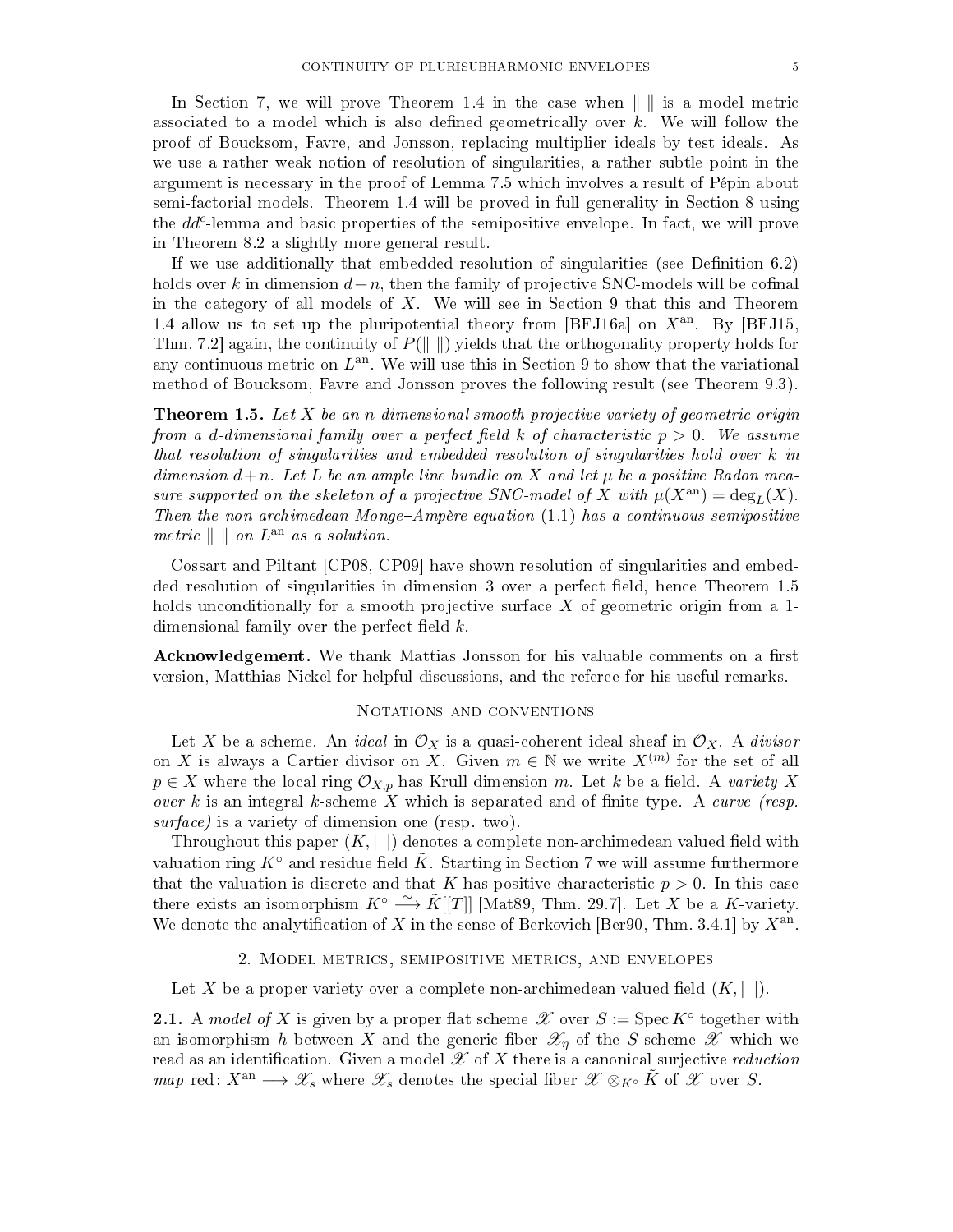Let L be a line bundle on the proper variety X. A model of  $(X, L)$  or briefly a model of L is given by a model  $(\mathscr{X}, h)$  of X together with a line bundle  $\mathscr{L}$  on  $\mathscr{X}$  and an isomorphism  $h'$  between  $L$  and  $h^*(\mathscr{L}|_{\mathscr{X}_\eta})$  which we read as an identification.

Given a model  $(\mathscr{X}, \mathscr{L})$  of  $(X, L^{\otimes m})$  for some  $m \in \mathbb{N}_{>0}$  there is a unique metric  $\| \cdot \|_{\mathscr{L}}$ on  $L^{\rm an}$  over  $X^{\rm an}$  which satisfies the following: Given an open subset  $\mathscr U$  of  $\mathscr X,$  a frame  $t$ of  $\mathscr L$  over  $\mathscr U,$  and a section  $s$  of  $L$  over  $U=X\cap \mathscr U$  we write  $s^{\otimes m}=ht$  for some regular function  $h$  on  $U$  and get  $\|s\|=\sqrt[m]{|h|}$  on  $U^{\rm an}\cap{\rm red}^{-1}(\mathscr{U}_s)$ . Such a metric on  $L^{\rm an}$  is called a model metric determined on  $\mathscr X$ .

<span id="page-5-1"></span>**2.2.** A model metric  $\| \|\$  on  $\mathcal{O}_{X^{an}}$  induces a continuous function  $f = -\log \|1\|$ :  $X^{an} \to \mathbb{R}$ . The space of model functions

 $\mathscr{D}(X) = \{f: X^{\text{an}} \to \mathbb{R} \mid f = -\log \|1\| \text{ for some model metric } \| \text{ in } \mathcal{O}_{X^{\text{an}}} \}$ 

has a natural structure of a Q-vector space. We say that a model function  $f = -\log ||1||$ is determined on a model  $\mathscr X$  if the model metric  $\|\cdot\|$  is determined on  $\mathscr X$ . A vertical divisor D on X determines a model  $\mathcal{O}(D)$  of  $\mathcal{O}_X$  and an associated model function  $\varphi_D \coloneqq -\log \|1\|_{\mathcal{O}(D)}$ . Such model functions are called Z-model functions. Let a denote a vertical ideal of  $\hat{\mathscr{X}}$ . Let E denote the exeptional divisor of the blowup of  $\mathscr{X}$  in  $\mathfrak{a}$ . Then  $\log |\mathfrak{a}| := \varphi_E$  is called the Z-model function defined by the vertical ideal  $\mathfrak{a}$ .

**2.3.** Consider a model  $\mathscr X$  of the proper variety X over K. The rational vector space space  $N^1(\mathscr{X}/S)_{\mathbb{Q}}$  is by definition the quotient of  $Pic(\mathscr{X})_{\mathbb{Q}} := Pic(\mathscr{X}) \otimes_{\mathbb{Z}} \mathbb{Q}$  by the subspace generated by classes of line bundles  $\mathscr L$  such that  $\mathscr L \cdot C = 0$  for each closed curve  $C$  in the special fiber  $\mathscr{X}_{s}.$  Note that  $N^{1}(\mathscr{X}/S)_{\mathbb{Q}}$  is finite dimensional by applying [\[Kle66,](#page-30-6) Prop. IV.1.4] to  $\mathscr{X}_s$ . We define  $N^1(\mathscr{X}/S) := N^1(\mathscr{X}/S)_{\mathbb{Q}} \otimes_{\mathbb{Q}} \mathbb{R}$ . An element  $\alpha \in N^1(\mathcal{X}/S)_{\mathbb{Q}}$  (resp.  $\alpha \in N^1(\mathcal{X}/S)$ ) is called nef if  $\alpha \cdot C \geq 0$  for all closed curves C in  $\mathscr{X}_s$ . We call a line bundle  $\mathscr{L}$  on  $\mathscr{X}$  nef if the class of  $\mathscr{L}$  in  $N^1(\mathscr{X}/S)$  is nef.

**2.4.** We define  $\mathcal{Z}^{1,1}(X)_{\mathbb{Q}}$  as the direct limit

(2.1) 
$$
\mathcal{Z}^{1,1}(X)_{\mathbb{Q}} \coloneqq \varinjlim N^{1}(\mathcal{X}/S)_{\mathbb{Q}},
$$

where  $\mathscr X$  runs over the isomorphism classes of models of X. The space of closed  $(1, 1)$ forms on X is defined as  $\mathcal{Z}^{1,1}(X) := \mathcal{Z}^{1,1}(X)_{\mathbb{O}} \otimes_{\mathbb{O}} \mathbb{R}$ . Let L be a line bundle on X. Let || || be a model metric on  $L^{\text{an}}$  which is determined on  $\mathscr X$  by a model  $\mathscr L$  of  $L^{\otimes m}$ . We multiply the class of  $\mathscr L$  in  $N^1(\mathscr X/S)_{\mathbb Q}$  by  $m^{-1}$  which determines a well defined class  $c_1(L, \|\ \|) \in \mathcal{Z}^{1,1}(X)_{\mathbb{Q}} \subseteq \mathcal{Z}^{1,1}(X)$  called the *curvature form*  $c_1(L, \|\ \|)$  of  $(L, \|\ \|)$ . We have a natural map  $dd^c \colon \mathscr{D}(X) \to \mathcal{Z}^{1,1}(X);$   $f \mapsto c_1(\mathcal{O}_X, \|\ \|_{\text{triv}} \cdot e^{-f}).$ 

A closed (1, 1)-form  $\theta$  is called *semipositive* if it is represented by a nef element  $\theta_{\mathscr{X}} \in$  $N^1(\mathscr{X}/S)$  for some model  $\mathscr{X}$  of X. We say that a model metric  $\|\ \|$  on  $L^{\rm an}$  for a line bundle L on X is *semipositive* if the same holds for the curvature form  $c_1(L, \|\ \|)$ .

<span id="page-5-0"></span>**2.5.** For  $\theta \in \mathcal{Z}^{1,1}(X)$  we denote by

$$
\mathrm{PSH}_{\mathscr{D}}(X,\theta) = \{ f \in \mathscr{D}(X) \, | \, \theta + dd^c f \in \mathcal{Z}^{1,1}(X) \text{ is semipositive} \}
$$

the set of  $\theta$ -plurisubharmonic ( $\theta$ -psh for short) model functions. Recall from [\[GM16,](#page-30-7) Prop. 3.12 that the set  $\text{PSH}_{\mathscr{D}}(X, \theta)$  is stable under the formation of max.

**2.6.** If Y is a proper variety over an arbitrary field k, we denote by  $N^1(Y)_{\mathbb{Q}}$  the rational vector space Pic (Y)⊗Q modulo numerical equivalence. Similarly, we denote by  $N^1(Y) =$  $N^1(Y)_{\mathbb{Q}}\otimes_{\mathbb{Q}}\mathbb{R}$  the real vector space Pic  $(Y)\otimes\mathbb{R}$  modulo numerical equivalence. A class in  $N^1(Y)$  is called *ample* if it is an  $\mathbb{R}_{>0}$ -linear combination of classes induced by ample line bundles on Y. An element  $\alpha \in N^1(Y)_{\mathbb{Q}}$  (resp.  $\alpha \in N^1(Y)$ ) is called nef if  $\alpha \cdot C \ge 0$ for all closed curves  $C$  in  $Y$ .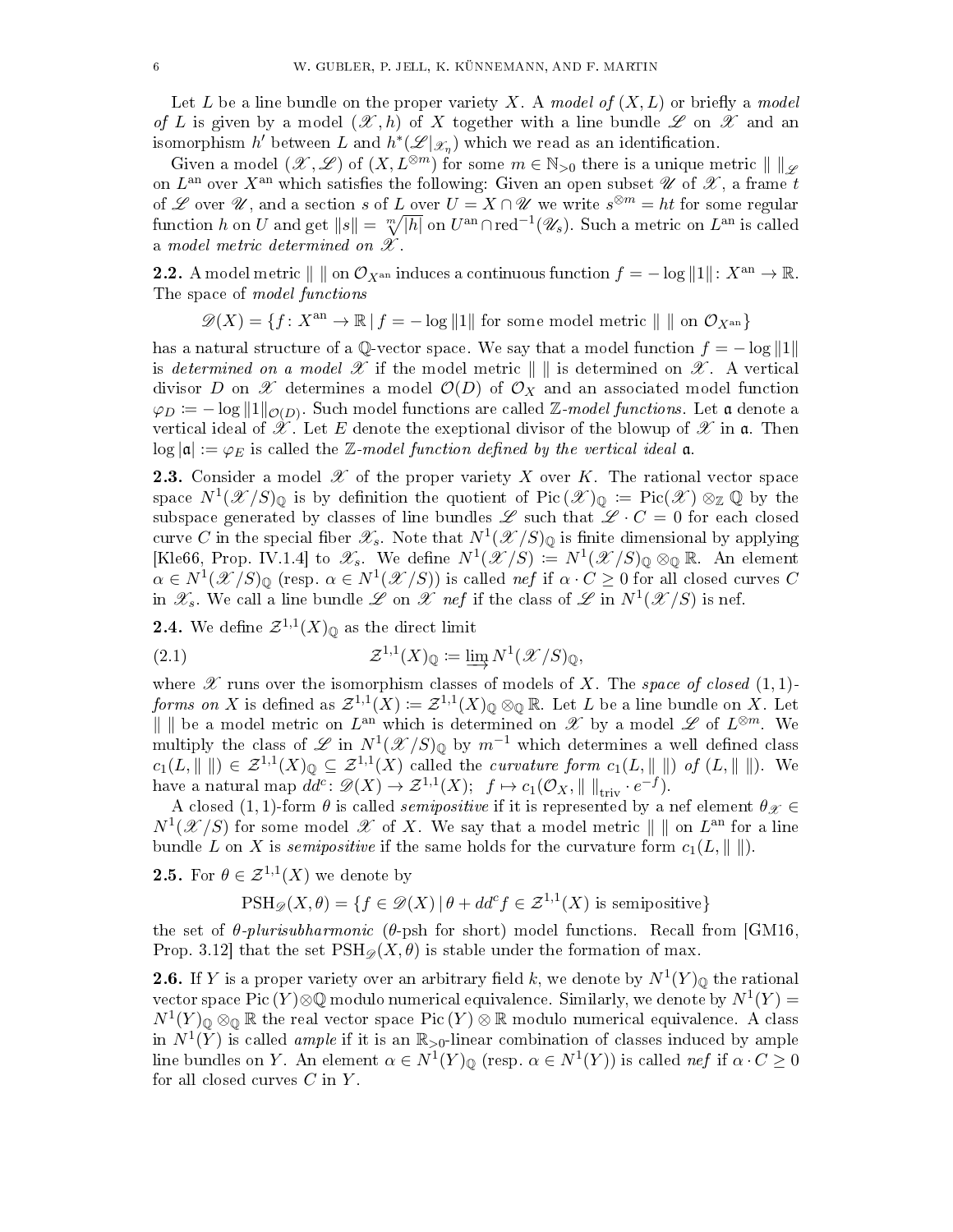2.7. The restriction maps  $N^1(\mathcal{X}/S) \to N^1(X), [\mathcal{L}] \mapsto [\mathcal{L}|_X]$  induce a linear map  $\{\;\}: \mathcal{Z}^{1,1}(X) \longrightarrow N^1(X), \theta \mapsto \{\theta\}.$  We call  $\{\theta\}$  the de Rham class of  $\theta$ .

<span id="page-6-4"></span>**Definition 2.8.** Let X be a projective variety over K and  $\theta \in \mathcal{Z}^{1,1}(X)$  with de Rham class  $\{\theta\} \in N^1(X)$ . The  $\theta$ -psh envelope  $P_\theta(u)$  of  $u \in C^0(X^{\text{an}})$  is the function

(2.2) 
$$
P_{\theta}(u): X^{\text{an}} \to \mathbb{R} \cup \{-\infty\}, P_{\theta}(u)(x) = \sup \{\varphi(x) | \varphi \in \text{PSH}_{\mathscr{D}}(X, \theta) \land \varphi \leq u\}.
$$

Note that  $P_{\theta}(u)$  is a real valued function if and only if there exists a  $\theta$ -psh model function. For the existence of a  $\theta$ -psh model function, it is necessary that the de Rham class  $\{\theta\}$  is nef (see [\[GM16,](#page-30-7) 4.8] and [\[BFJ16a,](#page-29-4) Rem. 5.4]). If  $\{\theta\}$  is ample, then there exists always a  $\theta$ -psh model function and hence  $P_{\theta}(u)$  is a real valued function. If there is no  $\theta$ -psh function, then  $P_{\theta}(u) \equiv -\infty$  by definition.

If the residue characteristic is zero and if the de Rham class  $\{\theta\}$  is ample, our definition of  $P_\theta(u)$  is by [\[BFJ16a,](#page-29-4) Thm. 8.3 and Lemma 8.9] equivalent to the definition of Boucksom, Favre, and Jonsson in [\[BFJ16a,](#page-29-4) Def. 8.1] .

The next proposition collects elementary properties of envelopes.

<span id="page-6-1"></span>**Proposition 2.9.** Let  $u, u' \in C^0(X^{\text{an}})$  and  $\theta, \theta' \in \mathcal{Z}^{1,1}(X)$ .

- (i) If  $u \leq u'$  then  $P_{\theta}(u) \leq P_{\theta}(u')$ .
- (ii) We have  $P_{t\theta+(1-t)\theta'}(tu+(1-t)u') \ge t P_{\theta}(u)+(1-t)P_{\theta'}(u')$  for all  $t \in [0,1]$ .
- (iii) We have  $P_{\theta}(u) + c = P_{\theta}(u+c)$  for each  $c \in \mathbb{R}$ .
- (iv) We have  $P_{\theta}(u) v = P_{\theta + dd^c v}(u v)$  for each  $v \in \mathscr{D}(X)$ .
- (v) If  $P_{\theta}(u) \not\equiv -\infty$ , then we have  $\sup_{X^{\text{an}}} |P_{\theta}(u) P_{\theta}(u')| \leq \sup_{X^{\text{an}}} |u u'|$ .
- (vi) If  $\theta$  is determined on a model  $\mathscr X$ , if the de Rham class  $\{\theta\}$  is ample and if  $\theta_m \to \theta$  in  $N^1(\mathscr{X}/S)$ , then  $P_{\theta_m}(u) \to P_{\theta}(u)$  uniformly on  $\hat{X}^{\text{an}}$ .
- (vii) We have  $P_{t\theta}(tu) = tP_{\theta}(u)$  for all  $t \in \mathbb{R}_{>0}$ .
- (viii) Assume  $P_{\theta}(u) \neq -\infty$ . Then the envelope  $P_{\theta}(u)$  is continuous if and only if it is a uniform limit of  $\theta$ -psh model functions.

*Proof.* The proof of Properties (i)–(vi) in [\[BFJ16a,](#page-29-4) Prop. 8.2] works in our setup as well. For (vi) it was used that an ample line bundle extends to an ample line bundle on a sufficiently high model which holds in our more general setting by [\[GM16,](#page-30-7) Proposition 4.11. Property (vii) is obvious for  $t \in \mathbb{Q}_{\geq 0}$  and an easy approximation argument then shows (vii) in general. We have seen that  $\theta$ -psh model functions are closed under max and hence the  $\theta$ -psh model functions  $\varphi \leq u$  form a directed family. We conclude that (viii) follows from Dini's Theorem for nets [\[Kel75,](#page-30-8) p. 239] and the definition of  $P_{\theta}(u)$ .  $\Box$ 

For the next proposition, we assume for simplicity that the valuation on  $K$  is discrete.

<span id="page-6-3"></span>**Proposition 2.10.** Let L be an ample line bundle on X,  $\mathscr L$  an extension to a model  $\mathscr X$ and  $\theta = c_1(L, \|\ \|_{\mathscr{L}}) \in \mathcal{Z}^{1,1}(X)$ . For  $m > 0$  let

<span id="page-6-2"></span>(2.3) 
$$
\mathfrak{a}_m = \text{Im}\left(H^0(\mathscr{X}, \mathscr{L}^{\otimes m}) \otimes_{K^\circ} \mathscr{L}^{\otimes -m} \to \mathcal{O}_{\mathscr{X}}\right)
$$

be the m-th base ideal of L and  $\varphi_m := m^{-1} \log |\mathfrak{a}_m|$ . Then  $\varphi_m \in \text{PSH}_{\mathscr{D}}(X, \theta)$  and

<span id="page-6-0"></span>(2.4) 
$$
\lim_{m \to \infty} \varphi_m = \sup_{m \in \mathbb{N}} \varphi_m = P_\theta(0)
$$

pointwise on  $X^{\text{an}}$ .

Proof. This is shown as in Step 1 of the proof of [\[BFJ16a,](#page-29-4) Thm. 8.5]. Observe that the arguments which show  $(2.4)$  in loc. cit. on the subset of quasimonomial points give us [\(2.4\)](#page-6-0) immediately on  $X^{\text{an}}$  using our different definition of the  $\theta$ -psh envelope.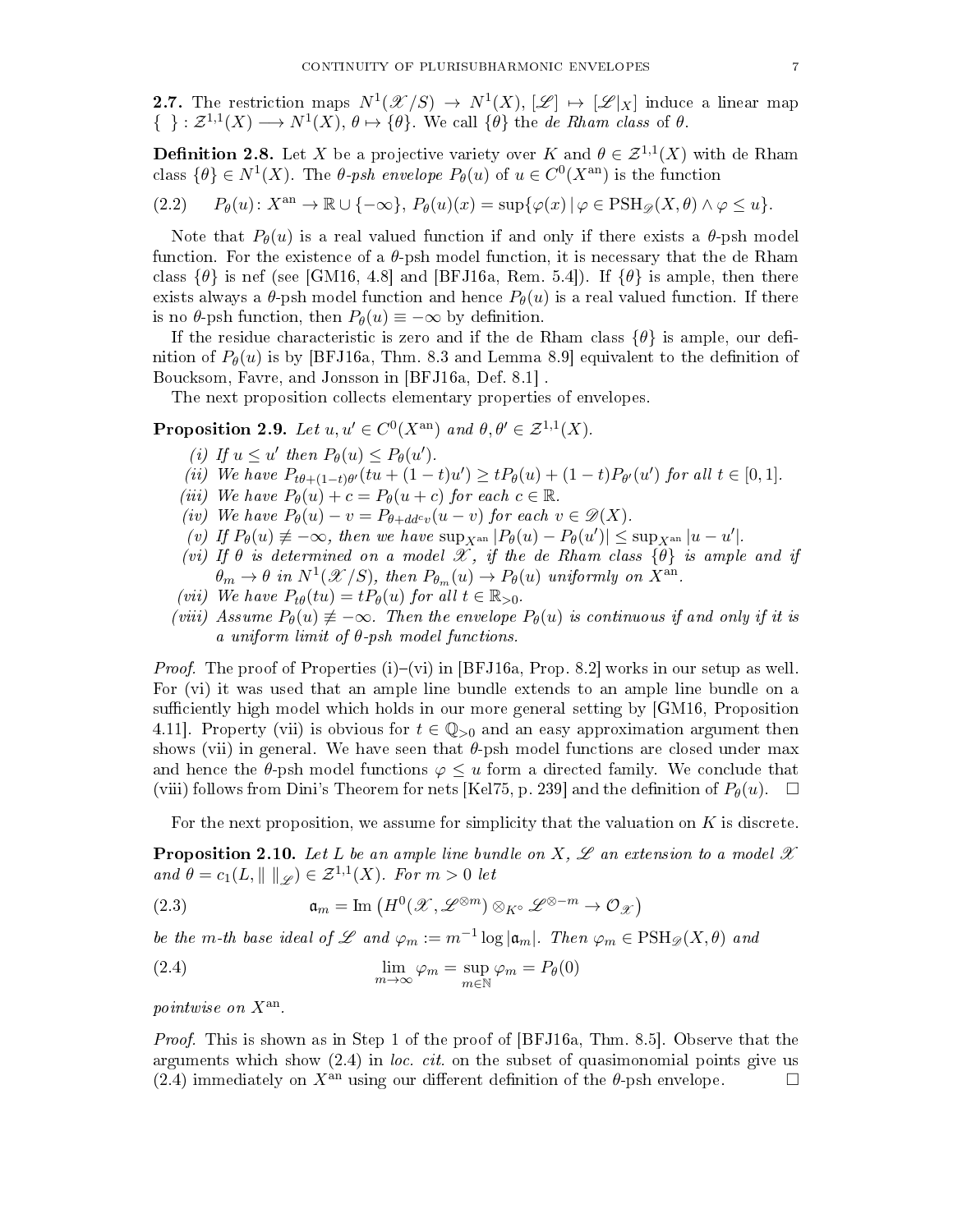<span id="page-7-3"></span>**Proposition 2.11.** Let  $K'/K$  be a finite normal extension and let  $q \colon X' := X \otimes_K K' \to$ X be the natural projection. For  $\theta \in \mathcal{Z}^{1,1}(X)$  and  $u \in C^0(X^{\text{an}})$ , we have

(2.5) 
$$
q^*(P_{\theta}(u)) = P_{q^*\theta}(q^*(u)).
$$

*Proof.* Splitting the extension  $K'/K$  into a purely inseparable part and a Galois part, we can reduce to two cases. In the first case of a purely inseparable extension, the result follows from Lemma [2.13](#page-7-0) below. In the second case of a Galois extension, we can apply the argument of [\[BFJ15,](#page-29-5) Lemma A.4].

<span id="page-7-1"></span>*Remark* 2.12. (i) We always equip strictly K-analytic spaces with the  $G$ -topology induced by the strictly K-affinoid domains. We refer to [\[Ber90,](#page-29-9)  $\S 2.2$ ] for the notion of a strictly K-affinoid domain and to [\[Ber93,](#page-29-10) §1.6] for the construction of the G-topology.

(ii) We recall from [\[GM16,](#page-30-7) Def. 2.8, 2.11] that a piecewise Q-linear function on a strictly K-analytic space W is a function  $f: W \to \mathbb{R}$  such that there is a G-covering  $\{U_i\}_{i\in I}$  of W by strictly affinoid domains, analytic functions  $\gamma_i \in \mathcal{O}(U_i)^\times$  and non-zero  $m_i \in \mathbb{N}$  with  $m_i f = -\log|\gamma_i|$  on  $U_i$  for every  $i \in I$ . By [\[GM16,](#page-30-7) Rem. 2.6, Prop. 2.10], the notions of model functions and Q-linear functions agree.

<span id="page-7-0"></span>**Lemma 2.13.** Let L be a line bundle on X. Let  $K'/K$  be a finite purely inseparable extension and let  $q: X' \coloneqq X \otimes_K K' \to X$  be the natural projection. G-topology induced by the strictly K-affinoid domains. Then the map  $(X')^{\text{an}} \to X^{\text{an}}$  is a homeomorphism and it also identifies the G-topologies. The map  $q^*$  induces a bijection between the set of model metrics on L and the set of model metrics on  $q^*(L)$ . Moreover this bijection *identifies semipositive metrics on* L and on  $q^*(L)$ .

*Proof.* As in Remark [2.12](#page-7-1) we use the  $G$ -topology induced by the strictly  $K$ -affinoid domains. We first prove that the map  $q: (X')^{\text{an}} \to X^{\text{an}}$  is a homeomorphism and that it also identifies the  $G$ -topologies. In fact, this follows easily from the following claim:

Step 1: Let V be a strictly affinoid space over K and  $V' \coloneqq V \hat{\otimes}_K K'$ . Then the natural projection  $q: V' \to V$  is a homeomorphism which identifies the G-topologies.

Let  $p^e = [K' : K]$  be the degree of the purely inseparable field extension. It is clear that for every  $g \in \mathcal{O}(V')$ , there is  $f \in \mathcal{O}(V)$  with

<span id="page-7-2"></span>
$$
(2.6) \t\t gpe = f \circ q.
$$

This property easily shows that  $q: V' \to V$  is a homeomorphism which we read now as an identification. Using that [\(2.6\)](#page-7-2) holds also for rational functions  $g$  on  $V'$  and  $f$  on  $V$ , we see that V and  $V'$  have the same strictly rational domains. By the Gerritzen-Grauert theorem [\[BGR84,](#page-29-11) Cor. 7.3.5/3], we deduce the Step 1.

Next we prove the bijective correspondence between the model metrics on  $L$  and on  $L^{\prime}.$ Since  $L$  admits a model metric  $[GM16, 2.1]$  $[GM16, 2.1]$ , it is enough to show that we have a bijective correspondence between model functions on  $X^{\text{an}}$  and model functions on  $(X')^{\text{an}}$ . By Remark [2.12](#page-7-1) we may check the same correspondence for  $\mathbb{Q}$ -linear functions. This may then be done G-locally and hence the correspondence follows from the following step.

Step 2: Using the same assumptions as in Step 1, the map  $f \mapsto f \circ q$  is an isomorphism from the group of piecewise  $\mathbb Q$ -linear functions on V onto the group of piecewise  $\mathbb Q$ -linear functions on  $V'$ .

Using the above definition of piecewise  $\mathbb Q$ -linear functions, Step 1 and  $(2.6)$  yield easily Step 2.

To deduce the lemma, it remains to check that the identification between the model metrics on  $L$  and  $L'$  preserves semipositivity. This is an easy consequence of the projection formula applied to finite morphisms between closed curves in the special fibers of  $\Box$  models.  $\Box$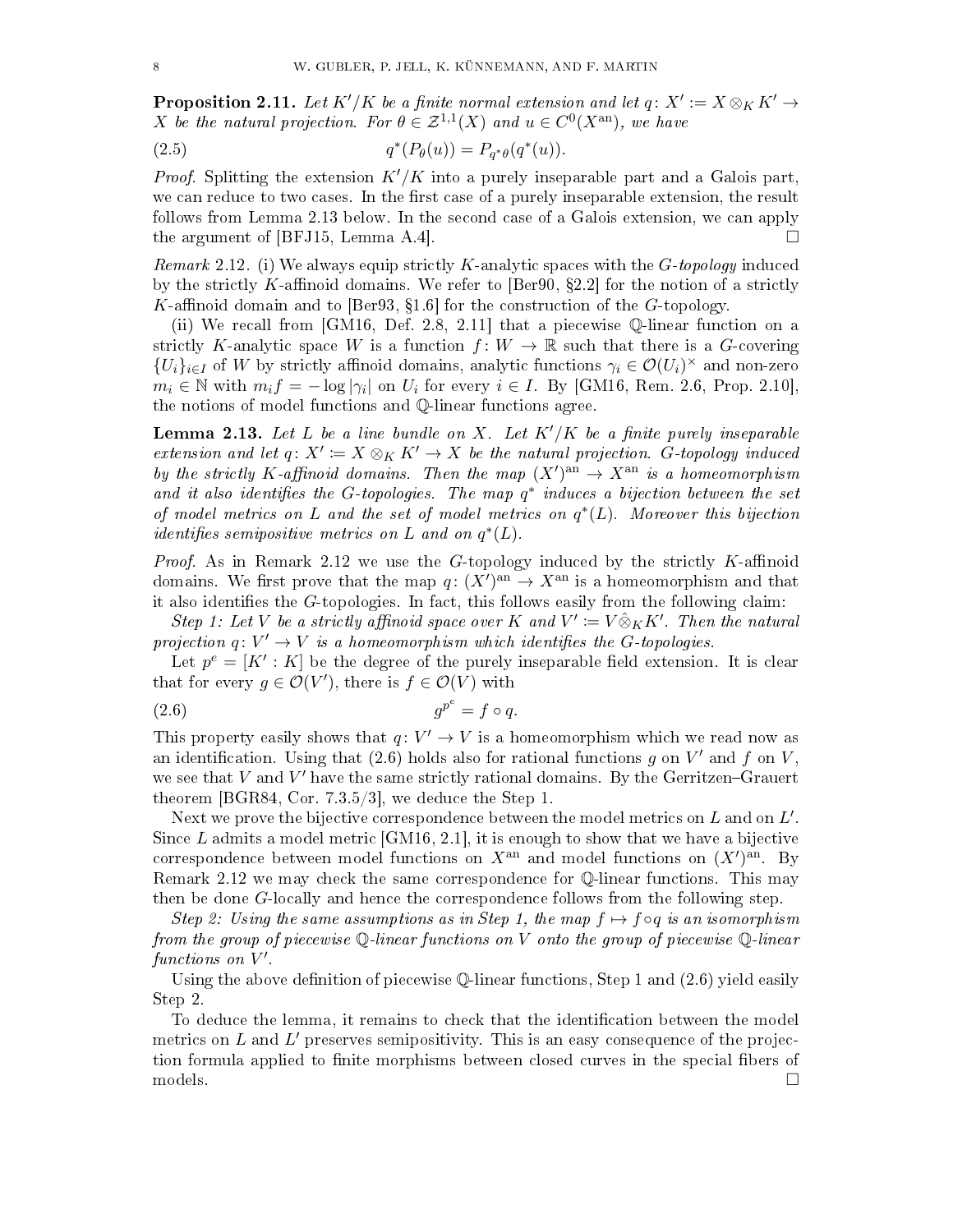<span id="page-8-0"></span>In this section,  $K$  is any field endowed with a non-trivial non-archimedean complete valuation  $v: K \to \mathbb{R}$  with value group  $\Gamma \subset \mathbb{R}$ . In this section, we consider a smooth projective curve  $X$  over  $K$ . The goal is to prove the following result:

<span id="page-8-1"></span>**Theorem 3.1.** If  $\theta$  is a closed (1, 1)-form on  $X^{an}$  with nef de Rham class  $\{\theta\}$  and if  $u \in C^0(X^{\rm an})$ , then  $P_\theta(u)$  is a uniform limit of  $\theta$ -psh model functions and thus  $P_\theta(u)$  is  $continuous\ on\ X^{\text{an}}$ .

**3.2.** As a main tool in the proof, we need strictly semistable models of X and their canonical skeletons. This construction is due to Berkovich in [\[Ber99\]](#page-29-12). We recall here only the case of a smooth projective curve  $X$  over  $K$  for which we can also refer to [\[Thu05\]](#page-31-4).

A  $K^{\circ}$ -model  ${\mathscr X}$  of  $X$  as in [2.1](#page-4-2) is called *strictly semistable* if there is an open covering of X by open subsets U such that there are étale morphisms  $\mathcal{U} \to \text{Spec}(K^{\circ}[x,y]/(xy - \rho_{\mathcal{U}}))$ for some  $\rho_{\mathcal{U}} \in K^{\infty}$ . Applying the construction in [\[Thu05,](#page-31-4) §2.2] to the associated formal scheme  $\hat{\mathscr{X}}$ , we get a canonical skeleton  $S(\mathscr{X}) \subseteq X^{\text{an}}$  with a proper strong deformation retraction  $\tau: X^{\text{an}} \to S(\mathscr{X})$ . The skeleton  $S(\mathscr{X})$  carries a canonical structure of a metrized graph. We note that the generic fiber of the formal scheme  $\hat{\mathcal{U}}$  intersects  $S(\mathscr{X})$ in an edge of length  $v(\rho_{\mathcal{U}})$ . By using the reduction map, the vertices of  $S(\mathcal{X})$  correspond to the irreducible components of the special fiber  $\mathscr{X}_s$  and the open edges of  $S(\mathscr{X})$ correspond to the singular points of  $\mathscr{X}_s$ .

Remark 3.3. By definition, a strictly semistable model  $\mathscr X$  of X is proper over  $K^{\circ}$ . Using that  $X$  is a curve, we will deduce that  $\mathscr X$  is projective over  $K^\circ$ . Indeed, the special fiber  $\mathscr{X}_s$  is a proper curve over the residue field and hence projective. It is easy to construct an effective Cartier divisor  $D$  on  $\mathscr X$  whose support intersects any irreducible component of  $\mathscr{X}_s$  in a single closed point. By [\[Liu06,](#page-30-9) Exercise 7.5.3], the restriction of D to  $\mathscr{X}_s$  is ample. It follows from [\[EGAIV,](#page-30-10) Cor. 9.6.4] that D is ample and hence  $\mathscr X$  is projective.

Similarly, we can define strictly semistable formal models of  $X<sup>an</sup>$ . Using that X is a smooth projective curve, the algebraization theorem of Grothendieck [\[EGAIII,](#page-30-11) Thm. 5.4.5] and its generalizations to the non-noetherian setting [\[Abb11,](#page-29-13) Cor. 2.13.9], [\[FK88,](#page-30-12) Prop. I.10.3.2] show that formal completion induces an equivalence of categories between strictly semistable algebraic models of  $X$  and strictly semistable formal models of  $X<sup>an</sup>$ . Here, we need a similar argument as above to construct an effective formal Cartier divisor which restricts to an ample Cartier divisor on the special fiber.

<span id="page-8-3"></span>**Definition 3.4.** A function  $f: S(\mathcal{X}) \to \mathbb{R}$  is called *piecewise linear* if there is a subdivision of  $S(\mathscr{X})$  such that the restriction of f to each edge of the subdivison is affine. We call such an f integral Γ-affine if there is a subdivision such that each edge e has length in Γ, such that  $f|_e$  has integer slopes, and such that  $f(v) \in \Gamma$  for each vertex v of the subdivision.

<span id="page-8-2"></span>**Proposition 3.5.** Let X be a strictly semistable model of X and let  $f: X^{an} \to \mathbb{R}$  be a function. Then the following properties hold:

- (a) If f is a  $\mathbb{Z}$ -model function, then  $f|_{S(\mathscr{X})}$  is a piecewise linear function which is integral  $\Gamma$ -affine.
- (b) The function f is a Z-model function determined on X if and only if  $f = F \circ \tau$ for some function  $F\colon S(\mathscr{X})\to\mathbb{R}$  which is affine on each edge of  $S(\mathscr{X})$  with integer slopes and with  $f(v) \in \Gamma$  for each vertex v of  $S(\mathscr{X})$ .
- (c) If G is a piecewise linear function on  $S(\mathscr{X})$  which is integral  $\Gamma$ -affine, then  $G \circ \tau$ is a Z-model function.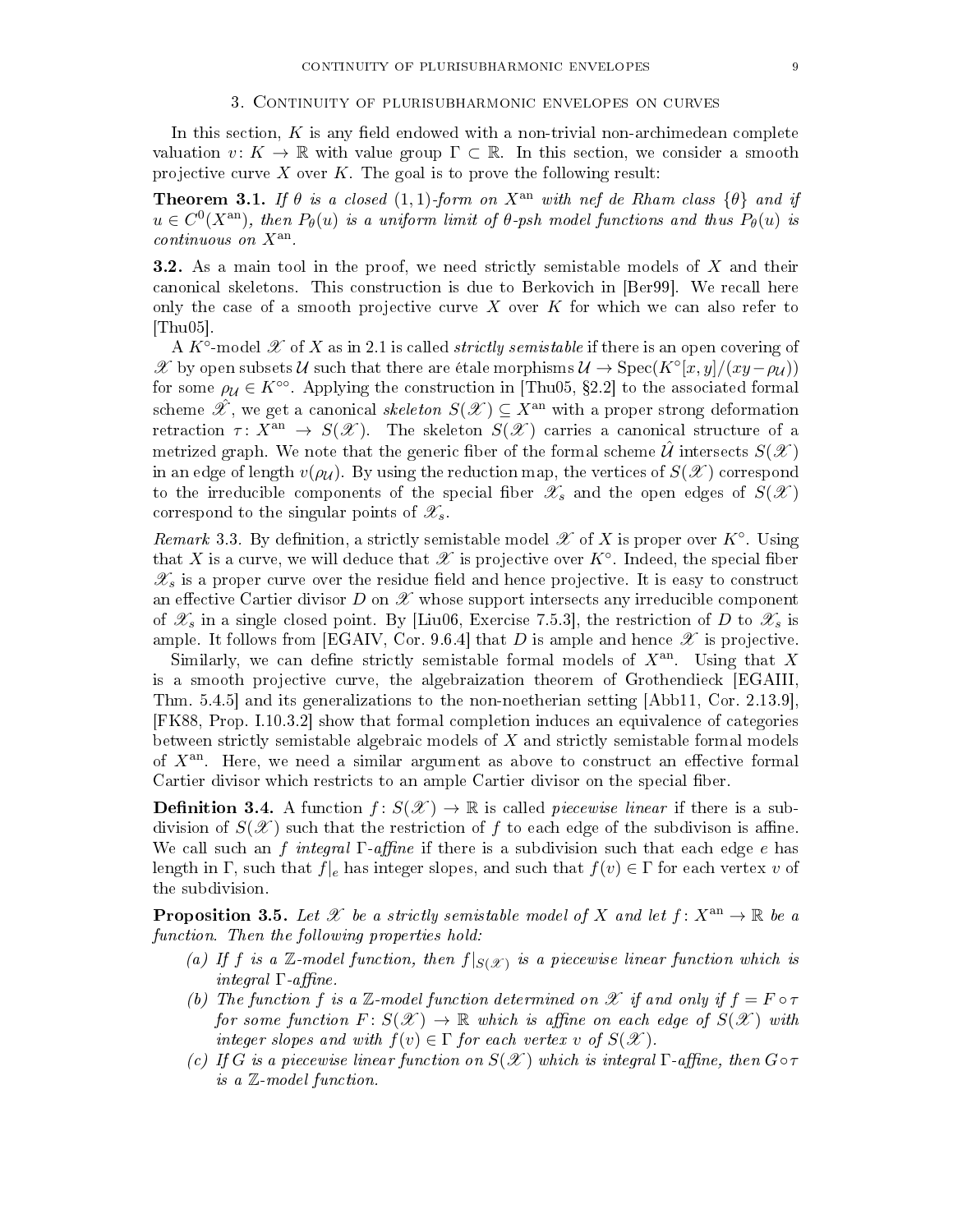*Proof.* In the G-topology on  $X^{an}$  induced by the strictly K-affinoid domains, a  $\mathbb{Z}$ -model function is given locally by  $-\log |\gamma|$  for a rational function  $\gamma$  on X. Hence (a) follows from [\[GRW16,](#page-30-13) Prop. 5.6]. Property (b) was proven in [\[GH15,](#page-30-14) Prop. B.7] for any dimension.

To prove (c), we choose a subdivision of  $S(\mathscr{X})$  as in Definition [3.4](#page-8-3) for G. As in [\[BPR13,](#page-29-14) §3], this subdivison is the skeleton of a strictly semistable model  $\mathscr{X}'$  dominating  $\mathscr{X}$  and with the same retraction  $\tau$ . Then (c) follows from (b). Note that the quoted papers have the standing assumption that  $K$  is algebraically closed, but it is straightforward to verify that this was not used for the quoted results.

<span id="page-9-1"></span>**3.6.** Now we consider a model function f on  $X<sup>an</sup>$ . Using the setting of Proposition [3.5](#page-8-2) and (b), we see that  $f = F \circ \tau$  for a piecewise linear function F on  $S(\mathscr{X})$  such that  $mF$  is integral Γ-affine for some non-zero  $m \in \mathbb{N}$ . We also assume that  $\theta$  is a closed  $(1, 1)$ -form on  $X^{an}$  which is determined on our given strictly semistable model  $\mathscr X$ .

We have the following useful characterization for f to be  $\theta$ -psh in terms of slopes:

<span id="page-9-3"></span>**Proposition 3.7.** Under the hypotheses from [3.6,](#page-9-1) the model function f is  $\theta$ -psh if and only if F satisfies for all  $x \in \Delta := S(\mathcal{X})$ 

<span id="page-9-2"></span>(3.1) 
$$
\sum_{\nu \in T_x(\Delta)} w_x(\nu) \lambda_{x,\nu}(F) + \deg(\theta|_{\mathcal{C}_x}) \geq 0,
$$

where  $\nu$  ranges over the set  $T_x(\Delta)$  of outgoing tangent directions at x. Here,  $\lambda_{x,\nu}(F)$ denotes the slope of F at x along v and we have the weight  $w_x(\nu) := [\tilde{K}(p_{\nu}) : \tilde{K}]$  for the singularity  $p_{\nu}$  of  $\mathscr{X}_s$  corresponding to the edge of  $S(\mathscr{X})$  at x in the direction of *v.* Moreover, if x is a vertex of  $S(\mathcal{X})$ , then  $\mathcal{C}_x$  denotes the corresponding irreducible component  $\mathcal{C}_x$  of  $\mathscr{X}_s$  and if x is not a vertex, then  $\deg(\theta|_{\mathcal{C}_x}) \coloneqq 0$ .

*Proof.* If we pass to the completion  $\mathbb{C}_K$  of an algebraic closure of K, there is a strictly semistable model  $\mathscr{X}'$  dominating  $\mathscr{X}$  such that  $f$  is determined on  $\mathscr{X}'$ . This is proven in [\[BL85,](#page-29-15)  $\S7$ ]. We note that the property  $\theta$ -psh holds if and only if the corresponding property holds after base change to  $\mathbb{C}_K$ . This is a consequence of the projection formula in algebraic intersection theory. Since the degree is invariant under base change, it follows from [\[Thu05,](#page-31-4) Prop. 2.2.21] that the left hand side of [\(3.1\)](#page-9-2) is invariant under base change as well. We conclude that we may assume that  $K$  is algebraically closed and that  $\mathscr{X} = \mathscr{X}'$ , i.e. f is determined on  $\mathscr{X}$ . Then [\(3.1\)](#page-9-2) follows from the slope formula of Katz, Rabinoff, and Zureick-Brown [\[KRZB16,](#page-30-1) Thm. 2.6].

The next result is crucial for the proof of Theorem [3.1.](#page-8-1) It is well-known to the experts, but in our quite general setting we could not find a proof in the literature (a special case was proven in [\[GH15,](#page-30-14) B.16]). The result is related to the fact that the retraction from a graph to a subgraph preserves subharmonicity of functions (see for example [\[Jon15,](#page-30-15) Sect. 2.5.1 for the case of trees).

<span id="page-9-0"></span>**Proposition 3.8.** Let  $\mathcal{X}$  be a strictly semistable model of  $X$  with canonical retraction  $\tau \colon X^{\mathrm{an}} \to S(\mathscr{X})$ . Let  $\theta \in \mathcal{Z}^{1,1}(X)$  be determined on  $\mathscr{X}$  and let  $\varphi \colon X^{\mathrm{an}} \to \mathbb{R}$  be an arbitrary  $\theta$ -psh model function. Then  $\varphi \circ \tau \colon X^{\text{an}} \to \mathbb{R}$  is a  $\theta$ -psh model function with  $\varphi \leq \varphi \circ \tau$ .

*Proof.* It follows from Proposition [3.5](#page-8-2) that  $\varphi \circ \tau$  is a model function. To check that  $\varphi \circ \tau$  is  $\theta$ -psh, we may assume K algebraically closed as we have seen in the proof of Proposition [3.7.](#page-9-3) Moreover, we have seen that there is a strictly semistable model  $\mathscr{X}'$  of X dominating  $\mathscr X$  such that f is determined on  $\mathscr X'$ . Then

$$
\Delta \coloneqq S(\mathscr{X}) \subset \Delta' \coloneqq S(\mathscr{X}')
$$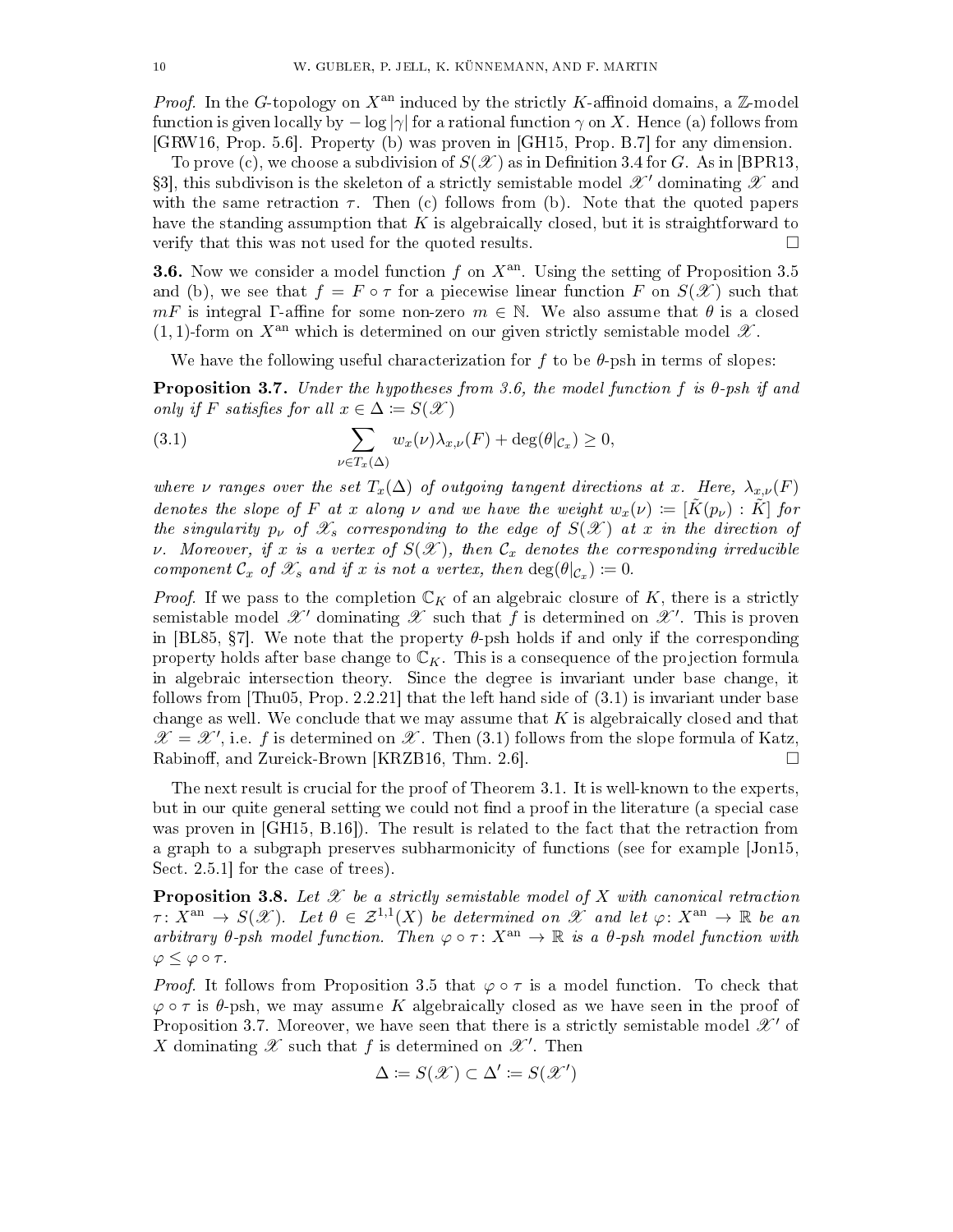and  $\varphi \circ \tau$  is constant along edges of  $\Delta'$  which are not contained in  $\Delta$ . By Proposition [3.5,](#page-8-2) there is a piecewise linear function  $F'$  on  $\Delta'$  with  $\varphi = F' \circ \tau'$  for the canonical retraction  $\tau' \colon X^{\text{an}} \to \Delta'$  such that  $mF'$  is integral  $\Gamma$ -affine for a non-zero  $m \in \mathbb{N}$ . Moreover, the function  $F'$  is affine on the edges of  $\Delta'$ . Let  $F$  be the restriction of  $F'$  to  $\Delta$ . The same arguments as in [\[BFJ16a,](#page-29-4) Prop. 5.7] show that the  $\theta$ -psh function  $\varphi$  is a uniform limit of functions of the form  $\frac{1}{m} \log |\mathfrak{a}|$  with non-zero  $m \in \mathbb{N}$  and with a vertical fractional ideal sheaf a on X. By [\[Ber99,](#page-29-12) Thm. 5.2(ii)], we deduce that  $\varphi \leq \varphi \circ \tau$ . Using the terminology introduced in Proposition [3.7,](#page-9-3) for all  $x \in \Delta$  and  $v \in T_x(\Delta')$  we obtain  $\lambda_{x,\nu}(F') = \lambda_{x,\nu}(F)$ if  $v \in T_x(\Delta')$  and  $\lambda_{x,\nu}(F') \leq 0$  if  $\nu \in T_x(\Delta') \setminus T_x(\Delta)$ . This implies

$$
0 \leq \sum_{\nu \in T_x(\Delta')} w_x(\nu) \lambda_{x,\nu}(F') + \deg(\theta|_{\mathcal{C}_x}) \leq \sum_{\nu \in T_x(\Delta)} w_x(\nu) \lambda_{x,\nu}(F) + \deg(\theta|_{\mathcal{C}_x})
$$

Here this first inequality comes from Proposition [3.7,](#page-9-3) since  $\varphi$  is  $\theta$ -psh. Applying Propo-sition [3.7](#page-9-3) again, we conclude that  $\varphi \circ \tau = F \circ \tau$  is  $\theta$ -psh.

Remark 3.9. Proposition [3.8](#page-9-0) does not hold for higher dimensional varieties. We refer to the Appendix for a toric counterexample in dimension two by José Burgos and Martín Sombra.

The following special case of model functions is crucial for the proof of Theorem [3.1.](#page-8-1) Especially for model functions, we can say much more about the envelope.

<span id="page-10-1"></span>**Proposition 3.10.** Let  $\theta$  be a closed  $(1, 1)$ -form with nef de Rham class  $\{\theta\}$  on the smooth projective curve X over K and let  $f: X^{an} \to \mathbb{R}$  be a model function. We assume that  $\theta$  and  $f$  are determined on the strictly semistable model  $\mathscr X$  of  $X$ . Let  $\tau: X^{\text{an}} \to$  $S(\mathcal{X})$  be the canonical retraction to the skeleton. Then the following properties hold:

- (i) There is  $F: S(\mathscr{X}) \to \mathbb{R}$  which is affine on each edge and with  $P_{\theta}(f) = F \circ \tau$ .
- (ii) If  $\Gamma \subset \mathbb{Q}$  and if  $\theta \in \mathcal{Z}^{1,1}(X)_{\mathbb{Q}}$ , then  $P_{\theta}(f)$  is a  $\theta$ -psh model function which is determined on  $\mathscr{X}$ .

*Proof.* Step 1. By Proposition [2.9\(](#page-6-1)iv), we have

<span id="page-10-0"></span>
$$
P_{\theta}(f) = P_{\theta + dd^c f}(0) + f.
$$

Hence replacing  $\theta$  by  $\theta + dd^c f$  and f by 0, we can assume that  $f = 0$  by Proposition  $3.5(b)$  $3.5(b)$ .

Step 2. Let  $\Delta := S(\mathscr{X})$  denote the skeleton of  $\mathscr{X}$ . By Propositions [3.5](#page-8-2) and [3.8,](#page-9-0) we get that

(3.2) 
$$
P_{\theta}(0) = \sup_{F \in \mathcal{A}} F \circ \tau
$$

for the set A of non-positive piecewise linear functions F on  $\Delta$  such that  $mF$  is integral Γ-affine for some  $m \in \mathbb{N}_{>0}$  and such that  $F \circ \tau$  is  $\theta$ -psh. Note that the piecewise linear functions are not assumed to be affine on the edges of  $\Delta$ . Since X is a smooth projective curve and the de Rham class  $\{\theta\}$  is nef, it is clear that A is non-empty. We introduce the function  $F_0: \Delta \to \mathbb{R}$  defined by

$$
F_0 := \sup_{F \in \mathcal{A}} F.
$$

By [\(3.2\)](#page-10-0), we get that  $P_{\theta}(0) = F_0 \circ \tau$ . Hence we can reduce (i) to prove that  $F_0$  is affine on each edge of  $\Delta$ .

Step 3. For  $F \in \mathcal{A}$ , let  $L(F): \Delta \to \mathbb{R}$  be the function which is affine on the edges of  $\Delta$  and which agrees with F on the set V of vertices of  $\Delta$ . As  $F \leq 0$ , we deduce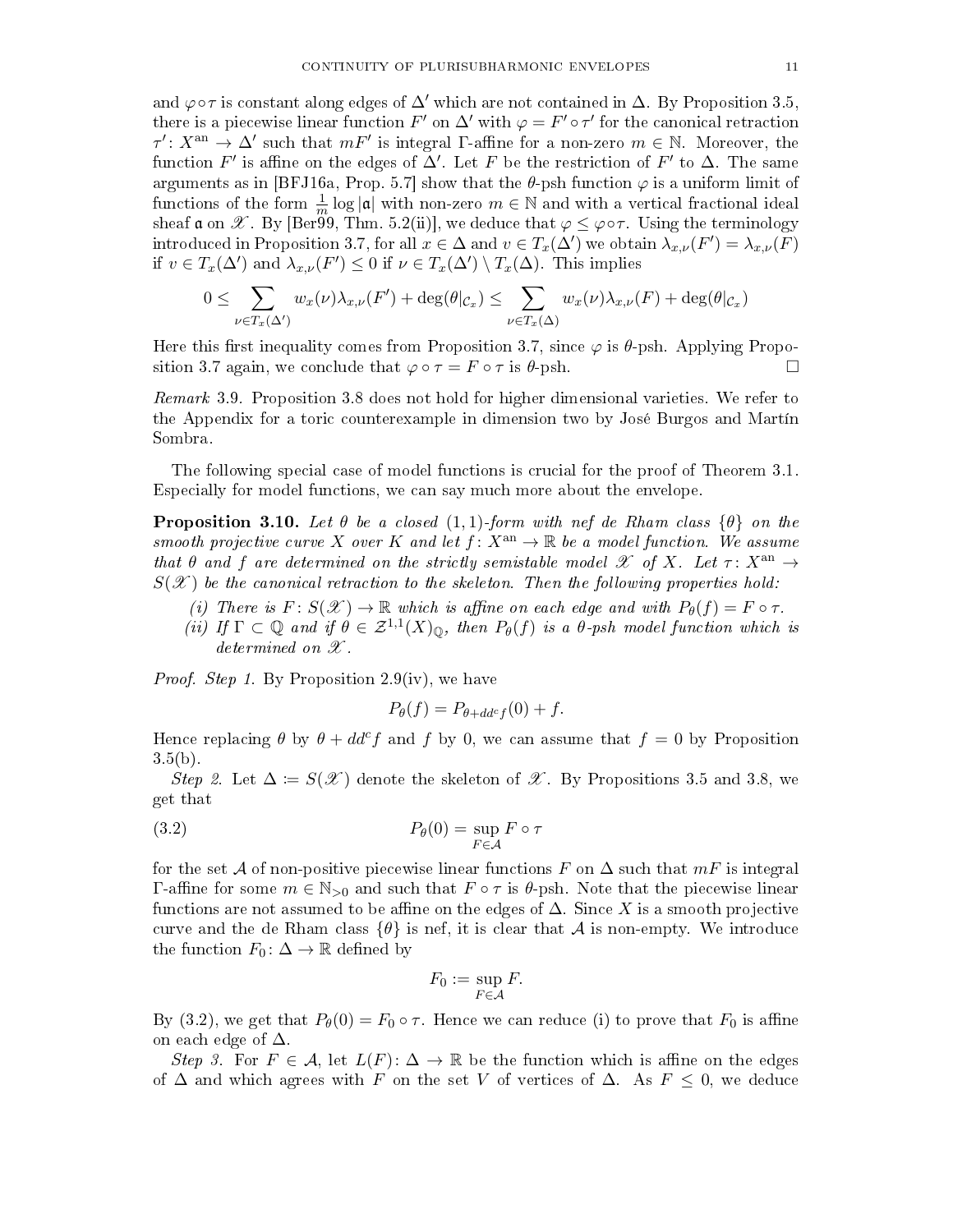immediately  $L(F) \leq 0$ . Since  $F \circ \tau$  is  $\theta$ -psh, Proposition [3.7](#page-9-3) shows that F is convex on each edge of  $\Delta$  and hence  $F \leq L(F)$ .

By passing from F to  $L(F)$ , the slopes do not decrease in the vertices and using that  $F \circ \tau$  is  $\theta$ -psh, it follows from Proposition [3.7](#page-9-3) that  $L(F) \circ \tau$  is  $\theta$ -psh as well.

The slopes of the function  $L(F)$  might be non-rational. However, we can approximate the slopes of  $L(F)$  in a rational way at any vertex and thus for any  $\varepsilon > 0$  we find a piecewise linear function  $L_{\varepsilon}(F)$  on  $\Delta$  such that

- (i)  $L_{\varepsilon}(F)$  agrees with F on V
- (ii)  $L_{\varepsilon}(F)$  has rational slopes.
- (iii)  $L_{\varepsilon}(F)$  is convex on the edges of  $\Delta$ .
- (iv)  $L_{\varepsilon}(F) \geq F$ .
- (v)  $\sup |L_{\varepsilon}(F) L(F)| < \varepsilon$

We claim that  $L_{\varepsilon}(F) \in \mathcal{A}$ . It follows from (ii) that  $mL_{\varepsilon}(F)$  is integral Γ-affine for some  $m \in \mathbb{N}_{>0}$ . Since F and  $L(F)$  agree on V, it is clear from (i) and (iii) that  $L_{\varepsilon}(F) \leq L(F) \leq 0$ . To show that  $L_{\varepsilon}(F) \circ \tau$  is  $\theta$ -psh, we use the slope criterion from Proposition [3.7.](#page-9-3) Note that [\(3.1\)](#page-9-2) is fulfilled in the interior of each edge of  $\Delta$  by (iii). In a vertex of  $\Delta$ , the inequality [\(3.1\)](#page-9-2) is satisfied by using the corresponding inequality for F, (i) and (iv). This proves  $L_{\varepsilon}(F) \in \mathcal{A}$ . As a consequence we find

<span id="page-11-0"></span>(3.3) 
$$
F_0 = \sup_{F \in \mathcal{A}} F = \sup_{F \in \mathcal{A}} L_{\varepsilon}(F) = \sup_{F \in \mathcal{A}} L(F).
$$

Step 4. We claim  $F_0 = L(F_0)$ . First note that since the max of convex functions in convex,  $F_0$  is convex on each edge of  $\Delta$ , thus  $F_0 \leq L(F_0)$ .

We pick an  $\varepsilon > 0$ . For any  $v \in V$ , there is  $f_v \in \mathcal{A}$  with  $f_v(v) > L(F_0)(v) - \varepsilon$ . It follows from [\[GM16,](#page-30-7) Prop. 3.12] that the maximum of two  $\theta$ -psh model functions is again a  $\theta$ -psh model function. Using [2.5,](#page-5-0) we conclude that A is closed under the operation max. Thus  $L(\max\{f_v \mid v \in V\}) \in \mathcal{A}$  is in  $\varepsilon$ -distance to  $L(F_0)$  at every vertex of  $\Delta$ and hence at every point of  $\Delta$ . As  $\varepsilon > 0$  can be chosen arbitrarily small, [\(3.3\)](#page-11-0) yields  $L(F_0) \leq F_0$  and hence we get Step 4. Note that Step 4 proves (i).

Step 5. In the case  $\Gamma \subset \mathbb{Q}$ , we have  $L(F) \in \mathcal{A}$  for  $F \in \mathcal{A}$ . Indeed, we note that in this special case the edges have rational lengths and  $F$  takes rational values at  $V$ . We deduce from Proposition [3.5](#page-8-2) that  $L(F) \circ \tau$  is a model function. Let B be the set of  $F \in \mathcal{A}$  such that F is affine on every edge of  $\Delta$ . For  $F \in \mathcal{A}$  we thus have  $L(F) \in \mathcal{B}$  which shows via [\(3.3\)](#page-11-0) that we might restrict the sup to  $\beta$  in the definition of  $F_0$ . Recall that V is the set of vertices of  $\Delta$ . Since the edge lengths of  $\Delta$  are rational, the map  $\Psi\colon\mathcal B\to\mathbb R^V$  defined by  $\Psi(F) = (F(v))_{v \in V}$  identifies B with the rational points of a rational polyhedron in  $\mathbb{R}^{\tilde{V}}$ defined by the linear inequalities of Proposition [3.7.](#page-9-3) Note that by affineness on the edges, we need to check the slope inequalities only at the vertices. If a rational linear form  $\varphi$ is bounded from above on a rational polyhedron P, then  $\varphi|_P$  achieves its maximum in a rational point. Hence there exists  $G \in \mathcal{B}$  such that

<span id="page-11-1"></span>(3.4) 
$$
\sum_{v \in V} G(v) = \max_{F \in \mathcal{B}} \left( \sum_{v \in V} F(v) \right).
$$

We claim that  $G = F_0$ . Considering  $F \in \mathcal{B}$ , we get  $max(G, F) \in \mathcal{A}$  by Step 4 and hence  $H' := L(\max(G, F)) \in \mathcal{B}$ . Hence  $H' \geq G$ ,  $H' \geq F$  and  $H' \in \mathcal{B}$ . But by [\(3.4\)](#page-11-1) we deduce that for  $v \in V$  we have  $H'(v) = G(v)$ . Since functions in  $\mathcal{B}$  are determined by their values on V, we have  $H' = G$ . Hence  $G \geq F$ , whence  $G = F_0$ . It follows that  $P_{\theta}(0) = F_0 \circ \tau = G \circ \tau$  is a  $\theta$ -psh function proving (ii).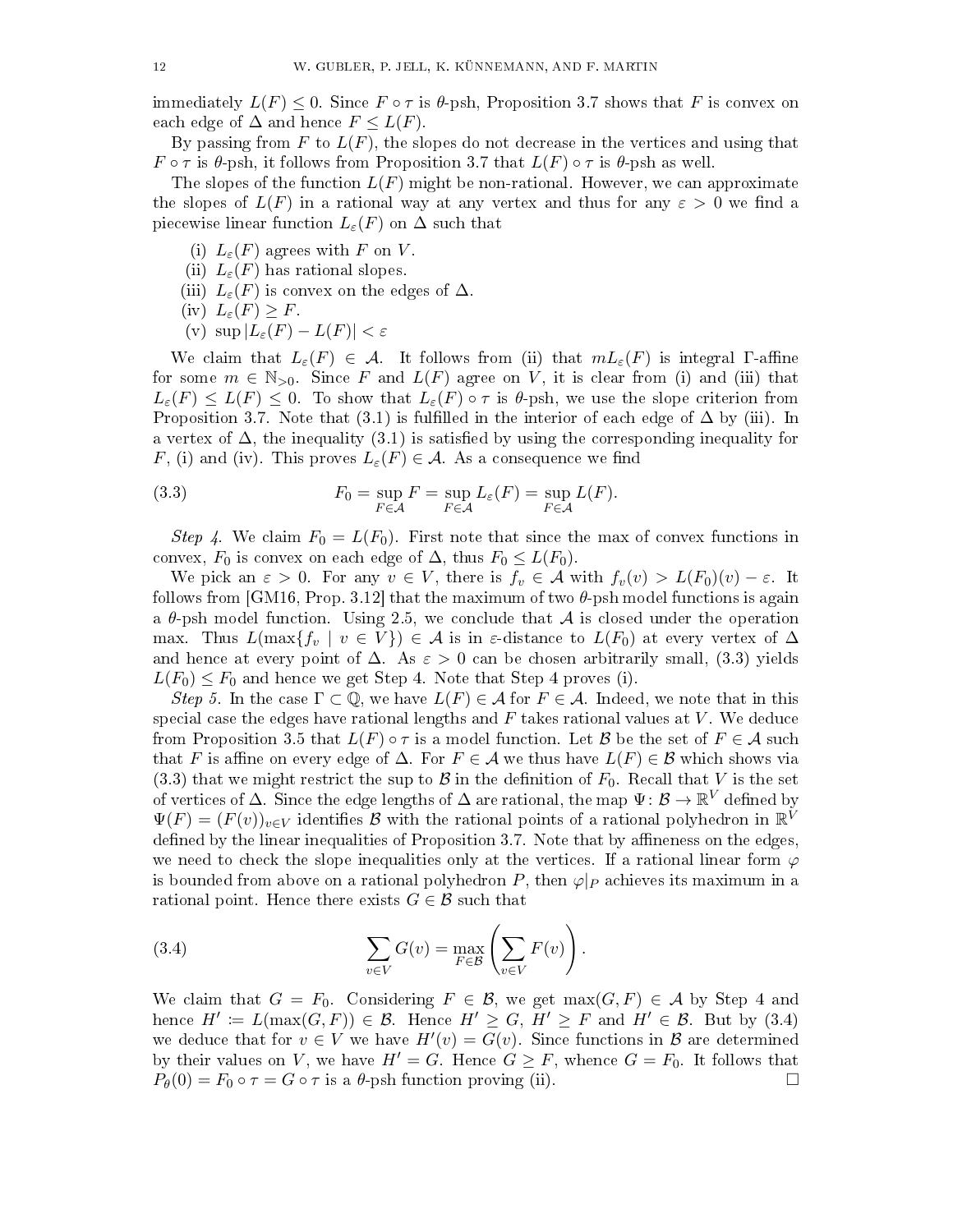*Proof of Theorem [3.1.](#page-8-1)* By Proposition [2.9](#page-6-1) (viii) it is enough to prove the continuity of  $P_{\theta}(u)$ . By the semistable reduction theorem [\[BL85,](#page-29-15) §7], there is a finite field extension  $K'/K$  such that  $X' := X \otimes_K K'$  has a strictly semistable model  $\mathscr{X}'$  with  $\theta' := q^*\theta$ determined on  $\mathscr{X}^{\prime}$ , where  $q: X^{\prime} \to X$  is the canonical map. It follows from Proposition [3.10](#page-10-1) that  $P_{\theta}(u \circ q)$  is continuous. We know from Lemma [2.11](#page-7-3) that

$$
P_{\theta'}(u \circ q) = q^*(P_{\theta}(u)).
$$

By [\[Ber90,](#page-29-9) Prop. 1.3.5], the topological space of  $X^{\text{an}}$  is the quotient of  $(X')^{\text{an}}$  by the automorphism group of  $K'/K$ . We conclude that  $P_{\theta}(u)$  is continuous.

In the following, we consider an ample line bundle  $L$  on the projective smooth curve X over K. Recall that we have defined the semipositive envelope  $P(\Vert \cdot \Vert)$  of a continuous metric  $\| \|$  on  $L^{\text{an}}$  in  $(1.2)$ .

<span id="page-12-0"></span>Corollary 3.11. Assume that  $\Gamma \subset \mathbb{Q}$ . Let  $\Vert \Vert$  be a model metric on L. Then  $P(\Vert \Vert)$  is a semipositive model metric on L.

*Proof.* By definition, we have  $P(\|\ \|) = \|\ \|e^{-P_{\theta}(0)}\|$  for  $\theta := c_1(L, \|\ \|)$ , hence the claim follows from Proposition [3.10.](#page-10-1)

From now on, we assume that K is discretely valued. The goal is to prove some rationality results for the non-archimedean volumes on the line bundle L of the smooth projective curve X over K. Non-archimedean volumes  $\mathrm{vol}(L,\|\hspace{0.05cm} \|_{1},\|\hspace{0.05cm} \|_{2})$  with respect to continuous metrics  $\| \|_1, \| \|_2$  on  $L^{\text{an}}$  are analogues of volumes  $\text{vol}(L)$  in algebraic geometry. We refer to  $[BGJKM16, Def. 4.1.2]$  $[BGJKM16, Def. 4.1.2]$  for the precise definition. By the Riemann-Roch theorem,  $vol(L) \in \mathbb{Q}$  in the special case of curves. We will show a similar result about non-archimedean volumes.

**Corollary 3.12.** Let  $K$  be a field endowed with a complete discrete valuation with value group  $\Gamma \subset \mathbb{Q}$ . Let  $\|\ \|_1$  and  $\|\ \|_2$  be two model metrics on the line bundle L of the smooth projective curve X over K. Then  $vol(L, \|\ \|_1, \|\ \|_2) \in \mathbb{Q}$ .

*Proof.* If  $\deg(L) \leq 0$ , then it is clear from the definition that  $\text{vol}(L, \| \|_1, \| \|_2) = 0$ . So we may assume that L is ample. We need the energy  $E(L, \|\ \|_1, \|\ \|_2)$  with respect to continuous semipositive metrics  $\| \|_1, \| \|_2$  on  $L^{\text{an}}$  introduced in [\[BGJKM16,](#page-29-6) Def. 2.4.4]. By Corollary [3.11,](#page-12-0) the envelopes  $P(\|\ \|_1)$  and  $P(\|\ \|_2)$  are semipositive model metrics on  $L<sup>an</sup>$ . In particular, they are continuous and hence it follows from [\[BGJKM16,](#page-29-6) Cor. 6.2.2] that

$$
vol(L, \|\ \|_1, \|\ \|_2) = E(L, P(\|\ \|_1), P(\|\ \|_2)).
$$

In the case of semipositive model metrics associated to line bundles  $\mathscr{L}_1, \mathscr{L}_2$  on a  $K^\circ$ model  $\mathscr{X}$ , our assumption  $\Gamma \subset \mathbb{Q}$  yields that the energy is defined as a  $\mathbb{Q}$ -linear combination of intersection numbers of the line bundles  $\mathscr{L}_1, \mathscr{L}_2$  on  $\mathscr{X}$  proving the claim.

*Remark* 3.13. When  $\dim(X) \geq 3$ , there are varieties with line bundles L such that  $\text{vol}(L)$ is irrational (see [\[ELMN05,](#page-30-16) Example 2.2] or [\[Laz04,](#page-30-17) Example 2.3.8]). Hence with our definition and normalization of non-archimedean volumes, we get for a model metric  $\|\ \|$ that  $vol(L, \| \|, e^{\lambda} \| \|) = vol(L)\lambda$  which produces irrational non-archimedean volumes. The following natural questions remain open:

(i) What happens if  $X$  is a variety of dimension two? Are non-archimedean volumes rational? Note that by Zariski decomposition,  $vol(L)$  is rational then (see for instance [\[Laz04,](#page-30-17) Cor. 2.3.22]).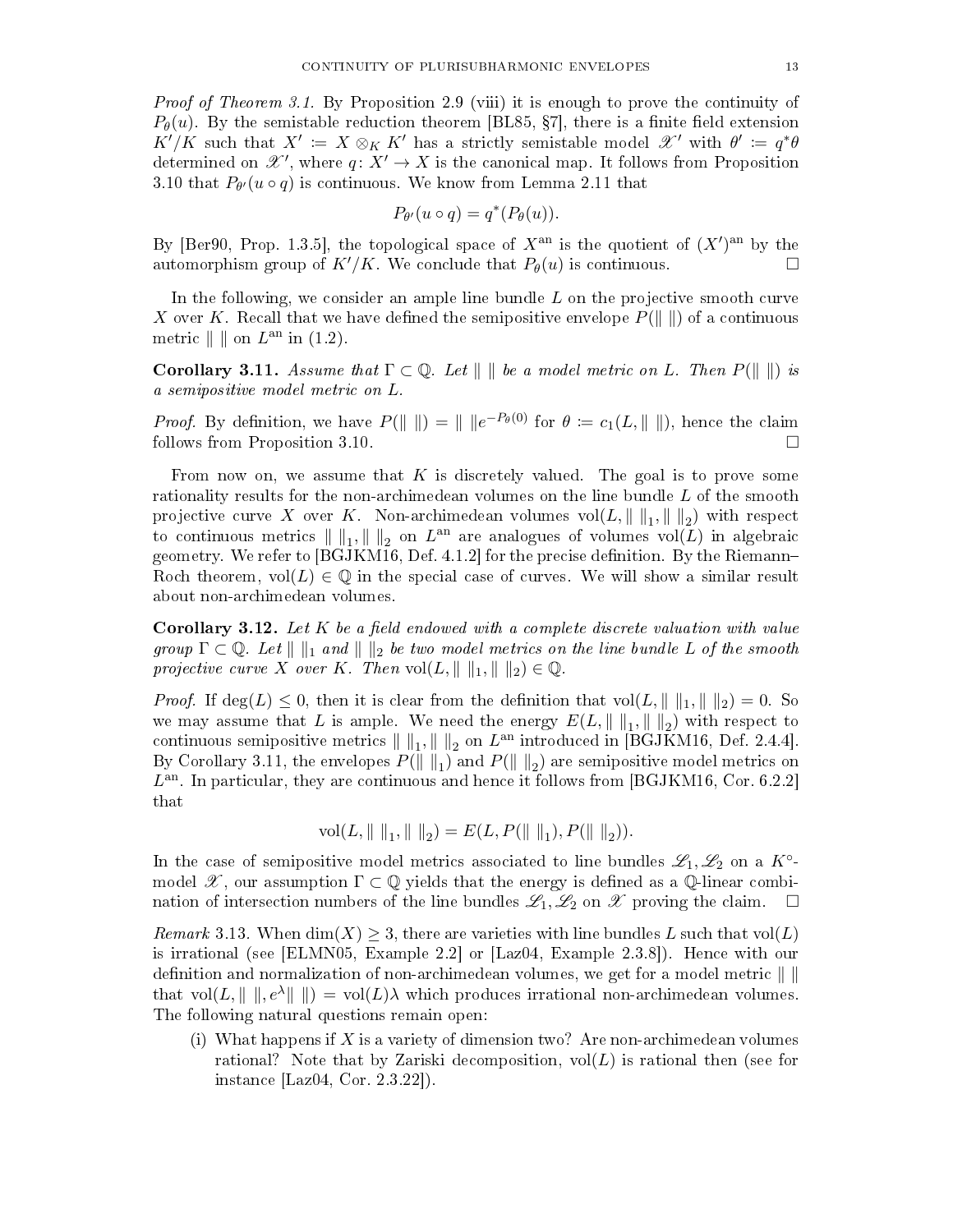(ii) If we normalize our non-archimedean volumes by  $vol(L)$ , can we find an example of some model metrics  $\| \|\$  and  $\| \|^{\prime}$  with irrational vol $(L, \|\ \|, \|\ \|')$ ? The idea is to avoid the trivial example above.

# 4. Asymptotic test ideals

<span id="page-13-0"></span>We recall definitions and some basic properties from the theory of generalized and asymptotic test ideals developed in [\[BMS08,](#page-29-16) Sect. 2] and [\[Mus13,](#page-30-3) Sect. 3]. We refer to  $\vert$ ST12 $\vert$  for a more comprehensive overview of the theory of test ideals. Let X be a smooth variety over a perfect field k of characteristic  $p > 0$ . Let  $F: X \to X$  denote the Frobenius morphism which is induced by the  $p$ -th power ring morphism on affine subsets. Write

<span id="page-13-2"></span>
$$
\omega_{X/k} = \det \Omega_{X/k} = \mathcal{O}_X(K_{X/k})
$$

for some canonical divisor  $K_{X/k}$  on X.

Let  $\frak a$  be an ideal in  $\mathcal O_X$  and  $e\in\mathbb N_{>0}.$  There is a unique ideal  $\frak a^{[p^e]}$  in  $\mathcal O_X$  such that for every open affine U in X the ideal  $\mathfrak{a}^{[p^e]}(U)$  in  $\mathcal{O}_X(U)$  is generated by  $\{u^{p^e} \mid u \in \mathfrak{a}(U)\}.$ We have [\[BMS08,](#page-29-16) bottom of p. 44]

(4.1) 
$$
\mathfrak{a}(U) = \{a \in \mathcal{O}_X(U) \mid a^{p^e} \in \mathfrak{a}^{[p^e]}(U)\}
$$

We recall the following facts from [\[Mus13,](#page-30-3) p. 540]: There is a canonical trace map Tr:  $F_*(\omega_{X/k}) \to \omega_{X/k}$  whose construction can be based on the Cartier isomorphism [\[Kat70,](#page-30-18) Thm.  $(7.2)$  and Eq.  $(7.2.3)$ ]. Mustata gives an explicit description of the trace  $\Gamma$  map [\[Mus13,](#page-30-3) top of p. 540]. Given  $e\in\mathbb{N}_{>0}$  there is an iterated trace map  $\text{Tr}^e\colon F^e_*(\omega_{X/k})\to F^e_*(\omega_{X/k})$  $\omega_{X/k}$ . For an ideal  $\mathfrak a$  in  $\mathcal O_X$  there exists a unique ideal  $\mathfrak a^{[1/p^e]}$  in  $\mathcal O_X$  with

(4.2) 
$$
\operatorname{Tr}^e(F^e_*(\mathfrak{a}\cdot\omega_{X/k}))=\mathfrak{a}^{[1/p^e]}\cdot\omega_{X/k}.
$$

This definition of  $\mathfrak{a}^{[1/p^e]}$  is compatible with [\[BMS08,](#page-29-16) Def. 2.2]. Hence we have

(4.3) 
$$
\left(\mathfrak{a}^{[p^e]}\right)^{[1/p^e]} = \mathfrak{a} \subseteq \left(\mathfrak{a}^{[1/p^e]}\right)^{[p^e]}
$$

by  $[BMS08, Lemma 2.4(iv)].$  $[BMS08, Lemma 2.4(iv)].$ 

<span id="page-13-1"></span>**Definition 4.1.** [\[BMS08,](#page-29-16) Def. 2.9] Given an ideal  $\mathfrak{a}$  in  $\mathcal{O}_X$  and  $\lambda \in \mathbb{R}_{\geq 0}$  one defines the test ideal of  $\alpha$  of exponent  $\lambda$  to be

<span id="page-13-4"></span><span id="page-13-3"></span>
$$
\tau(\mathfrak{a}^{\lambda}):=\bigcup_{e\in\mathbb{N}_{>0}}\left(\mathfrak{a}^{\lceil\lambda p^{e}\rceil}\right)^{[1/p^{e}]}
$$

where given  $r \in \mathbb{R}$  we write  $\lceil r \rceil$  for the smallest integer  $\geq r$ .

Remark 4.2. (i) Observe that we have  $\tau(\mathfrak{a}^{\lambda}) = (\mathfrak{a}^{\lceil \lambda p^e \rceil})^{[1/p^e]}$  for large  $e \in \mathbb{N}$  as X is noetherian. The equality

(4.4) 
$$
\tau((\mathfrak{a}^m)^{\lambda}) = \tau(\mathfrak{a}^{\lambda m})
$$

for  $m \in \mathbb{N}$  shows that the notation in Definition [4.1](#page-13-1) is compatible with taking powers of ideals [\[BMS08,](#page-29-16) Cor. 2.15]. We have  $\tau(\mathfrak{a}^{\lambda}) \subseteq \tau(\mathfrak{b}^{\lambda})$  for ideals  $\mathfrak{a} \subseteq \mathfrak{b}$  in  $\mathcal{O}_X$  [BMS08, Prop. 2.11(i)].

(ii) Choose e such that  $\tau(\mathfrak{a}) = (\mathfrak{a}^{[p^e]})^{[1/p^e]}$ . For any ideal b in  $\mathcal{O}_X$  such that  $\mathfrak{a}^{[p^e]} \subseteq \mathfrak{b}^{[p^e]}$ we get  $\mathfrak{a} \subseteq \mathfrak{b}$  from [\(4.1\)](#page-13-2). Hence [\(4.3\)](#page-13-3) implies

(4.5) a ⊆ τ (a).

Let  $\mathfrak{a}_\bullet$  be *graded sequence of ideals in*  $\mathcal{O}_X,$  i.e. a family  $(\mathfrak{a}_m)_{m\in\mathbb{N}_{>0}}$  of ideals in  $\mathcal{O}_X$ such that  $\mathfrak{a}_m \cdot \mathfrak{a}_n \subseteq \mathfrak{a}_{m+n}$  for all  $m, n \in \mathbb{N}_{>0}$  and  $\mathfrak{a}_m \neq (0)$  for some  $m > 0$ .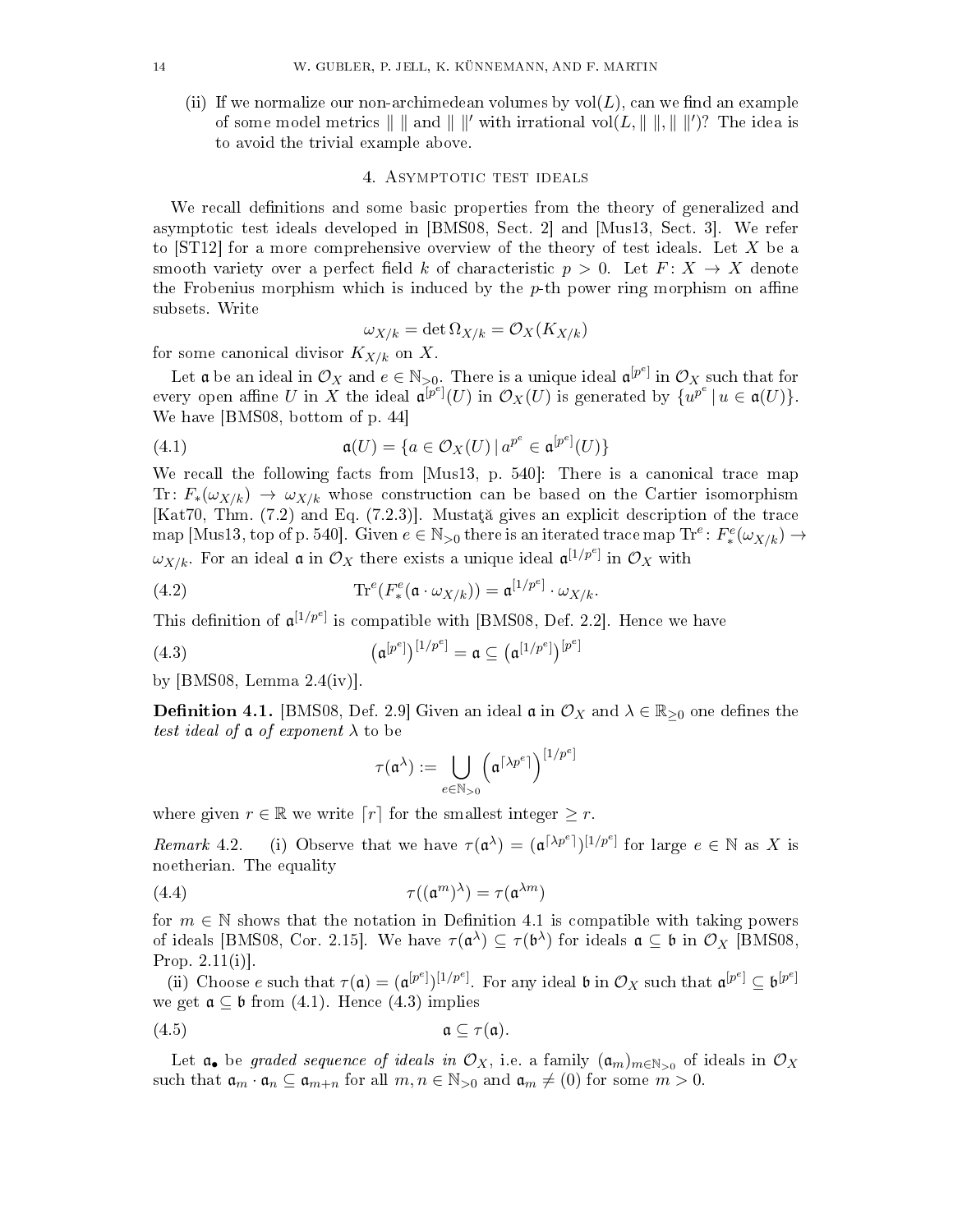**Definition 4.3.** [\[Mus13,](#page-30-3) p. 541] Choose  $\lambda \in \mathbb{R}_{\geq 0}$ . Define the asymptotic test ideal of *exponent*  $\lambda$  as

<span id="page-14-2"></span>
$$
\tau(\mathfrak{a}_\bullet^\lambda):=\bigcup_{m\in\mathbb{N}}\tau(\mathfrak{a}_m^{\lambda/m}).
$$

Remark 4.4. (i) We have  $\tau(\mathfrak{a}_{\bullet}^{\lambda}) = \tau(\mathfrak{a}_{m}^{\lambda/m})$  for suitable  $m \in \mathbb{N}$  which are divisible enough [\[Mus13,](#page-30-3) p. 541].

(ii) For all  $m \in \mathbb{N}$  we have [\[Mus13,](#page-30-3) p. 541, l. 4]

(4.6) τ (am) ⊆ τ (a m • ).

(iii) For all  $m \in \mathbb{N}$  we have the *Subadditivity Property* [\[Mus13,](#page-30-3) Prop. 3.1(ii)]

(4.7) τ (a mλ • ) ⊆ τ (a λ • ) m.

**Definition 4.5.** Let D be a divisor on X with  $h^0(X, \mathcal{O}_X(mD)) \neq 0$  for some  $m > 0$ . Define the asymptotic test ideal of exponent  $\lambda \in \mathbb{R}_{\geq 0}$  associated with X and D as

<span id="page-14-3"></span>
$$
\tau(\lambda\cdot\|D\|):=\tau(\mathfrak{a}_{\bullet}^{\lambda})
$$

where  $a_{\bullet}$  denotes the graded sequence of base ideals for D, i.e.  $a_m$  is the image of the natural map

 $H^0(X, \mathcal{O}(mD)) \otimes_k \mathcal{O}_X(-mD) \to \mathcal{O}_X.$ 

If D is a Q-divisor such that  $h^0(X, \mathcal{O}_X(mD)) \neq 0$  for some positive integer m such that mD is a usual divisor then we put  $\tau(\lambda \cdot ||D||) := \tau(\lambda/r \cdot ||rD||)$  for some  $r \in \mathbb{N}$  such that  $rD$  has integral coefficients.

We finish with a slight generalization of Mustata's uniform generation property  $[Mus13]$ Thm. 4.1. Observe that in loc. cit. it is required that the variety  $X$  is projective over the ground field  $k$ .

<span id="page-14-1"></span>**Theorem 4.6.** Let R be a k-algebra of finite type over a perfect field k of characteristic  $p > 0$ . Let X be an integral scheme of dimension n which is projective over the spectrum of R and smooth over k. Let D, E, and H be divisors on X and  $\lambda \in \mathbb{Q}_{\geq 0}$  such that

- (i)  $\mathcal{O}_X(H)$  is an ample, globally generated line bundle,
- (ii)  $h^0(X, \mathcal{O}_X(mD)) > 0$  for some  $m > 0$ , and

(iii) the Q-divisor 
$$
E - \lambda D
$$
 is nef.

Then the sheaf  $\mathcal{O}_X(K_{X/k}+E+dH)\otimes_{\mathcal{O}_X}\tau(\lambda\cdot\|D\|)$  is globally generated for all  $d\geq n+1$ .

*Proof.* We literally follow Musta<sub>t</sub> is proof with two modifications. The proof requires Mumford's theorem on Castelnuovo-Mumford regularity for the projective scheme X over R which holds also in this more general setting  $[BS13, 20.4.13]$  $[BS13, 20.4.13]$ . Furthermore we replace the use of Fujita's vanishing theorem to the sheaves  $\mathscr{F}_j := \mathcal{O}_{\mathscr{X}}(K_{X/k} + T_j)$ ,  $j = 1, \ldots, r$  and the ample divisor  $(d - i)H$  by an application of Keeler's generalization [\[Kee03,](#page-30-19) Thm. 1.5].

# 5. Descent for model functions

<span id="page-14-0"></span>Let K denote a complete discretely valued field with valuation ring  $K^{\circ}$ . Let R be a discrete valuation subring of  $K^{\circ}$  whose completion is  $K^{\circ}$ . Then K is the completion of the field of fractions  $F$  of  $R$ . In this section we show that all model functions on analytifications of varieties over  $K$  are already defined over  $R$ .

An  $R$ -model of a projective variety over  $F$  is defined completely analogously to the complete case treated in [2.1.](#page-4-2)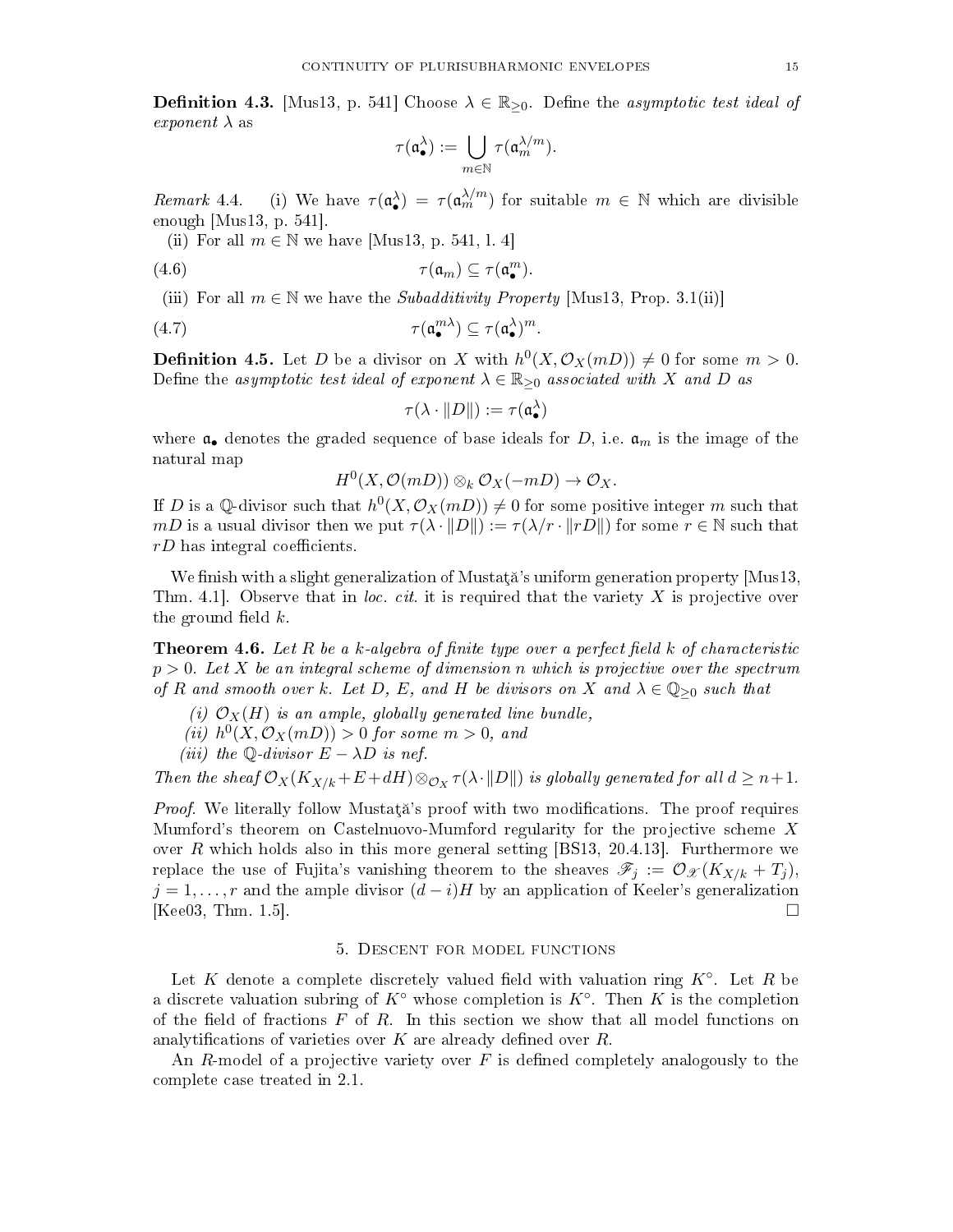**Definition 5.1.** Let X be a projective variety over K. We say that a *model function*  $\varphi: X^{\text{an}} \to \mathbb{R}$  is defined over R if there exists a projective variety Y over F, with an isomorphism  $Y \otimes_F K \simeq X$ , an R-model  $\mathscr Y$  of Y, a vertical divisor  $D_0$  on  $\mathscr Y$  such that  $\varphi=\frac{1}{n}$  $\frac{1}{m}\varphi_D$  where  $m \in \mathbb{N}_{>0}$  and  $D$  is the vertical divisor on  $\mathscr{Y} \otimes_R K^{\circ}$  obtained by pullback from  $D_0$ . Likewise we define the notion of a vertical ideal sheaf defined over R.

Here is the announced descent result.

<span id="page-15-3"></span>**Proposition 5.2.** Let Y be a projective variety over F and let  $X \coloneqq Y \otimes_F K$ .

- (a) Any  $K^{\circ}$ -model of X is dominated by the base change of a projective R-model of Y to  $K^{\circ}$ .
- (b) If a projective K<sup>o</sup>-model  $\mathscr X$  of X dominates  $\mathscr Y\otimes_R K^{\circ}$  for a projective R-model  $\mathscr Y$  of Y, then  $\mathscr X \simeq \mathscr Y' \otimes_R K^\circ$  for a projective R-model  $\mathscr Y'$  of Y dominating  $\mathscr Y$ . (c) Every model function on  $X^{\text{an}}$  is defined over R.

*Proof.* To prove (a), we pick any projective R-model  $\mathscr Y$  of Y. By [\[Lü93,](#page-30-20) Lemma 2.2], there is a blowing up  $\pi: \mathscr{X}' \to \mathscr{Y} \otimes_R K^{\circ}$  such that  $\mathscr{X}'$  dominates  $\mathscr{X}$ . Since  $\pi$  is a projective morphism,  $\mathscr{X}'$  is a projective  $K^{\circ}$ -model dominating  $\mathscr{X}$ . Hence (a) follows from (b).

To prove (b), we note that the morphism  $\mathscr{X} \to \mathscr{Y} \otimes_R K^{\circ}$  is a blowing up morphism along a vertical closed subscheme Z of  $\mathscr{Y}\otimes_R K^\circ$  (see [\[Liu06,](#page-30-9) Thm. 8.1.24]). Since the ideal sheaf of  $Z$  contains a power of the uniformizer of  $R$ , we may define it over  $R$  and hence the same is true for the blowing up morphism and for  $\mathscr X$  proving (b).

To prove (c), we may assume that the model function is associated to a vertical Cartier divisor D. Replacing D by  $D + \text{div}(\lambda)$  for a suitable non-zero  $\lambda \in R$  and using (a) and (b), we may assume that D is an effective Cartier divisor on a projective R-model  $\mathscr Y$  of Y. As in (b), we see that the ideal sheaf of  $D$  is defined by the ideal sheaf of a Cartier divisor  $D_0$  defined over R proving (c).

### 6. Resolution of singularities

<span id="page-15-0"></span>For our applications, we need that regular projective models are cofinal in the categroy of models which makes it necessary to assume resolution of singularities in a certain dimension.

<span id="page-15-1"></span>**Definition 6.1.** Let k be a field. We say that resolution of singularities holds over k in dimension n if for every quasi-projective variety Y over k of dimension n there exists a regular variety Y over k and a projective morphism  $\tilde{Y} \to Y$  which is an isomorphism over the regular locus of  $Y$ .

To transfer results from [\[BFJ16a,](#page-29-4) [BFJ15\]](#page-29-5) to our context, it is essential to show that projective models are dominated by SNC-models. In order to this we are going to use the following assumption.

<span id="page-15-2"></span>**Definition 6.2.** We say that *embedded resolution of singularities in dimension m* holds over a field k if for every quasi-projective regular variety Y over k of dimension m and every proper closed subset Z of Y, there is a projective morphism  $\pi : Y' \to Y$  of quasiprojective regular varieties over  $k$  such that the set  $\pi^{-1}(Z)$  is the support of a normal crossing divisor and such that  $\pi$  is an isomorphism over  $Y \setminus Z$ .

Hironaka has shown that resolution of singularities and embedded resolution of singularities holds over a field of characteristic zero in any dimension. Resolution of singularities holds over arbitrary fields in dimension one (Dedekind, M. Noether, Riemann)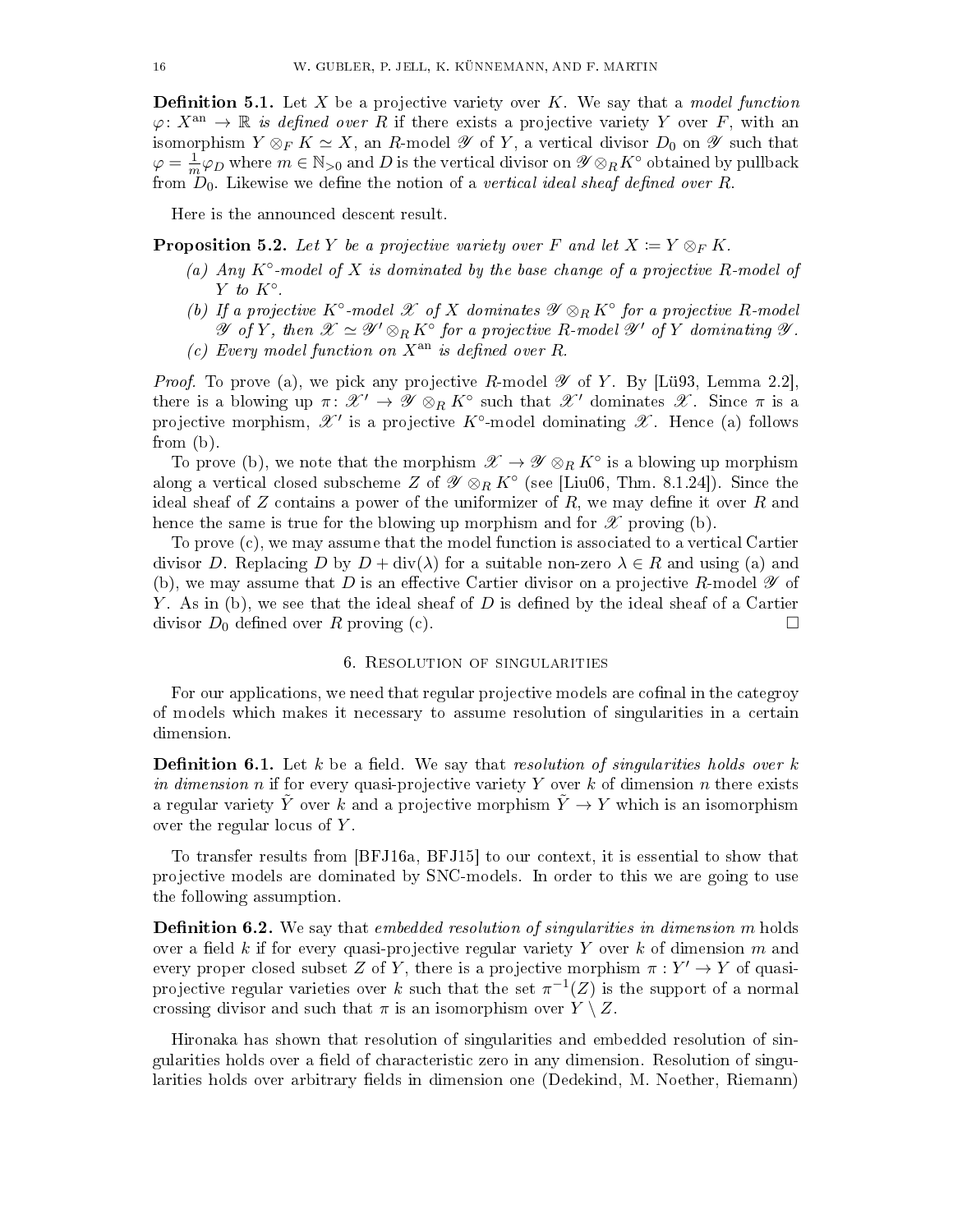and in dimension two (Abhyankar, Lipman). Cossart and Piltant have proven that resolution of singularities and embedded resolution of singularities hold in dimension three over perfect fields.

<span id="page-16-4"></span>Theorem 6.3 (Cossart-Piltant). Resolution of singularities and embedded resolution of singularities hold in dimension three over any perfect field.

<span id="page-16-0"></span>*Proof.* This is shown in [\[CP09,](#page-30-4) Thm. on p. 1839] and [\[CP08,](#page-29-8) Prop. 4.1].

7. Uniform convergence to the envelope of the zero function

Let K be a complete discretely valued field of positive characteristic  $p > 0$ . Let X be a smooth projective variety over K, L an ample line bundle on X, and  $(\mathscr{X}, \mathscr{L})$  a model of  $(X, L)$  over  $K^{\circ}$ . For  $m \in \mathbb{N}_{>0}$  let  $\mathfrak{a}_m$  denote the m-th base ideal of  $\mathscr{L}$  as in [\(2.3\)](#page-6-2). For a scheme B, we recall our convention  $B^{(1)} = \{p \in B \mid \dim \mathcal{O}_{B,p} = 1\}.$ 

<span id="page-16-1"></span>**Assumption 7.1.** There exist a normal affine variety  $B$  over a perfect field  $k$ , a codimension one point  $b \in B^{(1)}$ , a projective regular integral scheme  $\mathscr{X}_B$  over B, and line bundles  $\mathscr{L}_B$  and  $\mathcal{A}_B$  over  $\mathscr{X}_B$  such that there exist

- (i) a flat morphism h:  $\text{Spec } K^{\circ} \to \text{Spec } \mathcal{O}_{B,b} \to B$ ,
- (ii) an isomorphism  $\mathscr{X}_B \otimes_B \text{Spec } K^\circ \overset{\sim}{\to} \mathscr{X}$ ,
- (iii) an isomorphism  $h^*\mathscr{L}_B \overset{\sim}{\to} \mathscr{L}$  over the isomorphism in (ii),
- (iv) and an isomorphism  $\mathcal{A}_B|_{\mathcal{X}_{B,\eta}} \overset{\sim}{\to} \mathcal{L}_B|_{\mathcal{X}_{B,\eta}}$  where  $\eta$  is the generic point of B and the line bundle  $\mathcal{A}_B$  on  $\mathscr{X}_B$  is ample.

Usually we read all the isomorphisms above as identifications.

Note that all relevant information in Assumption [7.1](#page-16-1) is over the discrete valuation ring  $\mathcal{O}_{B,b}$ . The next remark makes this statement precise and gives an equivalent local way to formulate this assumption.

<span id="page-16-2"></span>Remark 7.2. Suppose that X and L are defined over a subring R of  $K^{\circ}$  by a line bundle  $\mathscr{L}_R$  on a projective regular integral scheme  $\mathscr{L}_R$  over R. We assume furthermore that  $R$  is a discrete valuation ring which is *defined geometrically by a d-dimensional normal* variety B over a field k, i.e. there exist  $b \in B^{(1)}$  and an isomorphism  $h: R \stackrel{\sim}{\to} \mathcal{O}_{B,b}$ . We read the isomorphism  $h$  as an identification. Then Assumption [7.1](#page-16-1) is equivalent to the existence of data  $(R, k, B, b, h, \mathscr{X}_R, \mathscr{L}_R)$  as above assuming furthermore that the field k is perfect and the restriction of  $\mathscr{L}_R$  to the generic fiber  $\mathscr{X}_{R,n}$  over R extends to an ample line bundle  $\mathcal{A}_R$  on  $\mathscr{X}_R$ .

One direction of the equivalence is clear by base change from B to Spec  $\mathcal{O}_{B,b}$ . On the other hand, replacing  $B$  by an open affine neighbourhood of  $b$ , it is clear by [\[EGAIV,](#page-30-10) Cor. 9.6.4 that  $A_R$  extends to an ample line bundle  $A_B$  on a projective integral scheme  $\mathscr{X}_B$  over B and that  $\mathscr{L}_R$  extends to a line bundle  $\mathscr{L}_B$  on  $\mathscr{X}_B$ . Since the regular locus of  $\mathscr{X}_B$  is open [\[GW10,](#page-30-21) Cor. 12.52] and since the fiber of  $\mathscr{X}_B$  over b is contained in the regular locus, we may assume that  $\mathscr{X}_B$  is also regular by shrinking B again.

<span id="page-16-3"></span>**Theorem 7.3.** Let  $\theta$  be defined by the line bundle  $\mathscr{L}$ . If the pair  $(\mathscr{X}, \mathscr{L})$  satisfies Assumption [7.1,](#page-16-1) then  $(m^{-1} \log |a_m|)_{m \in \mathbb{N}_{>0}}$  is a sequence of  $\theta$ -psh model functions which converges uniformly on  $X^{\text{an}}$  to  $P_{\theta}(0)$ .

If the field  $K$  has equicharacteristic zero, this result was proven by Boucksom, Favre, and Jonsson [\[BFJ16a,](#page-29-4) Thm. 8.5] without Assumption [7.1.](#page-16-1) We will follow their strategy of proof replacing the use of multiplier ideals by the use of test ideals. The required results about test ideals are gathered in Section [4.](#page-13-0)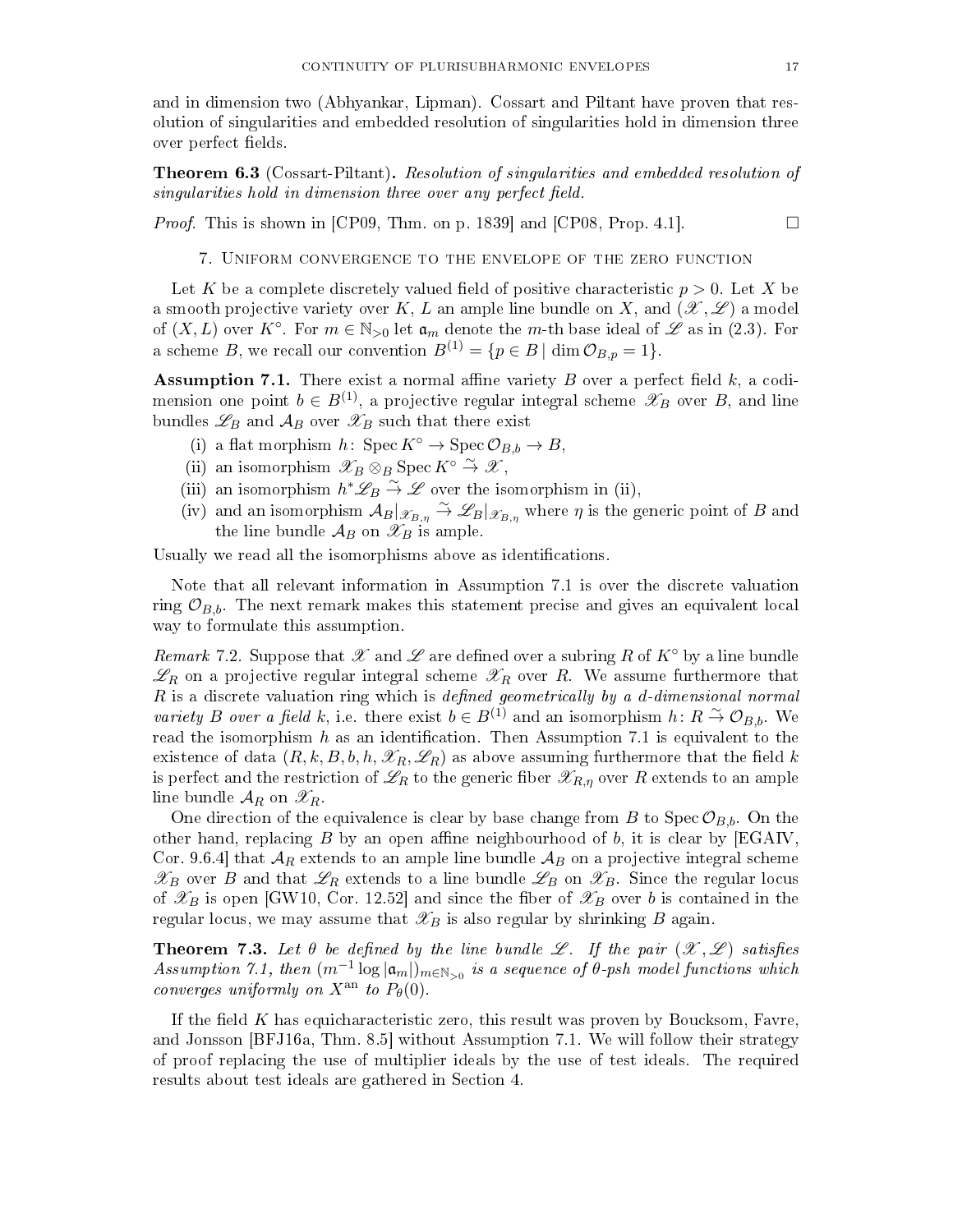Proof. We start with the observation that we have

(7.1) 
$$
\Gamma(\mathscr{X}_B, \mathscr{L}_B^{\otimes m}) \neq 0
$$

for some  $m > 0$ . In fact we have

<span id="page-17-1"></span>
$$
\Gamma(\mathscr{X}_{B},\mathscr{L}_{B}^{\otimes m})\otimes_{R}K\stackrel{\sim}{\longrightarrow}\Gamma(X,L^{\otimes m})\neq 0
$$

by flat base change and the ampleness of L for some  $m > 0$ .

We have a cartesian diagram



We observe that  $\mathscr{X}_B$  is a smooth variety over the perfect field k and write

$$
\mathfrak{a}_{B,m}=\text{Im}\big(H^0(\mathscr{X}_B,\mathscr{L}_B^{\otimes m})\otimes_k\mathscr{L}_B^{\otimes -m}\to \mathcal{O}_{\mathscr{X}_B}\big)
$$

for the m-th base ideal of  $\mathscr{L}_B$ . Consider the ideal  $g^{-1}(\mathfrak{a}_{B,m})\cdot\mathcal{O}_{\mathscr{X}}$  in  $\mathcal{O}_{\mathscr{X}}$  generated by  $g^{-1}(\mathfrak{a}_{B,m})$ . We have  $g^{-1}(\mathfrak{a}_{B,m})\cdot \mathcal{O}_{\mathscr{X}}=g^*\mathfrak{a}_{B,m}$  as g is flat. Sections of  $\mathfrak{a}_m$  are locally of the form  $s \cdot t^{-1}$  where  $s \in \Gamma(\mathscr{X}, \mathscr{L}^{\otimes m})$  is a global section and t is a local section of  $\mathscr{L}^{\otimes m}$ . Flat base change [\[Har77,](#page-30-22) Prop. III.9.3] gives

<span id="page-17-0"></span>
$$
H^{0}(\mathscr{X},\mathscr{L}^{\otimes m})=H^{0}(\mathscr{X}_{B},\mathscr{L}_{B}^{\otimes m})\otimes_{R}K^{\circ}.
$$

Hence the formation of base ideals is compatible with base change, i.e. we have

(7.2) 
$$
\mathfrak{a}_m = g^{-1}(\mathfrak{a}_{B,m}) \cdot \mathcal{O}_{\mathscr{X}} = g^* \mathfrak{a}_{B,m}
$$

for all  $m \in \mathbb{N}_{>0}$ .

The family  $a_{B,\bullet} = (a_{B,m})_{m>0}$  defines a graded sequence of ideals in the sense of Section [4.](#page-13-0) Let  $\mathfrak{b}_{B,m} := \tau(\mathfrak{a}_{B,\bullet}^m)$  denote the associated asymptotic test ideal of exponent m. Motivated by  $(7.2)$  we define

$$
\mathfrak{b}_m:=g^{-1}\mathfrak{b}_{B,m}\cdot\mathcal{O}_{\mathscr{X}}=g^*\mathfrak{b}_{B,m}
$$

as the ideal in  $\mathcal{O}_{\mathcal{X}}$  generated by  $\mathfrak{b}_{B,m}$ . These ideals have the following properties:

- (a) We have  $\mathfrak{a}_m \subset \mathfrak{b}_m$  for all  $m \in \mathbb{N}_{>0}$ .
- (b) We have  $\mathfrak{b}_{ml} \subset \mathfrak{b}_m^l$  for all  $l, m \in \mathbb{N}_{>0}$ .

(c) There is  $m_0 \geq 0$  such that  $\mathcal{A}^{\otimes m_0} \otimes \mathcal{L}^{\otimes m} \otimes \mathfrak{b}_m$  is globally generated for all  $m > 0$ . Properties (a) and (b) follow from the corresponding properties of  $\mathfrak{a}_{B,m}$  and  $\mathfrak{b}_{B,m}$  mentioned in  $(4.5)$ ,  $(4.6)$ , and  $(4.7)$  if we observe  $(7.2)$ .

Property  $(c)$  is a consequence of the generalization of Mustata's uniform generation property given in Theorem [4.6.](#page-14-1) Write  $\mathscr{L}_B = \mathcal{O}(D)$  for some divisor D on  $\mathscr{X}_B$  and choose a divisor H on  $\mathscr{X}_B$  such that  $\mathcal{O}(H)$  is ample and globally generated. Fix  $d > \dim \mathscr{X}_B$ and a canonical divisor  $K_{\mathscr{X}_{B}/k}$  on the smooth k-variety  $\mathscr{X}_{B}$ . As  $\mathcal{A}_{B}$  is ample we find some  $m_0 \in \mathbb{N}$  such that  $\mathcal{A}_{B}^{\otimes m_0} \otimes \mathcal{O}(-K_{X/k} - dH)$  is globally generated. Given  $m \in \mathbb{N}_{>0}$ we put  $E := mD$ . Since  $\mathscr{L}_B$  satisfies [\(7.1\)](#page-17-1), for any  $m \in \mathbb{N}_{>0}$  we may use  $E := mD$  and  $\lambda := m$  in Theorem [4.6](#page-14-1) to see that the sheaf

$$
\mathcal{O}(K_{\mathscr{X}_B/k}+dH)\otimes \mathscr{L}_B^{\otimes m}\otimes \mathfrak{b}_{B,m}
$$

is globally generated. As a consequence, our choice of  $m_0$  implies that  ${\cal A}_B^{\otimes m_0}\otimes{\mathscr L}_B^{\otimes m}\otimes$  $\mathfrak{b}_{B,m}$  is globally generated. Base change to  $K^{\circ}$  proves (c).

Now we follow the proof of [\[BFJ16a,](#page-29-4) Thm. 8.5]. Step 1 of loc. cit. holds not only on quasi-monomial points of  $X<sup>an</sup>$ , but pointwise on the whole  $X<sup>an</sup>$  using Proposition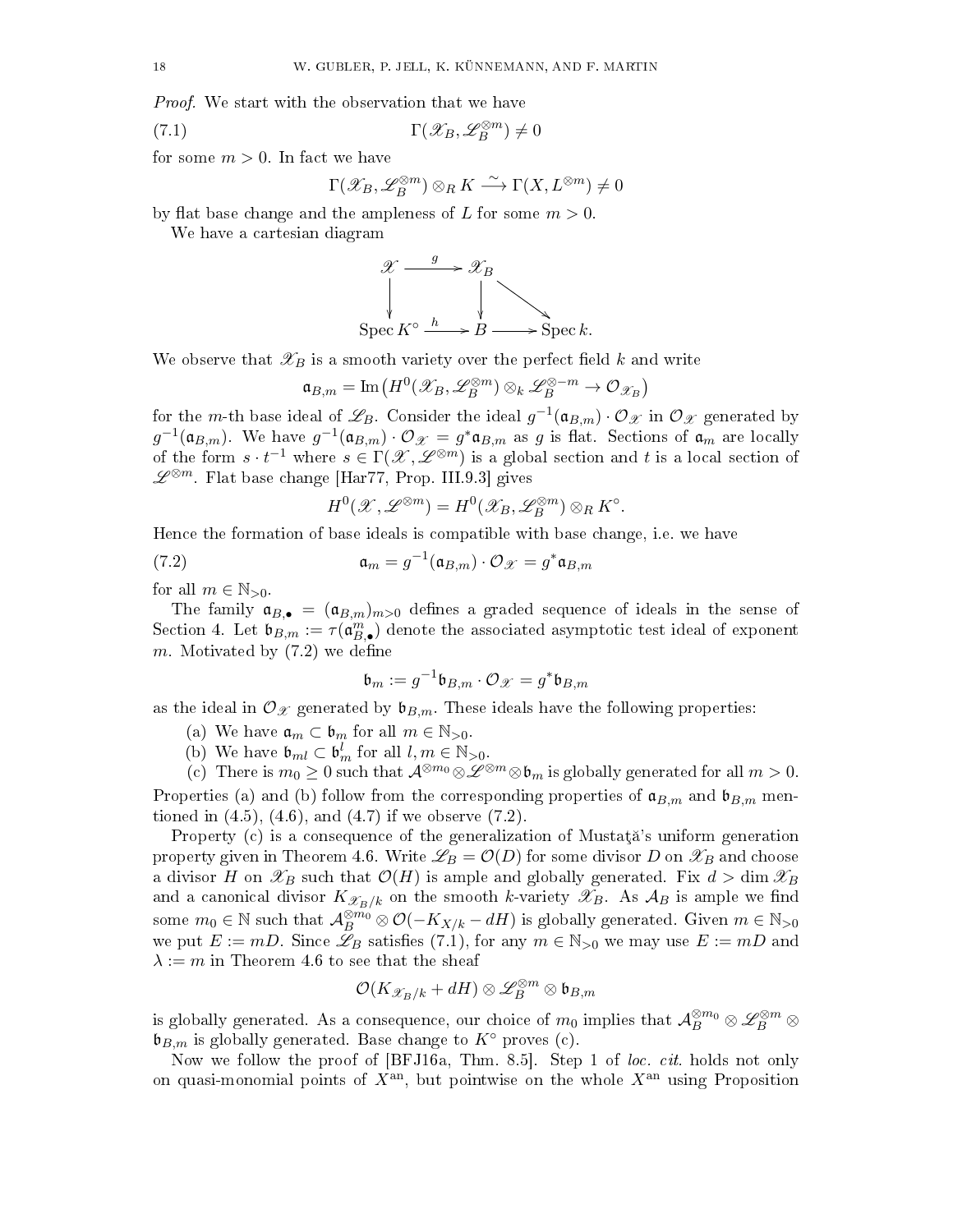[2.10](#page-6-3) and our different definition of  $P_{\theta}(0)$ . Then Step 2 of loc. cit. works in our setting using properties (a), (b), and (c) above. The only difference is that all inequalities hold immediately on  $X^{\text{an}}$  and not only on the quasi-monomial points of  $X^{\text{an}}$ . . — Партина и Стана и Стана и Стана и Стана и Стана и Стана и Стана и Стана и Стана и Стана и Стана и Стана и<br>Стана и Стана и Стана и Стана и Стана и Стана и Стана и Стана и Стана и Стана и Стана и Стана и Стана и Стана

<span id="page-18-1"></span>**Corollary 7.4.** Let  $X$  be a smooth n-dimensional projective variety over  $K$  with a closed  $(1,1)$ -form  $\theta$ . Let  $\mathscr L$  be a line bundle on a  $K^{\circ}$ -model  $\mathscr X$  of  $X$  defining  $\theta$  and with  $L = \mathscr{L}|_X$  ample. We assume that  $(\mathscr{X}, \mathscr{L})$  is the base change of  $(\mathscr{X}_R, \mathscr{L}_R)$  for a line bundle  $\mathscr{L}_R$  of a projective integral scheme  $\mathscr{X}_R$  over a subring R of K<sup></sup> $\alpha$  and that R is a discrete valuation ring defined geometrically by a d-dimensional normal variety  $B$ over a perfect field  $k$  (as in Remark [7.2\)](#page-16-2). If resolution of singularities holds over k in dimension  $d+n$ , then  $P_{\theta}(0)$  is a uniform limit of  $\theta$ -psh model functions and hence  $P_{\theta}(0)$ is continuous on  $X^{\text{an}}$ .

*Proof.* It follows from our assumptions that X is base change of the generic fiber  $\mathscr{X}_{R,\eta}$ of  $\mathscr{X}_R/R$  to K. Since X is smooth, we conclude that  $\mathscr{X}_{R,n}$  is smooth as well [\[EGAIV,](#page-30-10) Cor. 17.7.3. By Proposition [2.9\(](#page-6-1)vii), it is enough to prove the claim for any positive multiple of  $\theta$ . Using this and Lemma [7.5](#page-18-0) below, we see that by passing to dominant models, we may assume that  $\mathscr{X}_R$  is regular and that the restriction of  $\mathscr{L}_R$  to  $\mathscr{X}_{R,\eta}$ extends to an ample line bundle on  $\mathscr{X}_R$ . By Remark [7.2,](#page-16-2) these conditions are equivalent to Assumption [7.1](#page-16-1) and hence the claim follows from Theorem [7.3.](#page-16-3)

<span id="page-18-0"></span>**Lemma 7.5.** Let R be a discrete valuation ring which is defined geometrically by a d-dimensional normal variety B over the field k (as in Remark [7.2\)](#page-16-2). Let  $\mathscr{X}_R$  be a projective integral scheme over R with n-dimensional regular generic fiber  $X' \coloneqq \mathscr{X}_{R,\eta}$ . We assume that resolution of singularities holds over k in dimension  $d + n$ . Then for any ample line bundle L' on X', there exists  $m \in \mathbb{N}_{>0}$  and an ample extension  $\mathscr{L}'_R$  of  $(L')^{\otimes m}$  to a regular R-model  $\mathscr{X}'_R$  of  $X'$  with a projective morphism  $\mathscr{X}'_R \to \mathscr{X}_R$  over  $R$  extending the *identity* on  $X'$ .

*Proof.* The proof proceeds in three steps. First, we use a result of Lütkebohmert about vertical blowing ups to show that  $L'$  may be assumed to extend to an ample line bundle  $\mathscr{H}$  on  $\mathscr{X}_R$ . In a second step, we show that  $\mathscr{X}_R$  may be also assumed to be semi-factorial by a theorem of Pépin. In a third step, we use resolution of singularities to construct our desired regular model  $\mathscr{X}'_R$ .

Step 1: Replacing L' by a positive tensor power, we may assume that L' has an ample extension  $\mathscr{H}_R$  to a projective R-model  $\mathscr{Y}_R$ . There is a blow up  $\pi : \mathscr{Z}_R \to \mathscr{Y}_R$  in an ideal sheaf  $\mathcal J$  supported in the special fiber of  $\mathscr H_R$  such that the identity on  $X'$  extends to a morphism  $\mathscr{Z}_R \to \mathscr{X}_R$  [\[Lü93,](#page-30-20) Lemma 2.2]. Then  $\pi^{-1}(\mathcal{J}) = \mathcal{O}_{\mathscr{Z}_R/\mathscr{Y}_R}(1)$  and hence there is  $\ell \in \mathbb{N}_{>0}$  such that  $\pi^*(\mathscr{H}^{\otimes \ell}) \otimes \mathcal{O}_{\mathscr{Z}_R/\mathscr{Y}_R}(1)$  is ample [\[Har77,](#page-30-22) Prop. II.7.10]. We conclude that by replacing  $\mathscr{X}_R$  by  $\mathscr{Z}_R$  and by passing to a positive tensor power of  $L'$ , we may assume that  $L'$  has an ample extension  $\mathscr{H}_{R}$  to  $\mathscr{X}_{R}.$  This completes the first step.

Step 2: By a result of Pépin [\[Pé13,](#page-31-6) Thm. 3.1], there is a a blowing-up morphism  $\pi'\colon\mathscr{Z}'_R\to\mathscr{X}_R$  centered in the special fiber of  $\mathscr{X}_R$  such that  $\mathscr{Z}'_R$  is semi-factorial. The latter means that every line bundle on the generic fiber  $\mathscr{Z}'_{R,\eta}$  of  $\mathscr{Z}'_R$  over  $R$  extends to a line bundle on  $\mathscr{Z}'_R$ . Similarly as in the first step, we may assume that a positive tensor power of L' extends to an ample line bundle on  $\mathscr{Z}'_R$ . Replacing  $\mathscr{X}_R$  by  $\mathscr{Z}'_R$  and L' by this positive tensor power, we get the second step.

Step 3: We may assume that B is affine. Using  $R = \mathcal{O}_{B,b}$  for some  $b \in B^{(1)}$ , it is clear that  $\mathscr{X}_R$  extends to a projective integral scheme  $\mathscr{X}_B$  over B. By using resolution of singularities over k in dimension  $d + n$ , there is a regular integral scheme  $\mathscr{X}'_B$  and a projective morphism  $\varphi_B\colon \mathscr{X}'_B \to \mathscr{X}_B$  which is an isomorphism over the regular locus of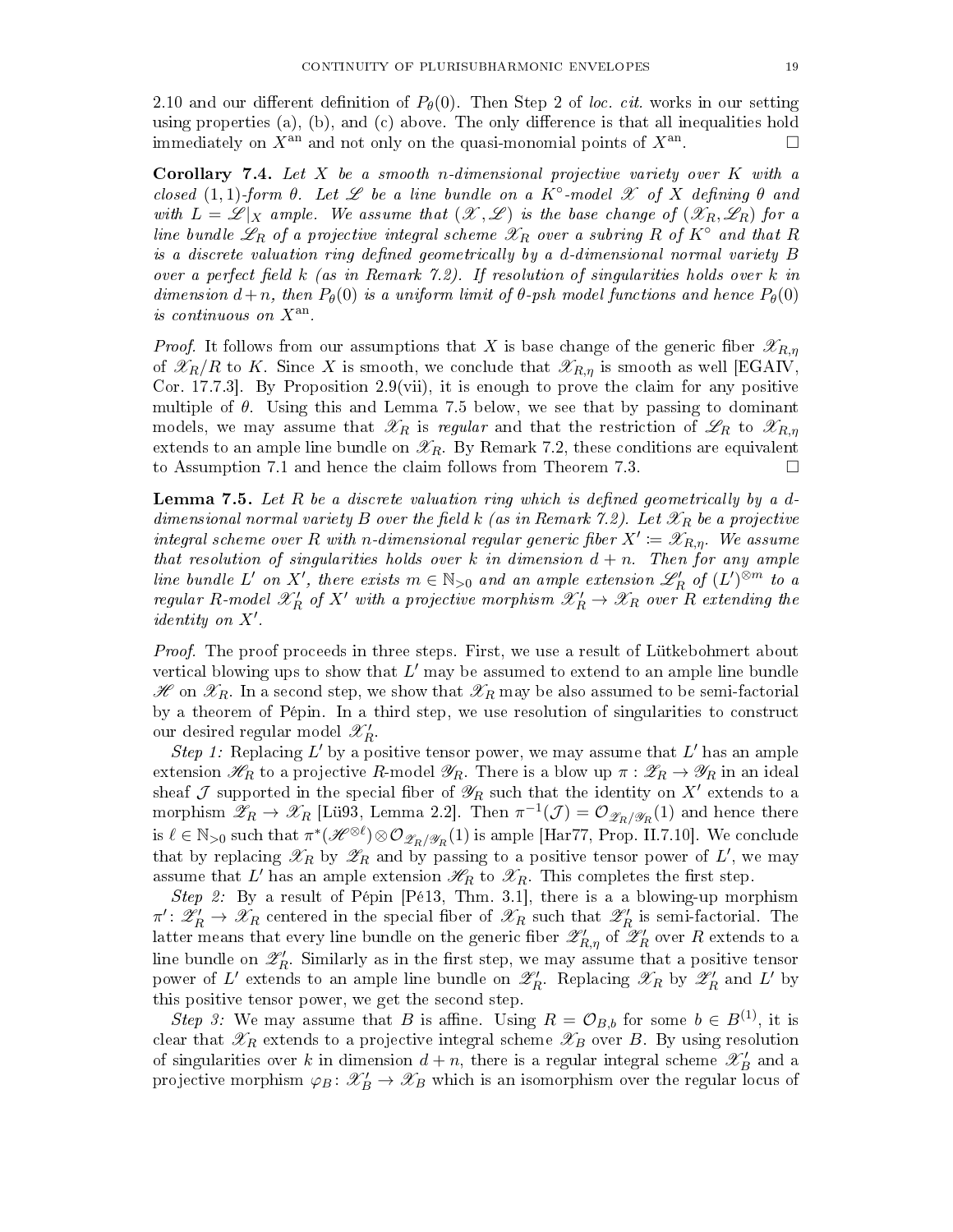$\mathscr{X}_B$ . Since X' is contained in the regular locus of  $\mathscr{X}_B$ , we conclude that  $\varphi_B$  maps the generic fiber  $\mathscr{X}'_{B,\eta}$  of  $\mathscr{X}'_B$  over  $B$  isomorphically onto  $X'=\mathscr{X}_{B,\eta}$ . As usual, we read this isomorphism as an identification. Then we get an induced projective morphism

$$
\varphi_R : \mathscr{X}'_R \coloneqq \mathscr{X}'_B \times_B \operatorname{Spec}(R) \longrightarrow \mathscr{X}_R
$$

extending the identity on X'. The same argument as in the first step gives  $m \in \mathbb{N}_{>0}$ such that

$$
\mathscr{L}'_R \coloneqq \varphi_R^*(\mathscr{H}_R^{\otimes m}) \otimes \mathcal{O}_{\mathscr{X}'_R/\mathscr{X}_R}(1)
$$

is an ample line bundle on  $\mathscr{X}'_R$ . Let F be the restriction of  $\mathcal{O}_{\mathscr{X}'_R/\mathscr{X}_R}(1)$  to  $\mathscr{X}'_{R,\eta}=\mathscr{X}_{R,\eta}=\emptyset$ X'. Then  $\mathscr{L}'_R$  is a model of  $(L')^{\otimes m} \otimes F$ . To prove the lemma, we have to ensure that F may be assumed to be  $\mathcal{O}_{X'}$ . To do so, we use that  $\mathscr{X}_R$  is semi-factorial to extend F to a line bundle  $\mathscr{F}_B$  on  $\mathscr{X}_R$ . Then we may replace  $\mathcal{O}_{\mathscr{X}'_R/\mathscr{X}_R}(1)$  by  $\mathcal{O}_{\mathscr{X}'_R/\mathscr{X}_R}(1)\otimes\varphi_R^*(\mathscr{F}^{-1})$ to deduce the claim.

# 8. CONTINUITY OF THE ENVELOPE

<span id="page-19-0"></span>We present consequences of our application of test ideals in the last subsection under the assumption that we have resolution of singularities. As in Section [7](#page-16-0) let  $K$  be a complete discretely valued field of positive characteristic  $p > 0$ . Let X be a smooth projective variety over K of dimension n. Consider  $\theta \in \mathcal{Z}^{1,1}(X)$  with ample de Rham class  $\{\theta\} \in N^1(X)$ .

<span id="page-19-2"></span>**Definition 8.1.** We say that X is of geometric origin from a d-dimensional family over a field k if there exist a normal d-dimensional variety B over k, a point  $b \in B^{(1)}$  of codimension one and a projective variety Y over  $K' = k(B)$  such that

- (i) there exists an isomorphism  $\widehat{\mathcal{O}}_{B,b} \stackrel{\sim}{\to} K^{\circ}$  of rings where  $\widehat{\mathcal{O}}_{B,b}$  denotes the completion of the discrete valuation ring  $R \coloneqq \mathcal{O}_{B,b}$ ,
- (ii) an isomorphism  $Y \otimes_{K'} K \simeq X$  over K with  $K' \to K$  induced by (i).

Usually, we read these isomorphisms as identifications. Moreover, if  $L$  is a line bundle (resp. if  $\theta$  is a closed  $(1, 1)$ -form) on X, we say that  $(X, L)$  (resp.  $(X, \theta)$ ) is of geometric origin from a d-dimensional family over a field  $k$  if the above conditions are satisfied and if we can also find a line bundle L' on Y inducing L by the base change  $K/K'$  (resp. a line bundle  $\mathscr{L}_R$  on an R-model  $\mathscr{L}_R$  of Y inducing  $\theta$  by the base change  $K^{\circ}/R$ ).

We can now formulate our main result about the continuity of the envelope:

<span id="page-19-1"></span>**Theorem 8.2.** Let X be a smooth n-dimensional projective variety over K of geometric origin from a d-dimensional family over a perfect field  $k$ . Assume that resolution of singularities holds over k in dimension  $d + n$ . If  $\theta$  is a closed  $(1, 1)$ -form on X with ample de Rham class  $\{\theta\}$  and if  $u \in C^{0}(X^{\text{an}})$ , then  $P_{\theta}(u)$  is a uniform limit of  $\theta$ -psh model functions and thus  $P_{\theta}(u)$  is continuous on  $X^{\text{an}}$ .

Using resolution of singularities in dimension three over a perfect field proven by Cossart–Piltant (see Theorem  $6.3$ ), we get the following application:

**Corollary 8.3.** Let  $X$  be a smooth projective surface over  $K$  of geometric origin from a 1-dimensional family over a perfect field  $k$ . Then the conclusion of Theorem [8.2](#page-19-1) holds unconditionally.

We will prove Theorem [8.2](#page-19-1) in several steps. First, we prove it in a completely geometric situation: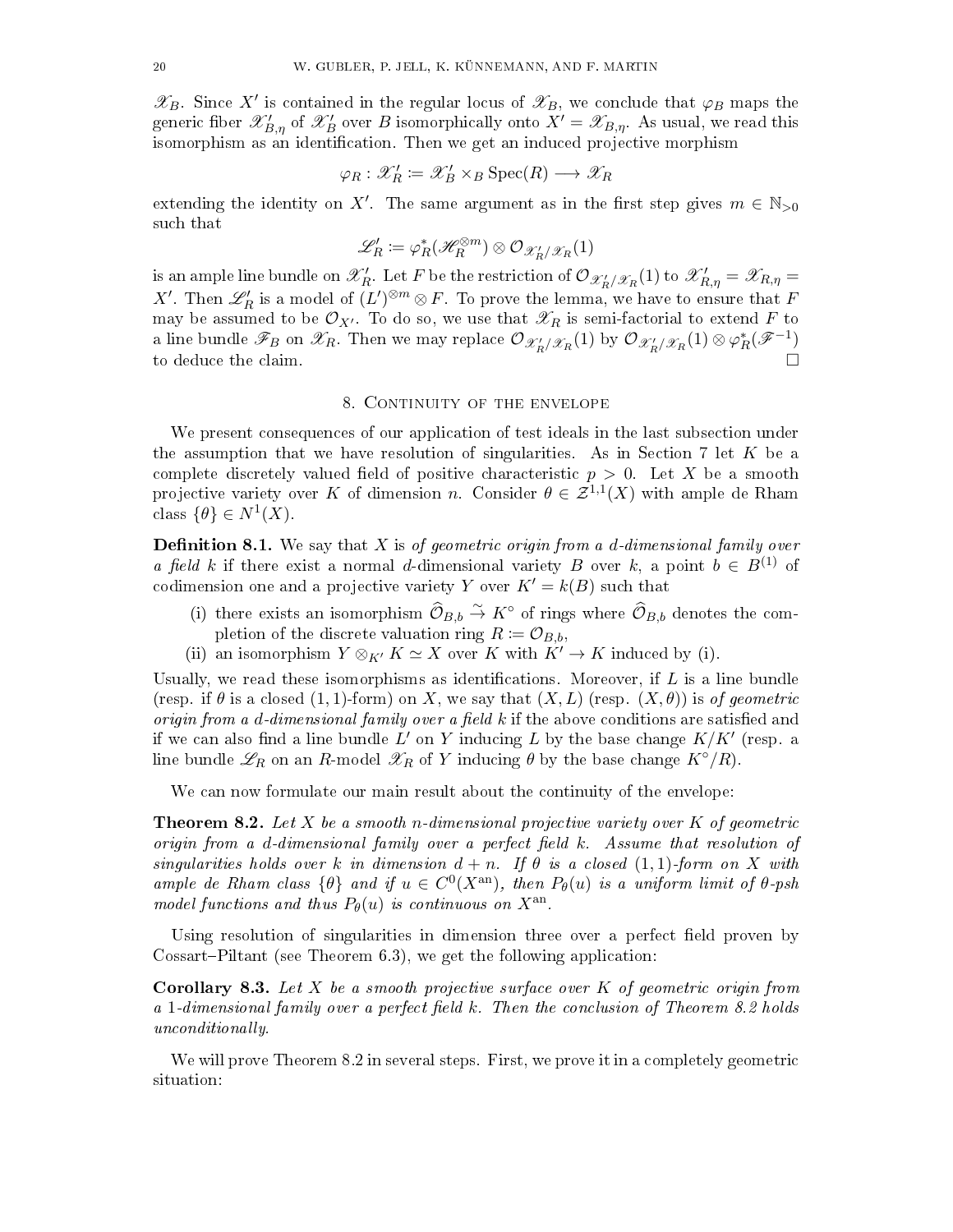<span id="page-20-1"></span>**Lemma 8.4.** If we assume additionally that  $(X, \theta)$  is of geometric origin from a ddimensional family over a perfect field  $k$ , then Theorem [8.2](#page-19-1) holds.

*Proof.* Recall that the space of model functions  $\mathscr{D}(X)$  is dense in  $C^0(X^{\text{an}})$  for the topol-ogy of uniform convergence [\[Gub98,](#page-30-23) Thm. 7.12]. Hence we may assume that  $u \in \mathscr{D}(X)$ by Proposition [2.9\(](#page-6-1)v). Observe that by Proposition 2.9(vii), we may replace  $(\theta, u)$  by a suitable multiple. Hence we may assume without loss of generality that the model function  $u$  is defined by a vertical divisor on a  $K^{\circ}$ -model  $\mathscr{X}^{\prime}$ . It is clear that we can choose X' dominating the geometric model  $\mathscr{X} = \mathscr{X}_R \otimes_R K^{\circ}$  of  $\theta$  from Definition [8.1.](#page-19-2) It follows from Proposition [5.2\(](#page-15-3)a) that we may assume  $\mathscr{X} = \mathscr{X}'$ . By Proposition [2.9\(](#page-6-1)iv) we get

<span id="page-20-0"></span>
$$
(8.1) \t\t P_{\theta}(u) = P_{\theta + dd^c u}(0) + u.
$$

By construction, the class  $\theta + dd^c u$  is induced by a line bundle on  $\mathscr{X}_R$  and hence Corollary [7.4](#page-18-1) yields that  $P_{\theta+dd^c u}(0)$  is a uniform limit of  $(\theta+dd^c u)$ -psh model functions  $\varphi_i$ . Then  $P_{\theta}(u)$  is the uniform limit of the sequence of  $\theta$ -psh functions  $\varphi_i + u$  by [\(8.1\)](#page-20-0).

In the lemma above we have proven Theorem [8.2](#page-19-1) under the additional assumption that the  $(1, 1)$ -form  $\theta$  is defined geometrically. In the next lemma, we relax this assumption a bit only assuming that the de Rham class of  $\theta$  is defined geometrically.

<span id="page-20-2"></span>**Lemma 8.5.** If we assume additionally that the de Rham class  $\{\theta\}$  is induced by an ample line bundle L on X such that  $(X, L)$  is of geometric origin from a d-dimensional family over the perfect field  $k$ , then Theorem [8.2](#page-19-1) holds.

*Proof.* By Proposition [2.9\(](#page-6-1)vi), we may assume that  $\theta \in \mathcal{Z}^{1,1}(X)_{\mathbb{Q}}$ . By Proposition [2.9\(](#page-6-1)vii), we may replace L by a positive tensor power and  $\theta$  by the corresponding multiple, and so we may assume that  $L$  is very ample. In the notation of Definition [8.1,](#page-19-2) the assumption that  $(X, L)$  is of geometric origin means that L is the pull-back of a line bundle L' on the projective variety Y over  $K' = k(B)$ . It follows easily from [\[Har77,](#page-30-22) Prop. III.9.3 and [\[EGAIV,](#page-30-10) Prop. 2.7.1(xii)] that  $L'$  is very ample. Then  $L'$  extends to a very ample line bundle on a projective  $R$ -model of  $Y$  for the discrete valuation ring  $R = \mathcal{O}_{B,b}$  from Definition [8.1.](#page-19-2) By base change to  $K^{\circ}$ , we conclude that there is a closed  $(1,1)$ -form  $\theta'$  on  $X^{\text{an}}$  with de Rham class  $\{\theta'\} = \{\theta\}$  such that  $(X,\theta')$  is of geometric origin from a d-dimensional family over k.

By the  $dd^c$ -lemma in [\[BFJ16a,](#page-29-4) Thm. 4.3] (see also the second author's thesis [\[Jel16,](#page-30-24) Thm. 4.2.7] for generalizations) and using the rationality assumption on  $\theta$  from the beginning of the proof, there is  $v \in \mathcal{D}(X)$  such that  $\theta' = \theta + dd^c v$ . It follows from Proposition [2.9\(](#page-6-1)iv) that

$$
P_{\theta}(u) - v = P_{\theta + dd^c v}(u - v) = P_{\theta'}(u - v).
$$

By Lemma [8.4,](#page-20-1) the function  $P_{\theta}(u - v)$  is a uniform limit of  $\theta'$ -psh functions. Adding v, we get the claim for  $P_{\theta}(u)$ .

To prove Theorem [8.2](#page-19-1) in full generality, the idea is to reduce to the above geometric situation by a similar trick as in [\[BFJ15,](#page-29-5) Appendix A].

*Proof of Theorem [8.2.](#page-19-1)* We note first that by Proposition [2.9](#page-6-1) (viii) the property that  $P_{\theta}(u)$  is a uniform limit of  $\theta$ -psh model functions is equivalent to the property that it is a continuous function. Let  $K'/K$  be a finite normal extension and denote by  $q: X' \coloneqq X \otimes_K K' \to X$  the natural projection. Let  $\theta' = q^* \theta \in \mathcal{Z}^{1,1}(X')$ . Then by Lemma [2.11](#page-7-3) we have that

$$
q^*P_{\theta}(u) = P_{\theta'}(q^*u).
$$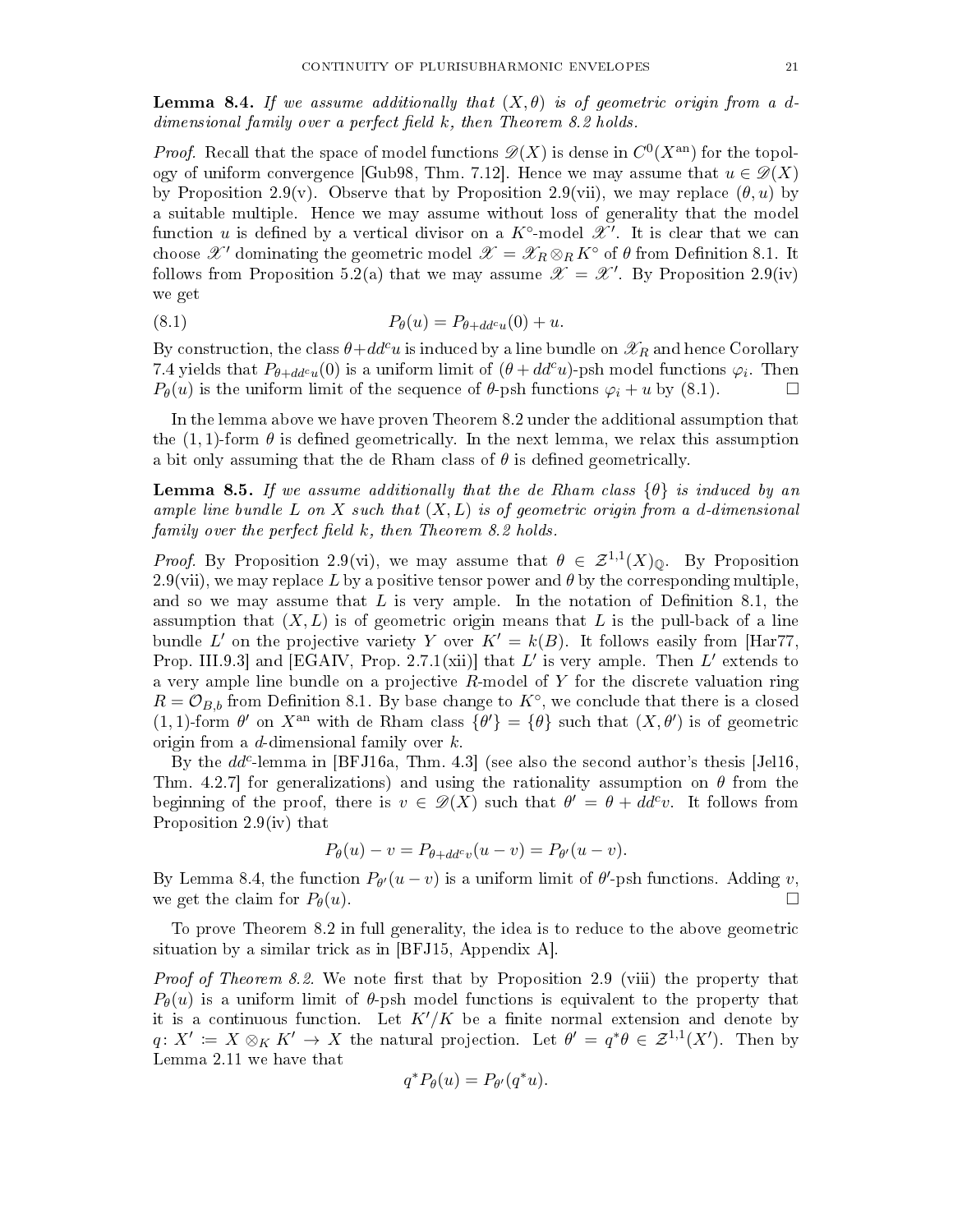It follows from  $\left[Ber90, Prop. 1.3.5\right]$  $\left[Ber90, Prop. 1.3.5\right]$  $\left[Ber90, Prop. 1.3.5\right]$  that  $X<sup>an</sup>$  is as a topological space equal to the quotient of  $(X')<sup>an</sup>$  by the automorphism group of  $K'/K$ . We conclude that  $P_{\theta}(u)$  is continuous if and only if  $P_{\theta}(q^*u)$  is continuous.

Hence we can replace  $K$  by a finite normal extension. Adapting the same argument as in [\[BFJ15,](#page-29-5) Lemma A.7] to characteristic p, there exists a finite normal extension  $K'/K$ and a function field F of transcendence degree d over k with  $K'$  as completion as in Definiton [8.1](#page-19-2) such that  $X' \coloneqq X \otimes_K K'$  is the base change of a projective variety  $Y$  over F with  $N^1(Y/F)_{\mathbb{Q}} \to N^1(X'/K')_{\mathbb{Q}}$  surjective. Replacing K' by K, we can assume that there is  $Y$  as above with a surjective map

$$
(8.2) \t\t N1(Y/F)Q \to N1(X/K)Q
$$

induced by the natural projection  $X \to Y$ . To prove continuity of  $P_{\theta}(u)$ , we may assume that the de Rham class  $\{\theta\}$  is in  $N^1(X)_{\mathbb{Q}}$  by using an approximation argument based on Proposition [2.9\(](#page-6-1)vi). We conclude from surjectivity in  $(8.2)$  that there is a non-zero  $m \in \mathbb{N}$  such that  $\{m\theta\}$  is induced by a line bundle L with  $(X, L)$  of geometric origin from a d-dimensional family over k (in fact from Y). By Proposition [2.9\(](#page-6-1)vii), we have  $P_{\theta}(u) = \frac{1}{m} P_{m\theta}(mu)$  and hence continuity follows from Lemma [8.5.](#page-20-2)

# <span id="page-21-1"></span>9. THE MONGE-AMPÈRE EQUATION

<span id="page-21-0"></span>Let  $K$  be a field endowed with a complete discrete absolute value. Boucksom, Favre, and Jonsson have shown in [\[BFJ16a,](#page-29-4) [BFJ15\]](#page-29-5) that the Monge-Ampère equation for a Radon measure supported on the skeleton of a smooth projective variety over  $K$  has a solution if the variety is of geometric origin from a one-dimensional family over a field of characteristic zero. In this section, we will explain that the same is true in characteristic  $p > 0$  if we assume resolution of singularities (see Section [6](#page-15-0) for precise definitions).

In the following, we work under the following assumptions:

- (A1) The *n*-dimensional smooth projective variety  $X$  over  $K$  is of geometric origin from a d-dimensional family over a perfect field k of characteristic  $p > 0$ .
- $(A2)$  Resolution of singularities holds over k in dimension  $d + n$ .
- (A3) Embedded resolution of singularities holds over k in dimension  $d + n$ .

Note that assumptions (A2) and (A3) are unconditional for  $n = 2$  and  $d = 1$  by Theorem [6.3](#page-16-4) of Cossart and Piltant. For the following, it is crucial to have in mind that models of  $X$  can be defined geometrically which follows from Proposition [5.2.](#page-15-3)

To transfer the results from [\[BFJ16a,](#page-29-4) [BFJ15\]](#page-29-5), it is essential to note that every projective  $K^{\circ}$ -model of X is dominated by a projective SNC-model of X. To see this, we note first that we may assume that the given  $K^{\circ}$ -model is of geometric origin over the perfect field k by Proposition [5.2.](#page-15-3) Using resolution of singularities in dimension  $d + n$ similarly as in the third step of the proof of Lemma [7.5,](#page-18-0) we deduce that there is a regular projective scheme  $\mathscr{X}_R$  over R as in Definition [8.1](#page-19-2) dominating the given model. Applying in the same way embedded resolution of singularities in dimension  $d+n$  to the non-smooth fibers of  $\mathscr{X}_R$  over R, we may assume that the singular fibers of  $\mathscr{X}_R$  have the same support as a strict normal crossing divisor. Then base change to  $K^{\circ}$  yields the claim as base change of the discrete valuation ring  $\mathcal{O}_{B,b}$  to its completion  $K^{\circ}$  preserves regularity [\[Sta17,](#page-31-7) [Tag 0BG4\]](http://stacks.math.columbia.edu/tag/0BG4) and strict normal crossing support.

Having sufficiently many projective SNC-models of  $X$  at hand, the density results of skeletons in  $X<sup>an</sup>$  given in [\[BFJ16a,](#page-29-4) Sect. 3] also hold in our case of equicharacteristic p. Given a closed (1, 1)-form  $\theta$  with ample de Rham class  $\{\theta\}$ , the notion of  $\theta$ -psh functions on  $X<sup>an</sup>$  introduced in [\[BFJ16a,](#page-29-4) Sect. 7] keeps the same properties in our case. In fact, the results of  $[BFJ16a, Sect. 1-7]$  $[BFJ16a, Sect. 1-7]$  and their proofs carry over to our setting.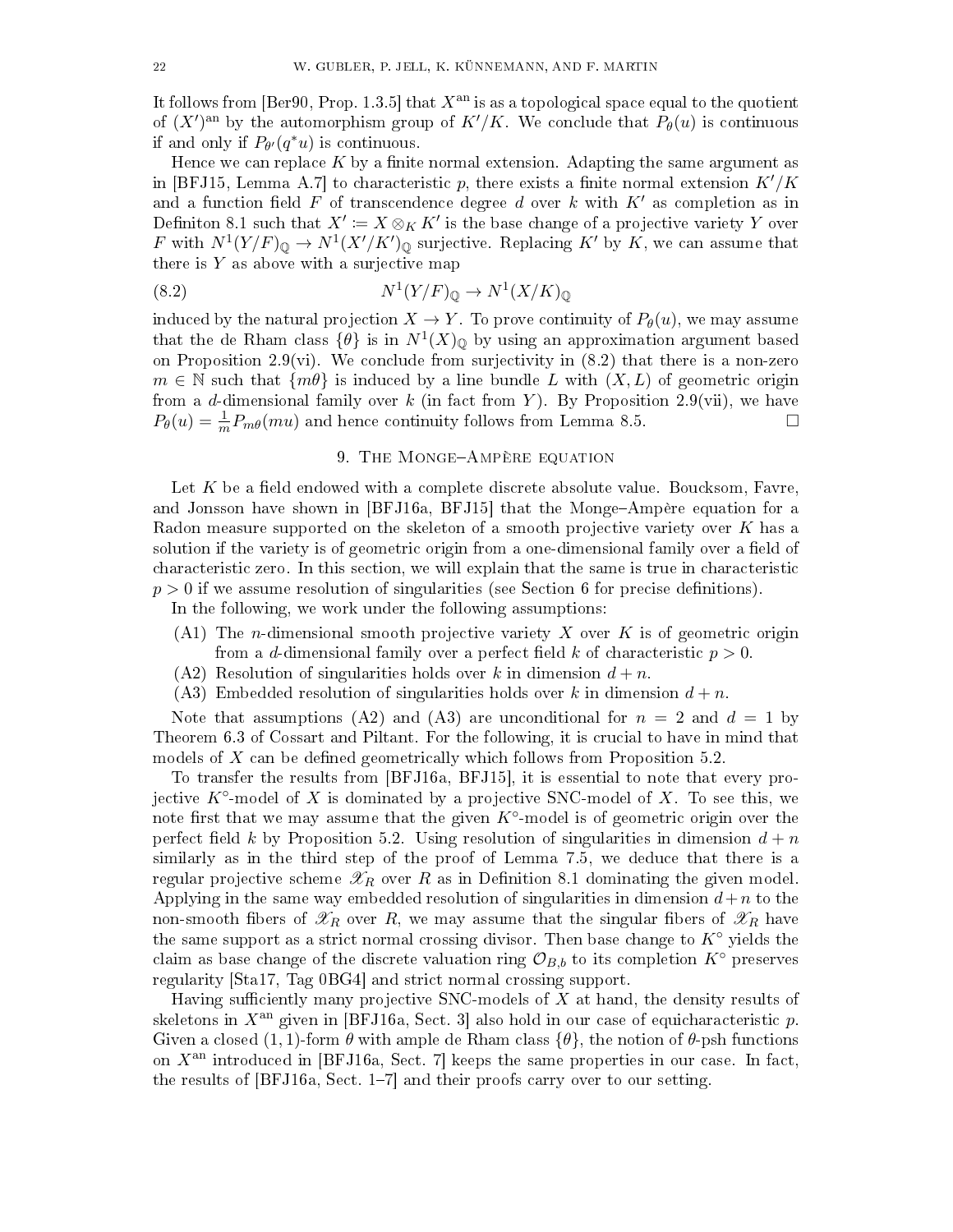Note that we have already proven the continuity of the  $\theta$ -psh envelope in Theorem [8.2,](#page-19-1) which is the analogue of [\[BFJ16a,](#page-29-4) Thm. 8.3], by using test ideals instead of multiplier ideals. For  $u\in C^0(X^{\rm an}),$  we recall from [2.8](#page-6-4) that we have used a different definition of the  $\theta$ -psh envelope  $P_{\theta}(u)$  than in [\[BFJ16a,](#page-29-4) Def. 8.1]. Both definitions agree in the equicharacteristic zero situation by [\[BFJ16a,](#page-29-4) Thm. 8.3 and Lemma 8.9]. If the characteristic of K is positive and the Assumptions  $(A1)-(A3)$  hold then we have explained above how to define  $\theta$ -psh functions. We claim now that in this case both definitions of the envelope agree as well. Indeed, it follows from [\[BFJ16a,](#page-29-4) Lemma 8.4] that the definitions agree on quasi-monomial points of  $X^{\text{an}}$ . For any  $x \in X^{\text{an}}$ , we consider the net  $p_{\mathscr{X}}(x)$  with  $\mathscr{X}$ ranging over all SNC models of  $X$ . By [\[BFJ16a,](#page-29-4) Cor. 3.9], this net of quasi-monomial points converges to x. It follows from continuity that the net  $P_{\theta}(u)(p_{\mathscr{X}}(x))$  converges to  $P_{\theta}(u)(x)$  for our definition of the envelope. By [\[BFJ16a,](#page-29-4) Thm. 7.11, Prop. 8.2(i)], the same convergence holds for their envelope and hence both definitions agree.

This yields now in the same way as in [\[BFJ16a,](#page-29-4) Thm. 8.7] that the following monotone regularization holds:

<span id="page-22-1"></span>Corollary 9.1. Under the assumptions  $(A1)$ – $(A3)$ , let  $\theta$  be a closed  $(1, 1)$ -form on  $X^{\text{an}}$ with ample de Rham class. Then every  $\theta$ -psh function on  $X^{\text{an}}$  is the pointwise limit of a decreasing net of  $\theta$ -psh model functions on  $X^{\text{an}}$ .

In [\[BFJ15,](#page-29-5) Sect. 3], the monotone regularization is the basic ingredient to generalize the Monge-Ampère operator from  $\theta$ -psh model functions to bounded  $\theta$ -psh functions and hence it applies also to our setting leading to the same results as in [\[BFJ15,](#page-29-5) Sect. 3]. For a bounded  $\theta$ -psh function  $\varphi$ , we denote by  $\text{MA}_{\theta}(\varphi)$  the associated Monge-Ampère measure on  $X<sup>an</sup>$ . The definitions, results and arguments from [\[BFJ15,](#page-29-5) Sect. 4-6] carry over without change. In particular, we may choose a decreasing sequence of  $\theta$ -psh model functions on  $X^{\text{an}}$  in the monotone regularization from Corollary [9.1](#page-22-1) similarly as in [\[BFJ15,](#page-29-5) Prop. 4.7].

A crucial step is now to prove the following orthogonality property:

**Theorem 9.2.** Under the assumptions  $(A1)-(A3)$ , let  $\theta$  be a closed  $(1, 1)$ -form on  $X^{\text{an}}$ with ample de Rham class. Then for every continuous function f on  $X^{\text{an}}$  with  $\theta$ -psh envelope  $P_{\theta}(f)$ , we have the orthogonality property

$$
\int_{X^{\rm an}} (f - P_{\theta}(f)) \mathrm{MA}_{\theta}(P_{\theta}(f)) = 0.
$$

*Proof.* By Proposition [2.9\(](#page-6-1)vi) and the continuity of the Monge-Ampère measure given in [\[BFJ15,](#page-29-5) Thm. 3.1], we may assume that  $\theta \in \mathcal{Z}^{1,1}(X)_{\mathbb{Q}}$ . Using Proposition [2.9\(](#page-6-1)vii), we may assume that  $\theta$  is induced by a line bundle of a model of X. Then the claim follows from [\[BGJKM16,](#page-29-6) Thm. 6.3.2] as  $P_{\theta}(f)$  is continuous by Theorem [8.2.](#page-19-1)

As a consequence of the orthogonality property, we get differentiability of  $E \circ P_{\theta}$  as in  $[BFJ15, Thm. 7.2]$  $[BFJ15, Thm. 7.2]$  where E is the energy from  $[BFJ15, Sect. 6]$ . We have now all ingredients available to solve the *following Monge-Ampère equation*.

<span id="page-22-0"></span>**Theorem 9.3.** Under the assumptions  $(A1)-(A3)$ , let  $\theta$  be a closed  $(1, 1)$ -form on  $X^{\text{an}}$ with ample de Rham class  $\{\theta\}$  and let  $\mu$  be a positive Radon measure on  $X^{\text{an}}$  of mass  $\{\theta\}^n$  supported on the skeleton of a projective SNC-model. Then there is a continuous θ-psh function  $\varphi$  on  $X^{\text{an}}$  such that  $\text{MA}_{\theta}(\varphi) = \mu$  and  $\varphi$  is unique up to additive constants.

*Proof.* It was shown in [\[BFJ15,](#page-29-5) §8.1] that uniqueness follows from a result of Yuan and Zhang in [\[YZ17\]](#page-31-3). To prove existence of a  $\theta$ -psh solution  $\varphi$ , we use the variational method of Boucksom, Favre, and Jonsson. The basic tools needed here are upper semicontinuity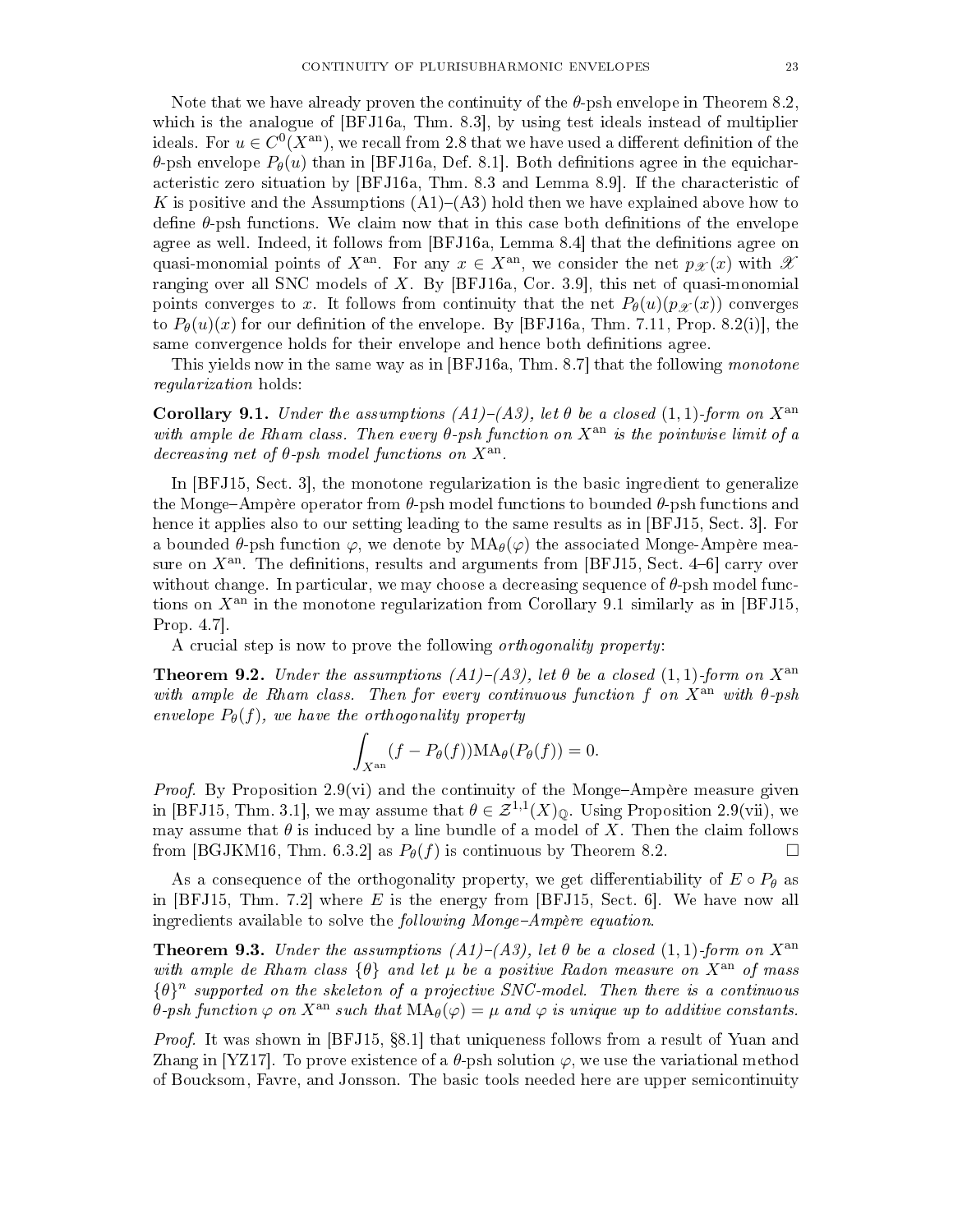of the energy [\[BFJ15,](#page-29-5) Prop. 6.2], the compactness theorem [\[BFJ16a,](#page-29-4) Thm. 7.10], and the differentiability of  $E \circ P_{\theta}$ . As explained above, all these results are available in our setting. It remains to see that  $\varphi$  is continuous and this is done by estimates in the spirit of Kolodziej as in [\[BFJ15,](#page-29-5) §8.3].

# <span id="page-23-0"></span>Appendix A. The skeleton and the retraction in the toric case by José Ignacio Burgos Gil and Martín Sombra

In this appendix we give a combinatorial description of the skeleton associated to a toric model of a toric variety, and of the corresponding retraction. We will use this description to show an example of two models of the same variety that have the same skeleton but different retractions. In turn this will give a counterexample to a higher dimensional extension of Proposition [3.8.](#page-9-0)

Let  $(K, \vert \ \vert)$  be a complete non-archimedean discretely valued field,  $K^{\circ}$  the valuation ring, k the residue field, and  $S = \text{Spec}(K^{\circ})$ . Let  $\varpi$  be a uniformizer of  $K^{\circ}$  and write

<span id="page-23-1"></span>
$$
\lambda_K = -\log|\varpi|.
$$

Let X be a smooth projective variety over K of dimension n and  $X<sup>an</sup>$  the associated Berkovich analytic space. Let  $\mathscr X$  be an SNC model of X over S, that is an SNC projective scheme  $\mathscr X$  over S with generic fiber X such that the special fiber, which is not assumed to be reduced, agrees as a closed subset with a simple normal crossing divisor  $D$  of  $\mathscr X$ . To the model X we can associate a skeleton  $\Delta_{\mathscr{X}} \subset X^{\text{an}}$  and a retraction  $p_{\mathscr{X}}: X^{\text{an}} \to \Delta_{\mathscr{X}}$ , see [\[BFJ16a,](#page-29-4) §3] for details.

Let L be an ample line bundle on X and  $\mathscr L$  a nef model of L on  $\mathscr X$ . Let  $\theta$  be the semipositive (1, 1)-form in the class of L corresponding to the model  $\mathscr{L}$ . Let  $\mu$  be a positive Radon measure on  $X^{\text{an}}$  with support in  $\Delta_{\mathscr{X}}$  such that  $\mu(X^{\text{an}}) = \text{deg}_L(X)$ . The Monge-Ampère equation looks for a  $\theta$ -psh function  $\varphi$  on  $X^{\text{an}}$  such that

$$
(A.1) \t\t (dd^c \varphi + \theta)^{\wedge n} = \mu.
$$

With the generality we are discussing in this paragraph, there is not yet a definition of the class of  $\theta$ -psh functions with all the properties of classical pluripotential theory, but every good definition of this class should include the class of  $\theta$ -psh model functions as introduced in [2.5.](#page-5-0)

The following question is natural and in case of being true would be of great help to solve the Monge-Ampère equation in positive and mixed characteristic.

<span id="page-23-2"></span>Question 1. With the previous hypotheses, is it true that any solution  $\varphi$  to the Monge-Ampère equation  $(A.1)$  satisfies

$$
\varphi = \varphi \circ p_{\mathscr{X}}?
$$

We will see that this question has a negative answer by exhibiting a counterexample in the context of toric varieties. In fact, that this question has a negative answer is related with Proposition [3.8](#page-9-0) not being true in higher dimension. To this aim, we will consider a smooth projective variety X of dimension 2 and two models  $\mathscr X$  and  $\mathscr X'$  that have the same skeleton

$$
\Delta = \Delta_{\mathscr{X}} = \Delta_{\mathscr{X}'}
$$

but with different retractions  $p_{\mathscr{X}} \neq p_{\mathscr{X}}$ . We will fix a semipositive  $(1, 1)$ -form  $\theta$  that is realized in both models and construct two model functions  $\varphi$  and  $\varphi'$  on  $X^{\mathrm{an}}$  satisfying

(A.3) 
$$
\varphi \neq \varphi', \qquad \varphi \mid_{\Delta} = \varphi' \mid_{\Delta},
$$

(A.4)  $\varphi = \varphi \circ p_{\mathscr{X}}, \quad \varphi' = \varphi' \circ p_{\mathscr{X}'}$ .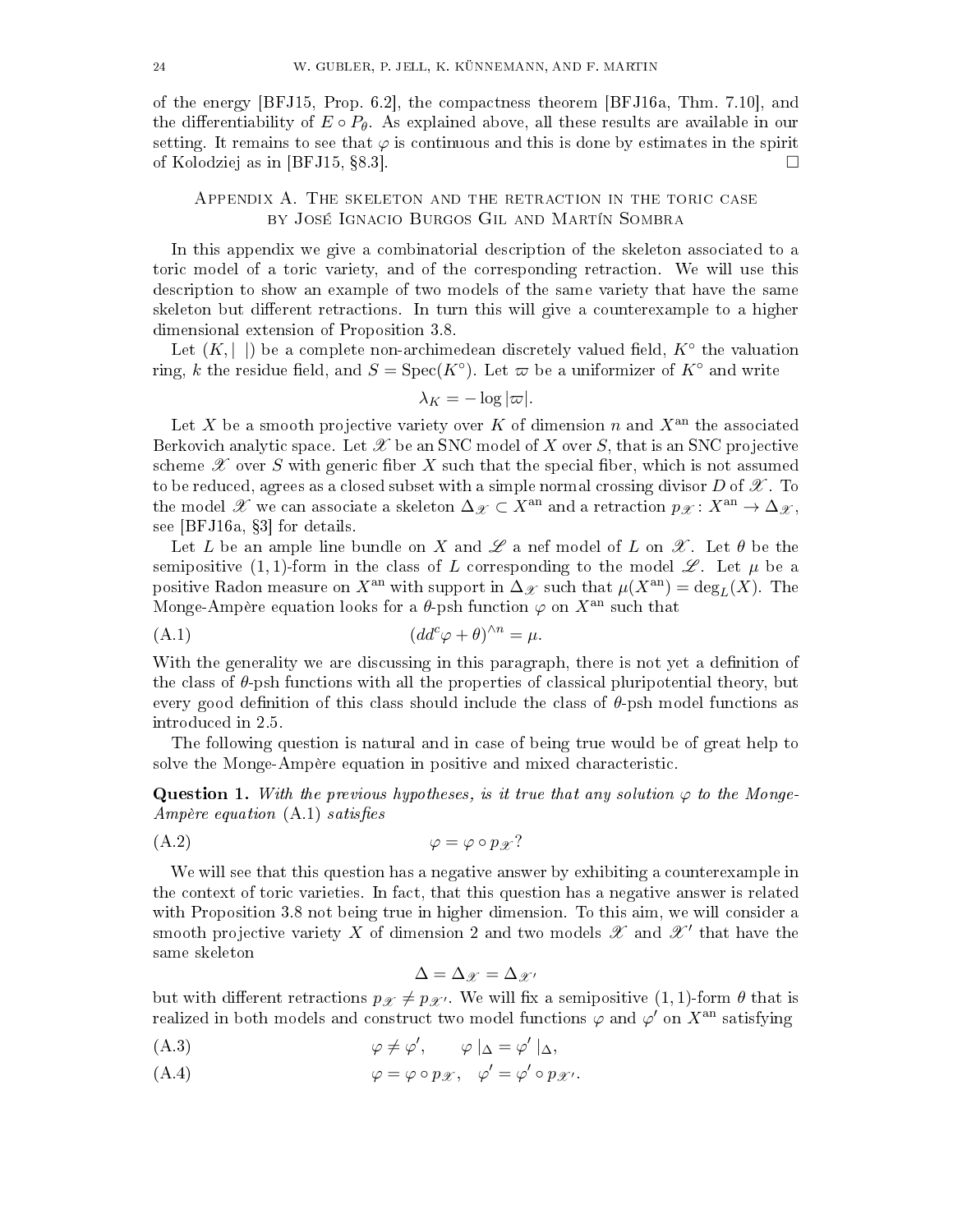As a consequence of these properties, we deduce that  $\varphi = \varphi' \circ p_{\mathscr{X}}$  and that  $\varphi' = \varphi \circ p_{\mathscr{X}'}$ . Moreover  $\varphi'$  will be a  $\theta$ -psh model function while the model function  $\varphi$  will not be  $\theta$ -psh. Let  $\mu \coloneqq (dd^c \varphi' + \theta)^{\wedge 2}$ . This is a positive measure with support on  $\Delta$  and  $\varphi'$  is a solution of the corresponding Monge-Ampère equation. Since

$$
\varphi'\neq\varphi=\varphi'\circ p_{\mathscr{X}},
$$

we see that  $\varphi'$  is a counterexample to Question [1](#page-23-2) for the model  $\mathscr X$  . Moreover, if Propo-sition [3.8](#page-9-0) were true in dimension 2, then  $\varphi = \varphi' \circ p_{\mathscr{X}}$  would be a  $\theta$ -psh model function, but it is not.

We place ourselves in the framework and notation of [\[BPS14\]](#page-29-18). The results below will make explicit the skeleton and the retraction associated to a toric SNC model of a toric variety.

Let  $\mathbb{T} \simeq \mathbb{G}_{\text{m}}^n$  be a split torus over K. We denote by

$$
M = \text{Hom}(\mathbb{T}, \mathbb{G}_{\text{m}}), \quad N = \text{Hom}(\mathbb{G}_{\text{m}}, \mathbb{T}),
$$

the lattices of characters and one-parameter subgroups of  $\mathbb T$ . Then  $M = N^{\vee}$ . We also denote  $N_{\mathbb{R}} = N \otimes \mathbb{R}$  and  $M_{\mathbb{R}} = M \otimes \mathbb{R}$ . The pairing between  $u \in N_{\mathbb{R}}$  and  $x \in M_{\mathbb{R}}$  is denoted by  $\langle x, u \rangle$ .

Let now X be a proper toric variety over K and  $\mathscr X$  a proper toric model of X over S. Then X is described by a complete fan  $\Sigma$  in  $N_{\mathbb{R}}$  and  $\mathscr{X}$  is described by a complete SCR-polyhedral complex Π in  $N_{\mathbb{R}}$  whose recession fan satisfies rec(Π) =  $\Sigma$  [\[BPS14,](#page-29-18) Thm. 3.5.4].

There is a map  $\zeta_K\colon N_{\mathbb{R}}\to{\mathbb{T}}^{\rm an}$  that sends  $u\in N_{\mathbb{R}}$  to the seminorm on  $K[M]$  given by

$$
\left|\sum_{m\in M} \alpha_m \chi^m\right| = \max_m |\alpha_m| e^{-\lambda_K \langle m, u \rangle}.
$$

This is a particular case of the map denoted by  $\theta_{\sigma}$  in [\[BPS14,](#page-29-18) Prop.-Def. 4.2.12] composed with the homothety of ratio  $\lambda_K$ .

There is also a map  $val_K: \mathbb{T}^{an} \to N_{\mathbb{R}}$  that sends a point  $p \in \mathbb{T}^{an}$  to the point  $val_K(p) \in$  $N_{\mathbb{R}}$  determined by

$$
\langle m, \text{val}_K(p) \rangle = -\frac{1}{\lambda_K} \log |\chi^m(p)|,
$$

see [\[BPS14,](#page-29-18) Sec. 4.1]. From the definition, it follows that  $val_K \circ \zeta_K = Id_{N_{\mathbb{R}}}$ .

To each polyhedron  $\Lambda \in \Pi$  there is associated an orbit  $O(\Lambda)$  for the action of  $\mathbb{T}_k$  on the special fiber  $\mathscr{X}_s$  [\[BPS14,](#page-29-18) §3.5]. We denote by  $\xi_{\Lambda}$  the generic point of  $O(\Lambda)$ .

The relation of val<sub>K</sub> with the reduction map is given by [\[BPS14,](#page-29-18) Cor. 4.5.2]: a point  $p \in \mathbb{T}^{an}$  satisfies  $\text{red}(p) \in O(\Lambda)$  if and only if  $\text{val}_K(p) \in \text{relint}(\Lambda)$ . The relation of  $\zeta_K$ with the reduction map is given by the next result.

<span id="page-24-0"></span>**Lemma A.1.** Let  $\Lambda \in \Pi$ . If u lies in the relative interior of  $\Lambda$ , then  $\text{red}(\zeta_K(u)) = \zeta_{\Lambda}$ .

*Proof.* We use the notation of [\[BPS14,](#page-29-18) §3.5]. In particular, we write  $\widetilde{N} = N \oplus \mathbb{Z}$  and  $\widetilde{M} = M \oplus \mathbb{Z}$ . Let  $\sigma$  be the cone of  $\widetilde{N}$  generated by the set  $\{(x,1) | x \in \Lambda\}$  and write  $\widetilde{M}_{\Lambda} = \widetilde{M} \cap \sigma^{\vee}$ , where  $\sigma^{\vee}$  is the dual cone of  $\sigma$ . Let  $\mathscr{X}_{\Lambda}$  be the affine toric scheme associated to  $\Lambda$ . The ring of functions of  $\mathscr{X}_{\Lambda}$  is

$$
K^{\circ}[\mathscr{X}_{\Lambda}] = K^{\circ}[\widetilde{M}_{\Lambda}]/(\chi^{(0,1)} - \varpi).
$$

The orbit  $O(\Lambda)$  is a closed subscheme of  $\mathscr{X}_{\Lambda}$ . If  $u \in \text{relint}(\Lambda)$ , the ideal of  $O(\Lambda)$  is the ideal generated by the monomials  $\chi^{(m,l)}$  with  $(m, l) \in \widetilde{M}_{\Lambda}$  and  $\langle m, u \rangle + l > 0$ .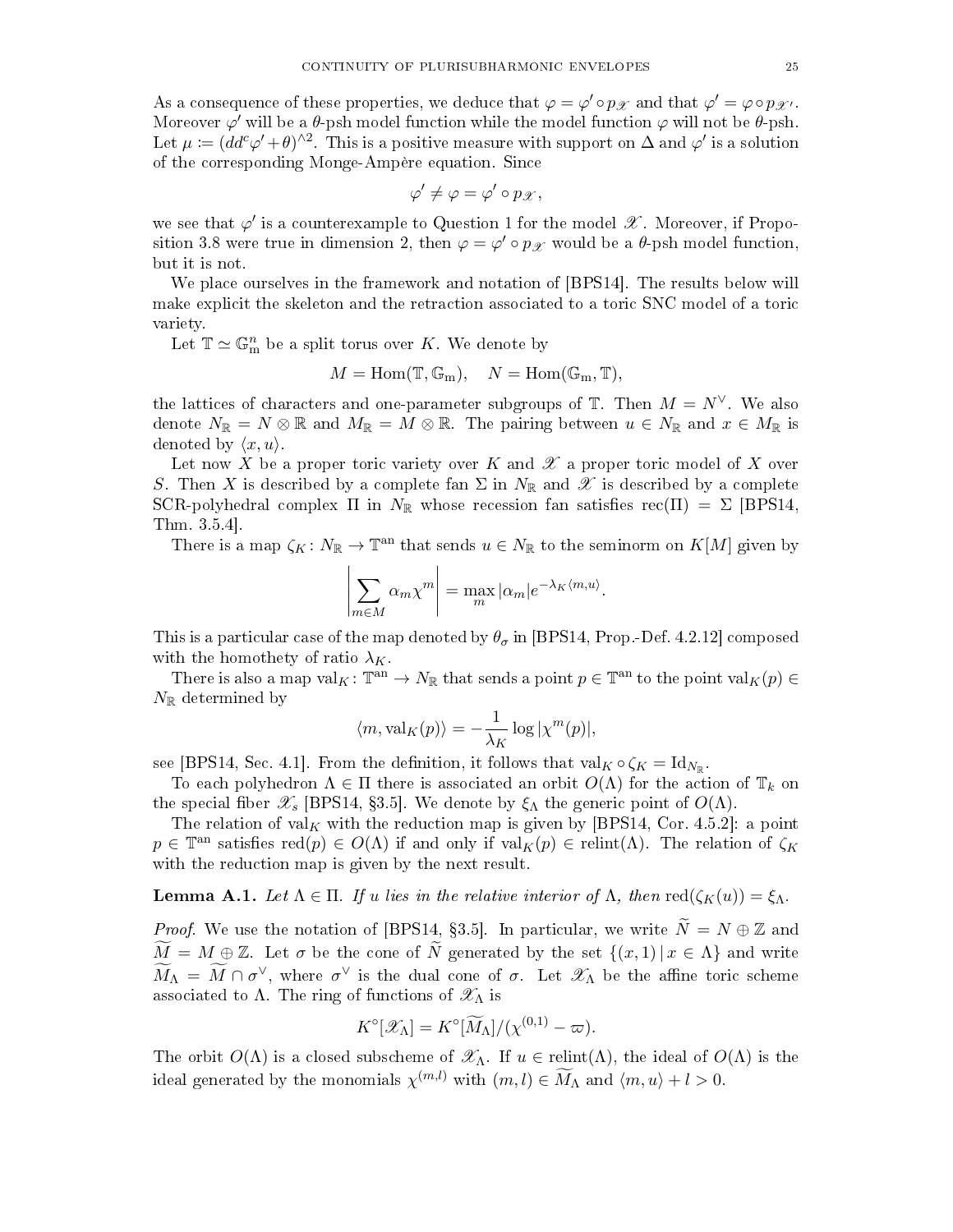The generic fiber of  $\mathscr{X}_{\Lambda}$  is the affine toric variety  $X_{\text{rec}(\Lambda)} = \text{Spec}(K[M_{\text{rec}(\Lambda)}])$ . The natural inclusion  $K^{\circ}[\mathscr{X}_{\Lambda}] \subset K[M_{\rm rec(\Lambda)}]$  is given by  $\chi^{(m,l)} \mapsto \varpi^l \chi^m$ . Any point  $p \in X_{\rm rec(\Lambda)}^{\rm an}$ determines a seminorm on  $K^{\circ}[\mathscr{X}_\Lambda]$ . The set of points of  $X^{\rm an}_{\rm rec(\Lambda)}$  whose reduction belongs to  $\mathscr{X}_{\Lambda}$  is

$$
C = \{ p \in X_{\text{rec}(\Lambda)}^{\text{an}} \mid |f(p)| \le 1, \ \forall f \in K^{\circ}[\mathscr{X}_{\Lambda}]\}.
$$

Given a point  $p \in C$ , then red(p) is the point corresponding to the prime ideal

$$
\mathfrak{q}_p = \{ f \in K^\circ[\mathcal{X}_\Lambda] \mid |f(p)| < 1 \}.
$$

Every  $f \in K^{\circ}[\mathscr{X}_{\Lambda}]$  can be written as a sum

$$
f = \sum_{(m,l) \in \widetilde{M}_{\Lambda}} \alpha_{(m,l)} \chi^{(m,l)},
$$

with  $|\alpha_{(m,l)}|=0,1$  and only a finite number of coefficients  $\alpha_{(m,l)}$  different from zero. By the definition of  $\zeta_K$ ,

$$
\mathfrak{q}_{\zeta_K(u)} = \left\{ \sum \alpha_{(m,l)} \chi^{(m,l)} \in K^{\circ}[\mathscr{X}_{\Lambda}] \, \middle| \, |\varpi|^{l} e^{-\lambda_K \langle m, u \rangle} < 1 \right\}
$$
\n
$$
= \left\{ \sum \alpha_{(m,l)} \chi^{(m,l)} \in K^{\circ}[\mathscr{X}_{\Lambda}] \, \middle| \, \langle m, u \rangle + l > 0 \right\}.
$$

Since  $u \in \text{relint}(\Lambda)$ , we deduce that  $\mathfrak{q}_{\zeta_K(u)}$  is the ideal of  $O(\Lambda)$  and therefore  $\text{red}(\zeta_K(u)) =$  $\xi_{\Lambda}$ .

We add now to X the condition of being regular, which is equivalent to  $\Sigma$  being unimodular, and to  $\mathscr X$  the condition of being an SNC model. By [\[KKMS73,](#page-30-25) Chap. IV, §3.I item d),  $\mathscr X$  is regular if and only if the rational fan in  $N_{\mathbb R}\times\mathbb R_{\geq0}$  generated by  $\Pi \times \{1\}$  is unimodular. In this case, the model is always an SNC model. On the other hand, by [\[BMPS16,](#page-29-19) Example 3.6.11] the model will be strictly semistable (SNC with reduced special fiber) if, in addition, all the vertices are lattice points.

Since a unimodular fan is necessarily simplicial, for each polyhedron  $\Lambda \in \Pi$ , of dimension  $t$ , we can write

$$
(A.5) \qquad \qquad \Lambda = \text{conv}(p_0, \ldots, p_s) + \text{cone}(v_{s+1}, \ldots, v_t),
$$

where  $s \leq t$ ,  $p_i$  are points of  $N_{\mathbb{R}}$  and  $v_i$  are vectors on the tangent space to  $N_{\mathbb{R}}$  at a point, that we identify with  $N_{\mathbb{R}}$ .

We define the *combinatorial skeleton* as

<span id="page-25-0"></span>
$$
\Delta_\Pi = \bigcup_{\substack{\Lambda \in \Pi \\ \Lambda \text{ bounded}}} \Lambda.
$$

There is a *combinatorial retraction*  $p_{\Pi} \colon N_{\mathbb{R}} \to \Delta_{\Pi}$  defined as follows. Let  $u \in N_{\mathbb{R}}$  and let  $\Lambda \in \Pi$  be a polyhedron of dimension t with  $u \in \Lambda$ . Write  $\Lambda$  as in equation [\(A.5\)](#page-25-0). Therefore u can be written uniquely as

(A.6) 
$$
u = \sum_{i=0}^{s} a_i p_i + \sum_{j=s+1}^{t} \lambda_j v_j,
$$

with  $a_i, \lambda_j \geq 0$ , and  $\sum a_i = 1$ . Then

<span id="page-25-1"></span>
$$
p_{\Pi}(u) = \sum_{i=0}^{s} a_i p_i.
$$

Remark A.2. The fan  $\Sigma$  determines a compactification  $N_{\Sigma}$  of  $N_{\mathbb{R}}$  as in [\[BPS14,](#page-29-18) §4.1] such that the retraction  $p_{\Pi}$  can be extended to a continuous map  $N_{\Sigma} \to \Delta_{\Pi}$ .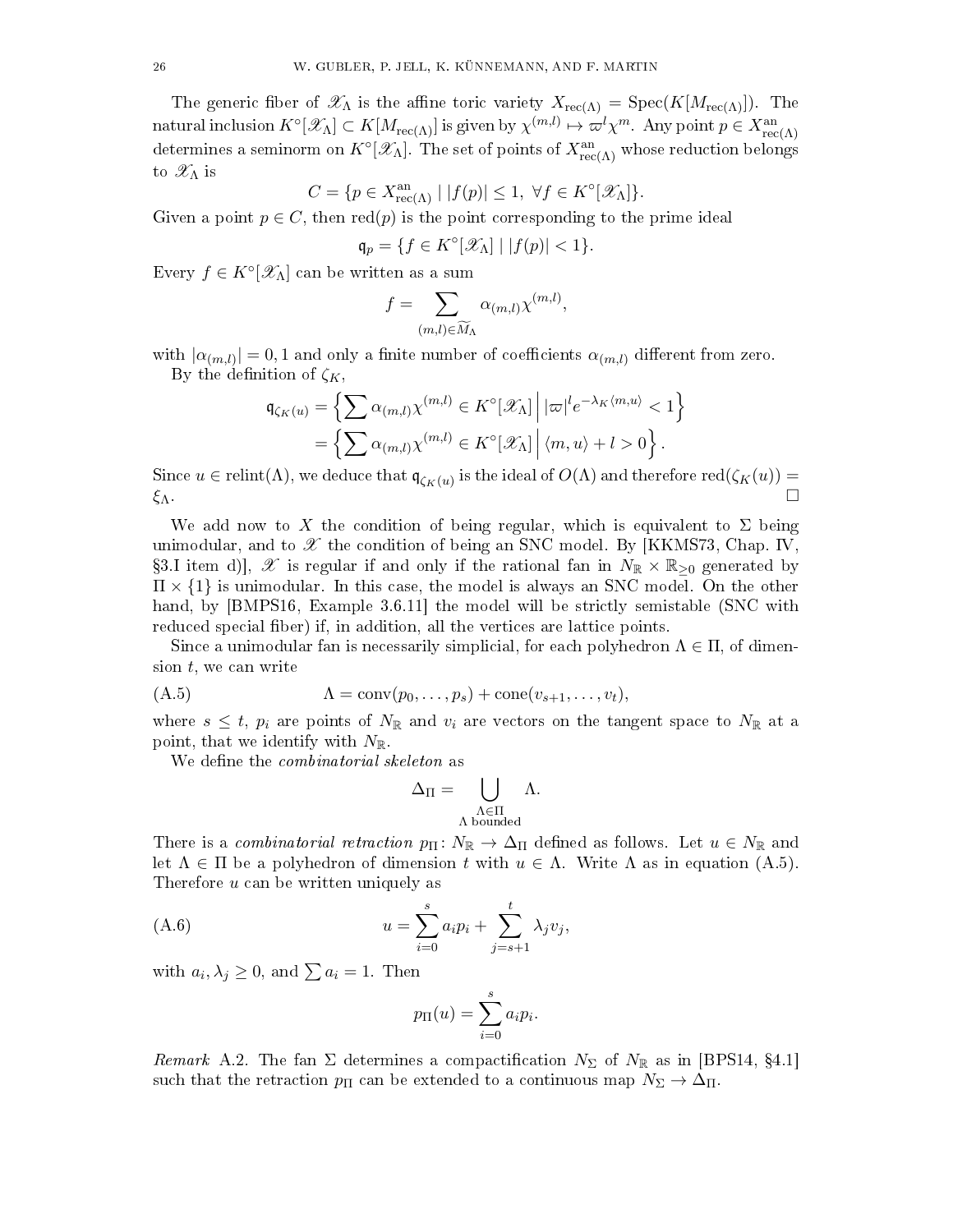The following result explicites the skeleton and retraction associated to the model  $\mathscr{X}$ .

**Theorem A.3.** With the previous hypotheses, the skeleton  $\Delta_{\mathscr{X}} \subset X^{\text{an}}$  is given by

$$
\Delta_{\mathscr{X}} = \zeta_K(\Delta_{\Pi}).
$$

The restriction to  $\mathbb{T}^{an}$  of the retraction  $p_{\mathscr{X}}$  is the composition

 $p_{\mathscr{X}}|_{\mathbb{T}^{\rm an}} = \zeta_K \circ p_{\Pi} \circ \mathrm{val}_K$ .

*Proof.* We start by recalling the construction of  $\Delta_{\mathscr{X}}$  and  $p_{\mathscr{X}}$  from [\[BFJ16a\]](#page-29-4). Note that, in loc. cit. the residue field  $k$  is of characteristic zero, but once we assume that the model  $\mathscr X$  is an SNC model, using the results of [\[MN15,](#page-31-8) § 3.1] it is possible to extend the presentation of [\[BFJ16a\]](#page-29-4) to the case of positive and mixed characteristic.

Let  $Div_0(\mathscr{X})$  be the group of vertical Cartier divisors on  $\mathscr{X}$ . Denote  $Div_0(\mathscr{X})_{\mathbb{R}} =$  $\text{Div}_0(\mathscr{X}) \otimes \mathbb{R}$  and let  $\text{Div}_0(\mathscr{X})^*_{\mathbb{R}}$  be the dual. As explained in [2.2,](#page-5-1) each  $D \in \text{Div}_0(\mathscr{X})$ determines a model function  $\varphi_D$ . The map  $D \mapsto \varphi_D$  is linear in D and can be extended by linearity to a map  $Div_0(\mathscr{X})_{\mathbb{R}} \to C^0(X^{\text{an}})$ .

There is a map  $ev_{\mathscr{X}} \colon X^{\rm an} \to \text{Div}_0(\mathscr{X})^*_{\mathbb{R}}$  determined by

$$
(A.7) \t\t \langle D, \text{ev}_{\mathscr{X}}(x) \rangle = \varphi_D(x).
$$

Let  $D_1, \ldots, D_\ell$  be the components of the special fiber  $\mathscr{X}_s$ . Each  $D_i, i = 1, \ldots, \ell$ , determines a divisorial point  $x_i \in X^{\text{an}}$  and we denote by  $e_i = \text{ev}_{\mathscr{X}}(x_i)$ . For each  $J \subset \{1, \ldots, \ell\}$ we write  $D_J = \bigcap_{j \in J} D_j$  and  $\sigma_J = \text{conv}(e_j, j \in J)$ . Then the abstract skeleton of  $\mathscr X$  is

<span id="page-26-0"></span>
$$
\Delta_{\mathscr{X}}^{\text{abs}} = \bigcup_{\substack{J \subset \{1,\ldots,\ell\} \\ D_J \neq \emptyset}} \sigma_J \subset \text{Div}_0(\mathscr{X})^*_{\mathbb{R}}.
$$

By [\[BFJ16a,](#page-29-4) Thm. 3.1], the image of ev $\chi$  is  $\Delta_{\mathscr{X}}^{abs}$  and there exists a unique function  $emb_{\mathscr{X}}: \Delta_{\mathscr{X}}^{abs} \to X^{an}$  such that

- <span id="page-26-3"></span>(i) ev  $\chi \circ \text{emb}_{\mathscr{X}} = \text{Id}_{\Delta_{\mathscr{X}}^{\text{abs}}};$
- <span id="page-26-4"></span>(ii) for each  $s \in \Delta_{\mathscr{X}}^{\text{abs}},$  if  $s \in \text{relint}(\sigma_J)$ , then  $\text{red}(\text{emb}_{\mathscr{X}}(s)) = \xi_{D_J}$ , where  $\xi_{D_J}$  is the generic point of  $D_J$ .

Then the skeleton and the retraction are given by

$$
\Delta_{\mathscr{X}} = \mathrm{emb}_{\mathscr{X}}(\Delta_{\mathscr{X}}^{\mathrm{abs}}) \quad \text{and} \quad p_{\mathscr{X}} = \mathrm{emb}_{\mathscr{X}} \circ \mathrm{ev}_{\mathscr{X}}.
$$

We now go back to the regular toric case. In particular,  $X$  is a toric smooth projective variety over K and  $\mathscr X$  is a toric projective SNC model. Then all the divisors of  $Div_0(\mathscr X)$ are toric divisors. Therefore, for  $D \in Div_0(\mathscr{X})_{\mathbb{R}}$ , the function  $\varphi_D$  is invariant under the action of the compact torus  $\mathbb{S} = \text{val}_{K}^{-1}(0)$ . The restriction of  $\varphi_D$  to  $\mathbb{T}^{\text{an}}$  factorizes as

$$
\varphi_D \mid_{\mathbb{T}^{\text{an}}} = -\phi_D \circ \text{val}_K,
$$

where  $\phi_D$  is the function from [\[BPS14,](#page-29-18) Def. 4.3.6] corresponding to the trivial line bundle  $\mathcal{O}_X$  with the metric determined by D and the section 1.

We now define  $ev_{\Pi} \colon N_{\mathbb{R}} \to \text{Div}_0(\mathscr{X})^*$  by

<span id="page-26-2"></span><span id="page-26-1"></span>
$$
\langle D, \operatorname{ev}_{\Pi}(u) \rangle = -\phi_D(u).
$$

By construction, the restriction of  $ev_{\Pi}$  to each polyhedron  $\Lambda \in \Pi$  is affine. Moreover, using  $(A.7)$  and  $(A.8)$  we deduce that

$$
(A.9) \t\t ev_{\mathscr{X}} |_{\mathbb{T}^{\mathrm{an}}} = ev_{\Pi} \circ val_{K}.
$$

As before let  $D_1, \ldots, D_\ell$  be the components of the special fiber  $\mathscr{X}_s$  and  $x_i$  the divisorial point determined by  $D_i$ . Then the set of vertices of  $\Pi$  is  $\Pi^0 = \{u_1, \ldots, u_\ell\}$ , where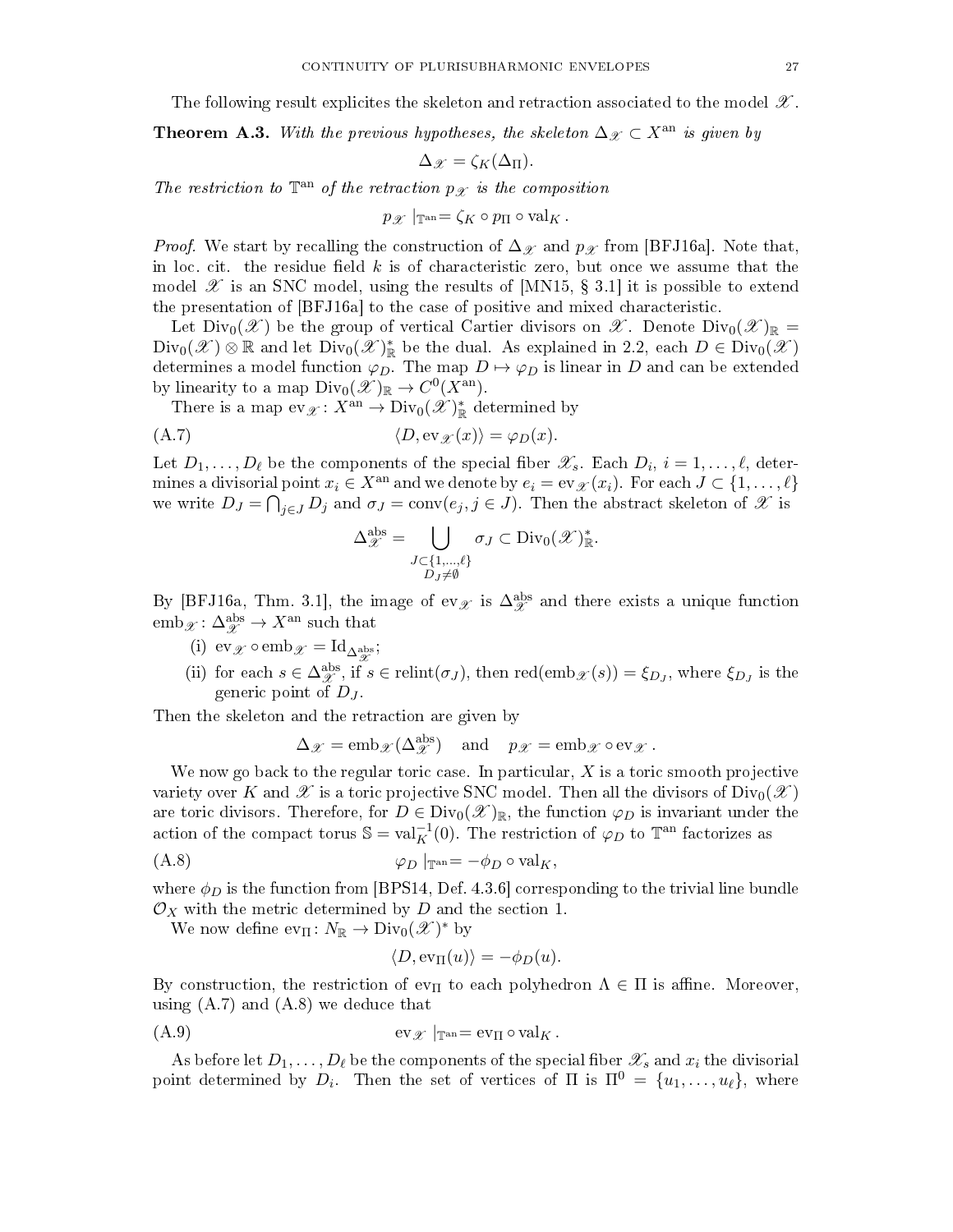$u_i = \text{val}_K(x_i)$ . Therefore  $\text{ev}_{\Pi}(u_i) = e_i$ . Since  $\text{ev}_{\Pi}$  is affine in each polyhedron of  $\Pi$ we deduce that the image of  $ev_{\Pi}$  is  $\Delta_{\mathscr{X}}^{\text{abs}}$  and that  $ev_{\Pi}$  determines a homeomorphism  $\Delta_{\Pi} \to \Delta_{\mathscr{X}}^{\text{abs}}$ . We define emb<sub> $\Pi$ </sub>:  $\Delta_{\Pi}^{\text{abs}} \to N_{\mathbb{R}}$  as the composition of the inverse of this homeomorphism with the inclusion  $\Delta_{\Pi} \hookrightarrow N_{\mathbb{R}}$ . Using equation [\(A.9\)](#page-26-2) and Lemma [A.1](#page-24-0) one can check that  $\zeta_K \circ \text{emb}_{\Pi}$  satisfies the conditions [\(1\)](#page-26-3) and [\(2\)](#page-26-4) that characterize emb $\chi$ . Therefore

$$
(A.10) \t\t\t\temb_{\mathscr{X}} = \zeta_K \circ emb_{\Pi}.
$$

We next claim that  $p_{\Pi} = \text{emb}_{\Pi} \circ \text{ev}_{\Pi}$ . Indeed, for every  $D \in Div_0(\mathcal{X})$ , since D is a model of the trivial vector bundle, we know that  $\operatorname{rec}(\phi_D)$  is the zero function. Therefore, writing any  $u \in \Lambda \in \Pi$  is as in  $(A.6)$ , one can show that

<span id="page-27-1"></span> $\phi_D = \phi_D \circ p_{\Pi}$ .

This implies that  $ev_{\Pi} = ev_{\Pi} \circ p_{\Pi}$ . By construction  $emb_{\Pi} \circ ev_{\Pi}$  is the identity in the image of  $p_{\Pi}$ . Therefore

$$
(A.11) \t\t\t\t\temb_{\Pi} \circ ev_{\Pi} = emb_{\Pi} \circ ev_{\Pi} op_{\Pi} = p_{\Pi}.
$$

Using equations  $(A.11)$   $(A.10)$  and  $(A.9)$  we deduce that

<span id="page-27-0"></span>
$$
\Delta_{\mathscr{X}} = \mathrm{emb}_{\mathscr{X}}(\Delta_{\mathscr{X}}^{\mathrm{abs}}) = \zeta_K(\mathrm{emb}_{\Pi}(\Delta_{\mathscr{X}}^{\mathrm{abs}})) = \zeta_K(\Delta_{\Pi})
$$

and

 $p_{\mathscr{X}}|_{\mathbb{T}^{\mathrm{an}}} = \mathrm{emb}_{\mathscr{X}} \circ \mathrm{ev}_{\mathscr{X}}|_{\mathbb{T}^{\mathrm{an}}} = \zeta_{K} \circ \mathrm{emb}_{\Pi} \circ \mathrm{ev}_{\Pi} \circ \mathrm{val}_{K} = \zeta_{K} \circ p_{\Pi} \circ \mathrm{val}_{K}$ concluding the proof.  $\Box$ 





<span id="page-27-2"></span>FIGURE 1. Subdivisions corresponding to the toric models  $\mathscr X$  and  $\mathscr X'.$ 

Consider the toric variety  $X = \mathbb{P}_{K}^{2}$ . Let  $\mathbb{P}_{S}^{2}$  be the projective space over S, and let  $(x_0 : x_1 : x_2)$  be homogeneous coordinates of the special fiber  $\mathbb{P}_k^2$ . Consider the model  $\mathscr X$  of X obtained by blowing up  $\mathbb{P}^2_S$  at the line  $x_2 = 0$  inside the special fiber and then blowing up the strict transform of the line  $x_1 = 0$ . The SCR-polyhedral subdivision  $\Pi$ associated to this model is depicted in the left side of figure [1.](#page-27-2) Consider also the model  $\mathscr{X}'$  of X obtained as before, switching  $x_1$  and  $x_2$ . The SCR-polyhedral subdivision Π' associated to this new model is depicted in the right side of figure [1.](#page-27-2) Both toric schemes  $\mathscr X$  and  $\mathscr X'$  are SNC models (even more, they are strictly semistable models) of  $\mathbb P^2_K$ .

The skeleton associated to both models is the simplex

$$
\Delta = \text{conv}((0,0),(1,0),(0,1))
$$

and both retractions  $p_{\Pi}$  and  $p_{\Pi'}$  are also depicted on the same figure. For instance the retraction  $p_{\Pi}$  sends every point of  $\sigma_2$  to the point  $(1, 0)$ , while the same retraction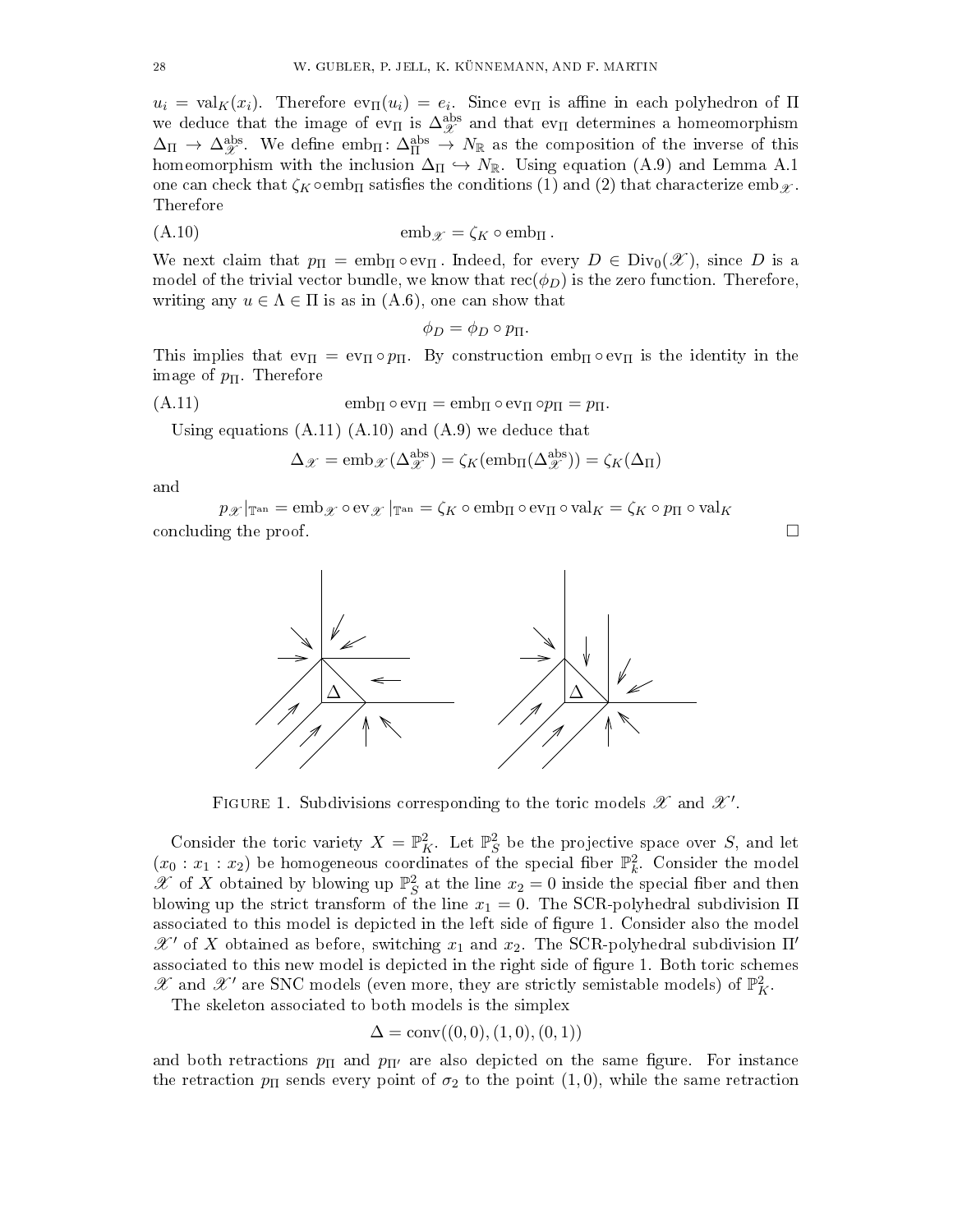restricted to the polyhedron  $\sigma_1$  is the horizontal projection onto the segment  $(0, 1)(1, 0)$ along the direction (−1,0). By contrast, the retraction  $p_{\Pi'}$  sends both cones  $\sigma'_1$  and  $\sigma'_2$ to the point  $(1, 0)$ .

Consider the divisor D of  $\mathbb{P}^2$  given by the line at infinity and the divisor D of  $\mathbb{P}^2$ given by the closure of D. Let  $L = \mathcal{O}_{\mathbb{P}^2_K}(D)$  and  $\mathscr{L} = \mathcal{O}_{\mathbb{P}^2_S}(\mathcal{D})$ . Then  $\mathscr{L}$  is a model of  $L$ in  $\mathbb{P}^2_S$  and can be pulled back to both  $\hat{\mathscr{X}}$  and  $\mathscr{X}'$ . Let  $\theta$  be the closed  $(1,1)$ -form defined by this model.

Let  $\Psi\colon N_{\mathbb{R}}\to\mathbb{R}$  be the function

$$
\Psi(u, v) = \min(u, v, 0).
$$

This is the function that determines the toric divisor D.

By [\[BPS14,](#page-29-18) Thm. 4.8.1], the space of all continuous  $\theta$ -psh functions on  $X^{\text{an}}$  that are invariant under the action of the compact torus  $S$  can be identified with the set of all bounded functions  $f\colon N_{\mathbb R}\to {\mathbb R}$  such that  $\Psi+f$  is concave. This identification sends  $f\colon N_{\mathbb{R}}\to{\mathbb{R}}$  to the unique continuous function  $\varphi\colon X^{\rm an}\to{\mathbb{R}}$  such that  $\varphi|_{\mathbb{T}^{\rm an}}=-f\circ {\rm val}_K$ . Let  $g: \Delta \to \mathbb{R}$  the affine function that has the value 1 at the point  $(1,0)$  and the value 0 at the points  $(0,0)$  and  $(0,1)$  and put

$$
f = g \circ p_{\Pi}, \qquad f' = g \circ p_{\Pi'}.
$$

One easily verifies that

$$
\Psi + f' = \min(1, 1 + v, u)
$$

which is concave. On the other hand, the restriction of  $\Psi + f$  to  $\sigma_3$  is 0 while its restriction to  $\sigma_1$  is  $1 - v$ , hence  $\Psi + f$  is not concave.

Let  $\varphi'$  be the continuous function on  $X^{\text{an}}$  whose restriction to  $\mathbb{T}^{\text{an}}$  is  $-f' \circ val_K$ . It is a model  $\theta$ -psh function. The function  $-f \circ val_{K}$  also extends to a model function  $\varphi$  on  $X^{\text{an}}$  but it is not  $\theta$ -psh because f is not concave [\[BPS14,](#page-29-18) Thm. 3.7.1 (2)].

We now write

$$
\mu = (dd^c \varphi' + \theta)^{\wedge 2}.
$$

By [\[BPS14,](#page-29-18) Thm. 4.7.4] the measure  $\mu$  is the atomic measure with support in  $\zeta_K((1,0))$ with total mass one. Hence its support is contained in  $\Delta = \Delta_{\mathscr{X}}$ .

Summing up,  $\mu$  is a measure with support in  $\Delta = \Delta_{\mathscr{X}}$ , the  $\theta$ -psh function  $\varphi'$  is a solution of the corresponding Monge-Ampère equation but  $\varphi' \neq \varphi' \circ p_{\mathscr{X}}$  showing that the answer to Question [1](#page-23-2) is negative. Moreover  $\varphi = \varphi' \circ p_{\mathscr{X}}$  is not  $\theta$ -psh, showing that Proposition [3.8](#page-9-0) does not extend to dimension  $\geq 2$ .

Consider now a common refinement of the subdivisions corresponding to the toric models  $\mathscr X$  and  $\mathscr X'$  and such that the corresponding toric model  $\mathscr X''$  is SNC. Then the skeleton  $\Delta_{\mathscr{X}''}$  will be strictly bigger than  $\Delta$ . In particular  $\Delta_{\mathscr{X}''}$  contains the unit square  $0 \le u, v \le 1$ . It can be shown that  $\varphi' = \varphi' \circ p_{\mathscr{X}''}$ . Thus even if the solutions of the Monge-Ampère equation do not factor through the retraction corresponding to the model  $\mathscr{X}$ , they factor through the retraction associated to a refined model. Mattias Jonsson asked us if one can hope this phenomenon to hold in general. More concretely, one can ask the following question.

Question 2. With the same hypotheses as in Question [1,](#page-23-2) is it true that there exists a morphism of models  $\mathcal{X}' \to \mathcal{X}$  such that any solution  $\varphi$  of the Monge-Ampère equation  $(A.1)$  satisfies

$$
(\text{A.12}) \qquad \qquad \varphi = \varphi \circ p_{\mathscr{X}'}?
$$

J.I. Burgos Gil, Instituto de Ciencias Matemáticas (CSIC-UAM-UCM-UCM3), Calle Nicolás Cabrera 15, Campus de la Universidad Autónoma de Madrid, Cantoblanco, 28049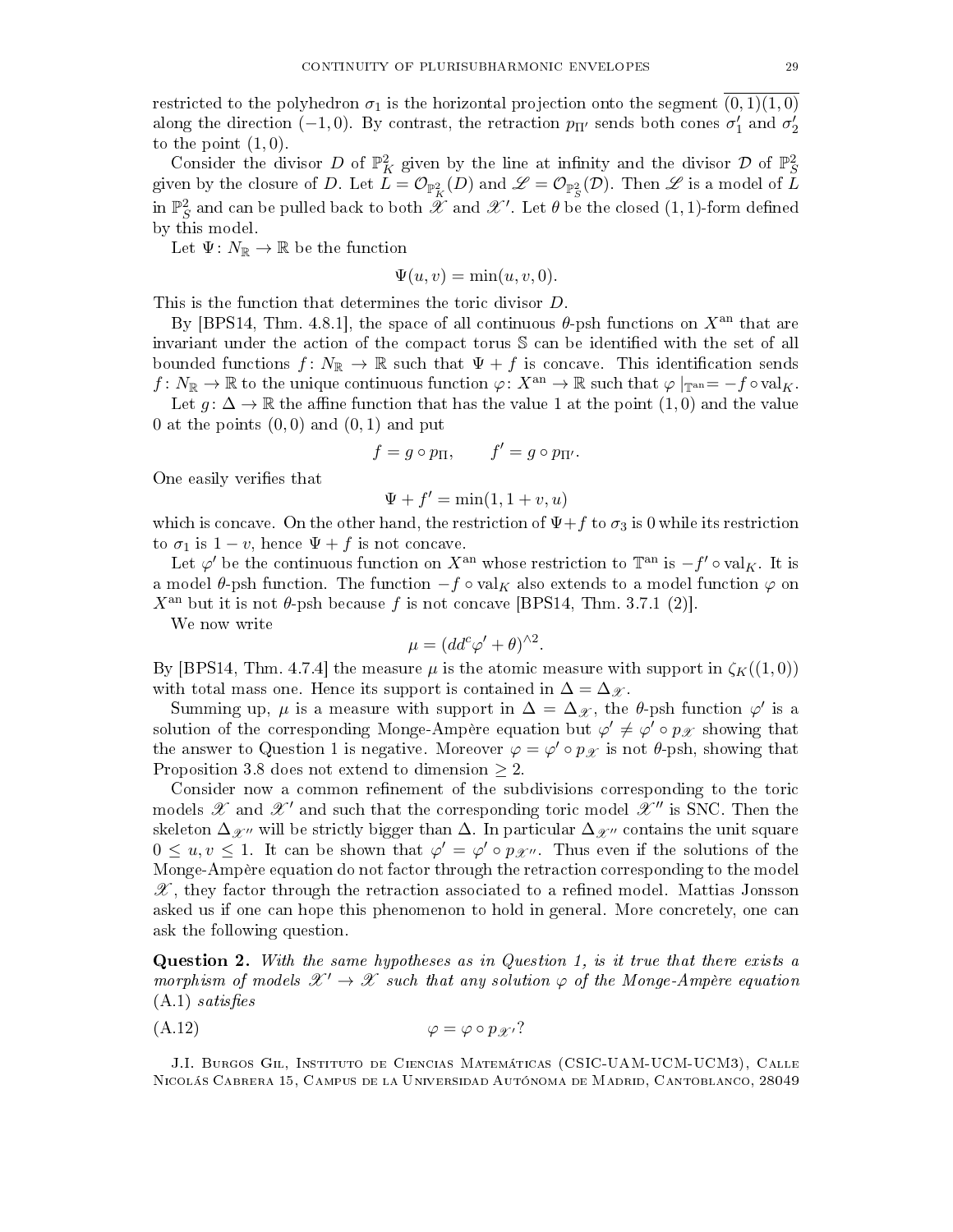#### MADRID, SPAIN

 $E\text{-}mail\ address: \text{burgos@icmat.}$ es

M. Sombra, Institució Catalana de Recerca i Estudis Avançats (ICREA). Passeig Lluís Companys 23, 08010 Barcelona, Spain

Departament de Matemàtiques i Informàtica, Universitat de Barcelona (UB). Gran Via 585, 08007 Barcelona, Spain

E-mail address: sombra@ub.edu

#### <span id="page-29-0"></span>**REFERENCES**

- <span id="page-29-13"></span>[Abb11] Ahmed Abbes. Éléments de géométrie rigide. Vol. I. Construction et étude géométrique des espaces rigides. Progress in Mathematics 286. Basel: Birkhäuser. xv, 477 p., 2011.
- <span id="page-29-14"></span>[BPR13] Matthew Baker, Sam Payne, and Joseph Rabinoff. On the structure of non-Archimedean analytic curves. In Tropical and non-Archimedean geometry, volume 605 of Contemp.  $Math.$ , pages 93-121. Amer. Math. Soc., Providence, RI, 2013.
- <span id="page-29-9"></span>[Ber90] Vladimir G. Berkovich. Spectral theory and analytic geometry over non-Archimedean fields, volume 33 of Mathematical Surveys and Monographs. American Mathematical Society, Providence, RI, 1990.
- <span id="page-29-10"></span>[Ber93] Vladimir G. Berkovich. Etale cohomology for non-Archimedean analytic spaces. Publications Mathématiques de l'IHÉS, 78(1):5-161, 1993.
- <span id="page-29-12"></span>[Ber99] Vladimir G. Berkovich. Smooth p-adic analytic spaces are locally contractible. Invent.  $Math., 137(1):1-84, 1999.$
- <span id="page-29-16"></span>[BMS08] Manuel Blickle, Mircea Mustată, and Karen E. Smith. Discreteness and rationality of Fthresholds. *Michigan Math. J.*, 57:43-61, 2008. Special volume in honor of Melvin Hochster.
- <span id="page-29-11"></span>[BGR84] Siegfried Bosch, Ulrich Güntzer, and Reinhold Remmert. Non-Archimedean analysis, volume 261 of Grundlehren der Mathematischen Wissenschaften. Springer-Verlag, Berlin, 1984.
- <span id="page-29-15"></span>[BL85] Siegfried Bosch and Werner Lütkebohmert. Stable reduction and uniformization of abelian varieties. I. *Math. Ann.*,  $270(3):349-379$ , 1985.
- <span id="page-29-5"></span>[BFJ15] Sébastien Boucksom, Charles Favre, and Mattias Jonsson. Solution to a non-Archimedean Monge-Ampère equation. J. Amer. Math. Soc.,  $28(3):617-667$ ,  $2015$ .
- <span id="page-29-4"></span>[BFJ16a] Sébastien Boucksom, Charles Favre, and Mattias Jonsson. Singular semipositive metrics in non-Archimedean geometry. J. Algebraic Geom.,  $25(1)$ :77-139, 2016.
- <span id="page-29-7"></span>[BFJ16b] Sébastien Boucksom, Charles Favre, and Mattias Jonsson. The non-Archimedean Monge-Ampère equation. In Nonarchimedean and tropical geometry. Based on two Simons symposia, Island of St. John, March 31 - April 6, 2013 and Puerto Rico, February 1-7, 2015, pages 3149. Cham: Springer, 2016.
- <span id="page-29-17"></span>[BS13] Markus P. Brodmann and Rodney Y. Sharp. Local cohomology, volume 136 of Cambridge Studies in Advanced Mathematics. Cambridge University Press, Cambridge, second edition, 2013.
- <span id="page-29-6"></span>[BGJKM16] José Ignacio Burgos Gil, Walter Gubler, Philipp Jell, Klaus Künnemann, and Florent Martin. Differentiability of non-archimedean volumes and non-archimedean Monge-Ampère equations (with an appendix by Robert Lazarsfeld). [arXiv:1608.01919,](http://arxiv.org/abs/1608.01919) 2016.
- <span id="page-29-19"></span>[BMPS16] José Ignacio Burgos Gil, Atsushi Moriwaki, Patrice Philippon, and Martín Sombra. Arithmetic positivity on toric varieties. J. Algebraic Geom.,  $25(2):201-272$ ,  $2016$ .
- <span id="page-29-18"></span>[BPS14] José Ignacio Burgos Gil, Patrice Philippon, and Martin Sombra. Arithmetic geometry of toric varieties. Metrics, measures and heights. Astérisque, 360, 2014.
- <span id="page-29-1"></span>[Cal54] Eugenio Calabi. The space of Kähler metrics. In Proceedings of the International Congress of Mathematicians, Amsterdam, 1954. Vol. 2, pages 206–207. Erven P. Noordhoff N. V., Groningen; North-Holland Publishing Co., Amsterdam, 1954.
- <span id="page-29-2"></span>[Cal57] Eugenio Calabi. On Kähler manifolds with vanishing canonical class. In Algebraic geometry and topology. A symposium in honor of S. Lefschetz, pages  $78-89$ . Princeton University Press, Princeton, N. J., 1957.
- <span id="page-29-3"></span>[CL06] Antoine Chambert-Loir. Mesures et équidistribution sur les espaces de Berkovich. J. Reine Angew. Math.,  $595:215-235$ ,  $2006$ .
- <span id="page-29-8"></span>[CP08] Vincent Cossart and Olivier Piltant. Resolution of singularities of threefolds in positive characteristic. I. J. Algebra,  $320(3):1051-1082$ , 2008.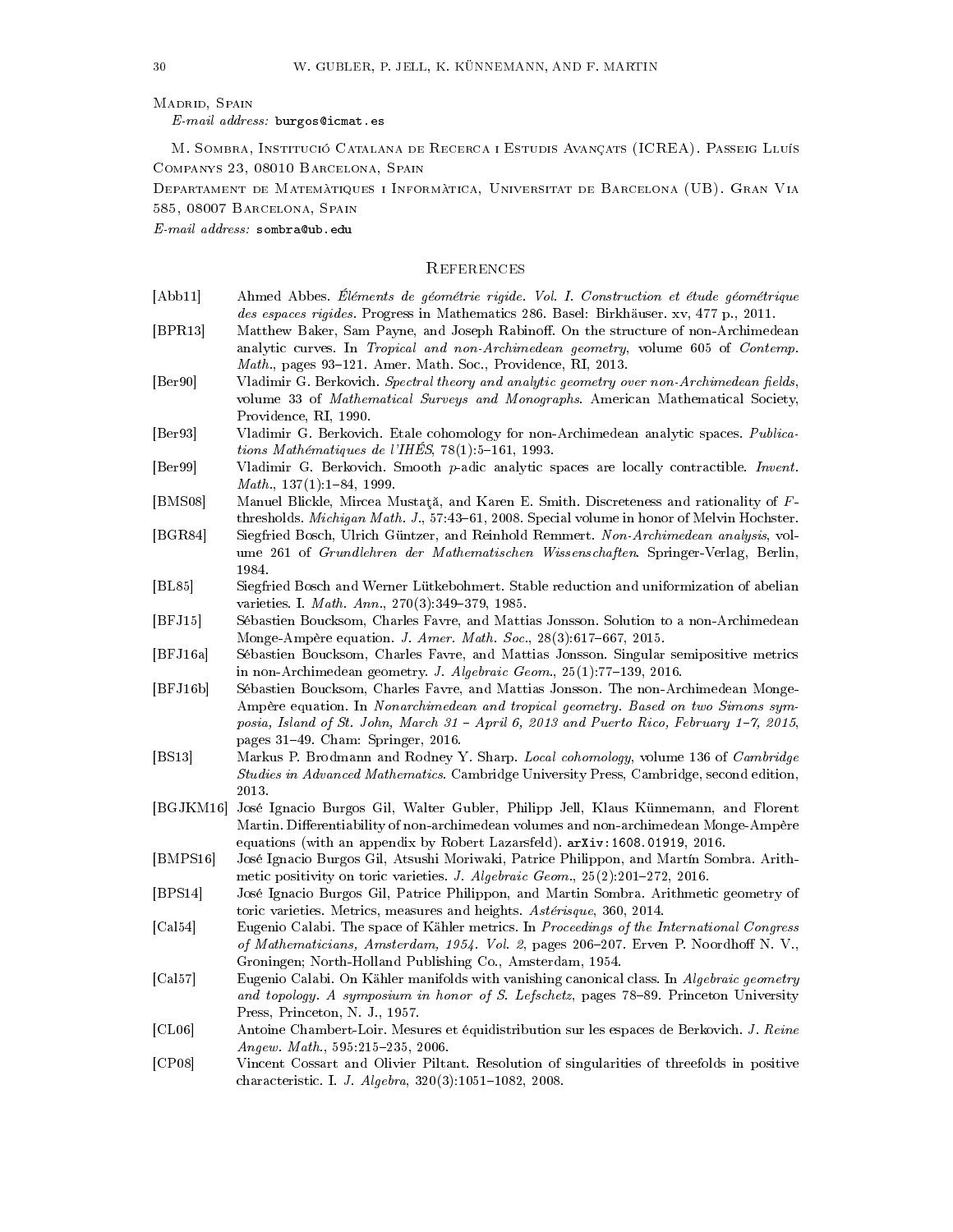<span id="page-30-24"></span><span id="page-30-23"></span><span id="page-30-22"></span><span id="page-30-21"></span><span id="page-30-16"></span><span id="page-30-14"></span><span id="page-30-13"></span><span id="page-30-12"></span><span id="page-30-11"></span><span id="page-30-10"></span><span id="page-30-7"></span><span id="page-30-4"></span><span id="page-30-2"></span>[CP09] Vincent Cossart and Olivier Piltant. Resolution of singularities of threefolds in positive characteristic. II. J. Algebra, 321(7):1836-1976, 2009. [ELMN05] Lawrence Ein, Robert Lazarsfeld, Mircea Mustaţă, Michael Nakamaye, and Mihnea Popa. Asymptotic invariants of line bundles. Pure Appl. Math. Q., 1(2, Special Issue: In memory of Armand Borel. Part 1):379-403, 2005. [FK88] Eberhard Freitag and Reinhardt Kiehl. Étale cohomology and the Weil conjecture, volume 13 of Ergebnisse der Mathematik und ihrer Grenzgebiete (3). Springer-Verlag, Berlin, 1988. [GW10] Ulrich Görtz and Torsten Wedhorn. Algebraic geometry I. Advanced Lectures in Mathematics. Vieweg + Teubner, Wiesbaden, 2010. [EGAIII] Alexander Grothendieck and Jean Dieudonné. Éléments de géométrie algébrique. III. Étude cohomologique des faisceaux cohérents. Inst. Hautes Études Sci. Publ. Math., 11, 17, 1961- 63. [EGAIV] Alexander Grothendieck and Jean Dieudonné. Éléments de géométrie algébrique. IV. Étude locale des schémas et des morphismes de schémas. Inst. Hautes Études Sci. Publ. Math., 20, 24, 28, 32, 1964-67. [Gub98] Walter Gubler. Local heights of subvarieties over non-archimedean fields. J. Reine Angew.  $Math., 498:61-113, 1998.$ [GH15] Walter Gubler and Julius Hertel. Local heights of toric varieties over non-archimedean fields. arXiv: 1512.06574, 2015. [GM16] Walter Gubler and Florent Martin. On Zhang's semipositive metrics. [arXiv:1608.08030,](http://arxiv.org/abs/1608.08030) 2016. [GRW16] Walter Gubler, Joseph Rabinoff, and Annette Werner. Skeletons and tropicalizations. Adv.  $Math., 294:150-215, 2016.$ [HY03] Nobuo Hara and Ken-Ichi Yoshida. A generalization of tight closure and multiplier ideals. Trans. Amer. Math. Soc.,  $355(8):3143-3174$ , 2003. [Har77] Robin Hartshorne. Algebraic geometry. Springer-Verlag, New York-Heidelberg, 1977. Graduate Texts in Mathematics, No. 52. [Jel16] Philipp Jell. Differential forms on Berkovich analytic spaces and their cohomology. PhD thesis, Universität Regensburg, 2016. [urn:nbn:de:bvb:355-epub-347884.](http://nbn-resolving.de/urn/resolver.pl?urn=urn:nbn:de:bvb:355-epub-347884) [Jon15] Mattias Jonsson. Dynamics of Berkovich spaces in low dimensions. In Berkovich spaces and applications, volume 2119 of Lecture Notes in Math., pages  $205-366$ . Springer, Cham, 2015. [KRZB16] Eric Katz, Joseph Rabinoff, and David Zureick-Brown. Uniform bounds for the number of rational points on curves of small Mordell-Weil rank. Duke Math. J.,  $165(16):3189-3240$ , 2016. [Kat70] Nicholas M. Katz. Nilpotent connections and the monodromy theorem: Applications of a result of Turrittin. Inst. Hautes Études Sci. Publ. Math., 39:175-232, 1970. [Kee03] Dennis S. Keeler. Ample filters of invertible sheaves. J. Algebra, 259(1):243-283, 2003. [Kel75] John L. Kelley. General topology. 2nd ed. Springer-Verlag, New York-Heidelberg, 1975. Graduate Texts in Mathematics, No. 27. [KKMS73] George Kempf, Finn Faye Knudsen, David Mumford, and Bernard Saint-Donat. Toroidal embeddings. I. Lecture Notes in Mathematics, Vol. 339. Springer-Verlag, Berlin, 1973. [Kle66] Steven L. Kleiman. Toward a numerical theory of ampleness. Ann. of Math. (2), 84:293 344, 1966. [Laz04] Robert Lazarsfeld. Positivity in algebraic geometry. I. Classical setting: line bundles and linear series, volume 48 of Ergebnisse der Mathematik und ihrer Grenzgebiete. 3. Folge. Springer-Verlag, Berlin, 2004. [Liu06] Qing Liu. Algebraic geometry and arithmetic curves. Oxford University Press, 2006. [Liu11] Yifeng Liu. A non-archimedean analogue of the Calabi-Yau theorem for totally degenerate abelian varieties. J. Differ. Geom.,  $89(1):87-110$ , 2011. [Lü93] Werner Lütkebohmert. On compactification of schemes. Manuscripta Math., 80(1):95-111, 1993. [Mat89] Hideyuki Matsumura. Commutative ring theory, volume 8 of Cambridge Studies in Advanced Mathematics. Cambridge University Press, Cambridge, second edition, 1989. [Mus13] Mircea Mustată. The non-nef locus in positive characteristic. In A celebration of algebraic geometry, volume 18 of Clay Math. Proc., pages 535–551. Amer. Math. Soc., Providence,

<span id="page-30-25"></span><span id="page-30-20"></span><span id="page-30-19"></span><span id="page-30-18"></span><span id="page-30-17"></span><span id="page-30-15"></span><span id="page-30-9"></span><span id="page-30-8"></span><span id="page-30-6"></span><span id="page-30-5"></span><span id="page-30-3"></span><span id="page-30-1"></span><span id="page-30-0"></span>RI, 2013.